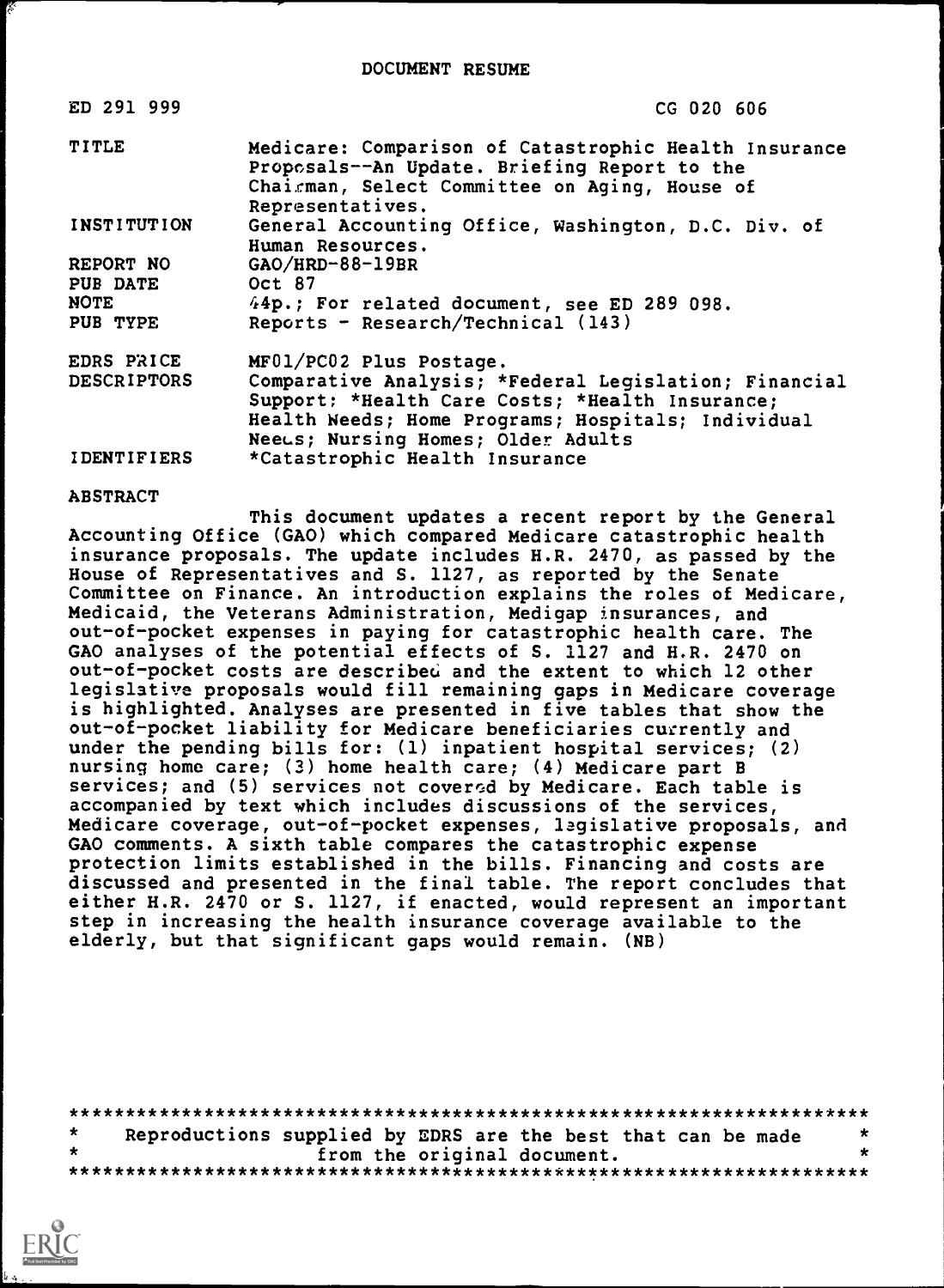# MINDIOATH,

Comerison of Galesiskophic Health Insurance Proposals **Availupdate** 

**U.S. DEPARTMENT OF EDUCATION** ice of Educational Research and Improvement EDUCATIONAL RESOURCES INFORMATION CENTER (ERIC)

This document has been reproduced as received from the person or organization originating it.

D Minor changes have been made to improreproduction quality

Points of view or opinions stated in this document do not necessarily represent official OERI position or policy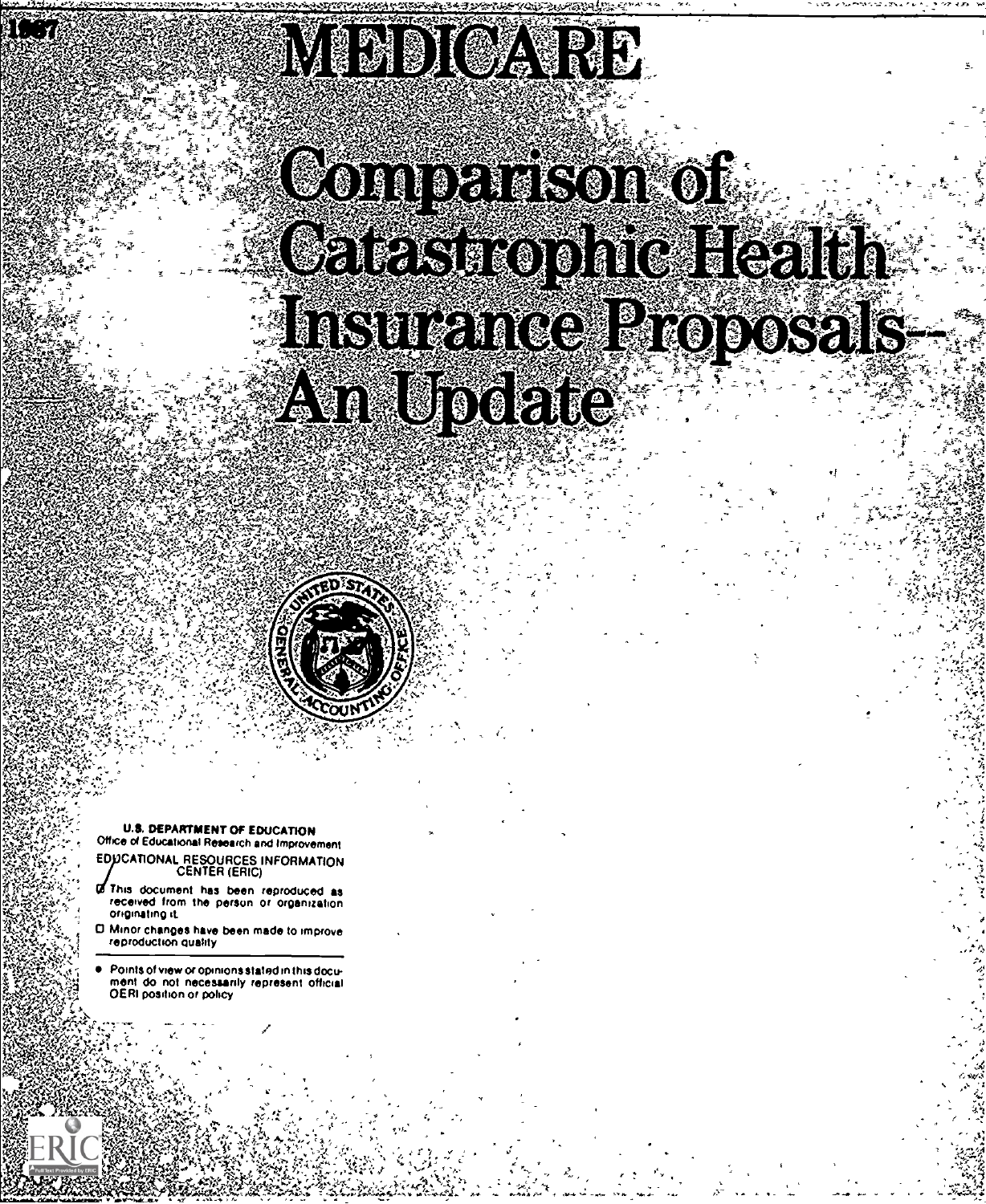$\rm{GAO}$  United States<br>Washington, D.C. 20548 General Accounting Office Washington, D.C. 20548

Human Resources Division

B-226390

October 16, 1987

The Honorable Edward R. Roybal Chairman, Select Committee on Aging House of Representatives

Dear Mr. Chairman:

This briefing report updates our recently issued report<sup>1</sup> comparing Medicare catastrophic health insurance proposals to include H.R. 2470, as passed by the House on July 22, 1987 and S. 1127, as reported by the Senate Committee on Finance on July 27, 1987. A future report will discuss the catastrophic health insurance proposals affecting those under age 65.

#### BACKGROUND

Public programs financed two-thirds of the elderly's estimated \$120 billion in personal health care expenditures in 1984. Medicare, which provides health insurance benefits for most individuals age 65 and older, pays about half of the elderly's total health care bill. Implemented in 1966 under title XVIII of the Social Security Act, Medicare comprises the Hospital Insurance Program (part A) and Supplementary Medical Insurance Program (part B). Medicare has a uniform eligibility and benefit structure and makes protection available without regard to income :r assets.

-Other major government sources of funds for the elderly's personal health care are Medicaid, a federal/state program of medical assistance to certain categories of low-income persons, and the Veterans Administration (VA), which provides care through its hospitals, outpatient clinics, and VA-operated and community nursing homes. In 1984, Medicaid paid about 13 percent of the elderly's health care bills; VA paid about 3 percent.

Even with government programs, the elderly can face high out-ofpocket health care costs. According to a December 1986 report sponsored by the American Association of Retired Persons,  $2$ 

<sup>l</sup>Medicare: Comparison of Catastrophic Health Insurance Pr oposals (GAO HRD-87-92BR, June 19, 1987).

 $^{\text{2}}$ ICF Incorporated, <u>Medicaid's Role in Financing the Health Care</u>  $\qquad \qquad \mid$ of Older Women, December 1986, p. 36.

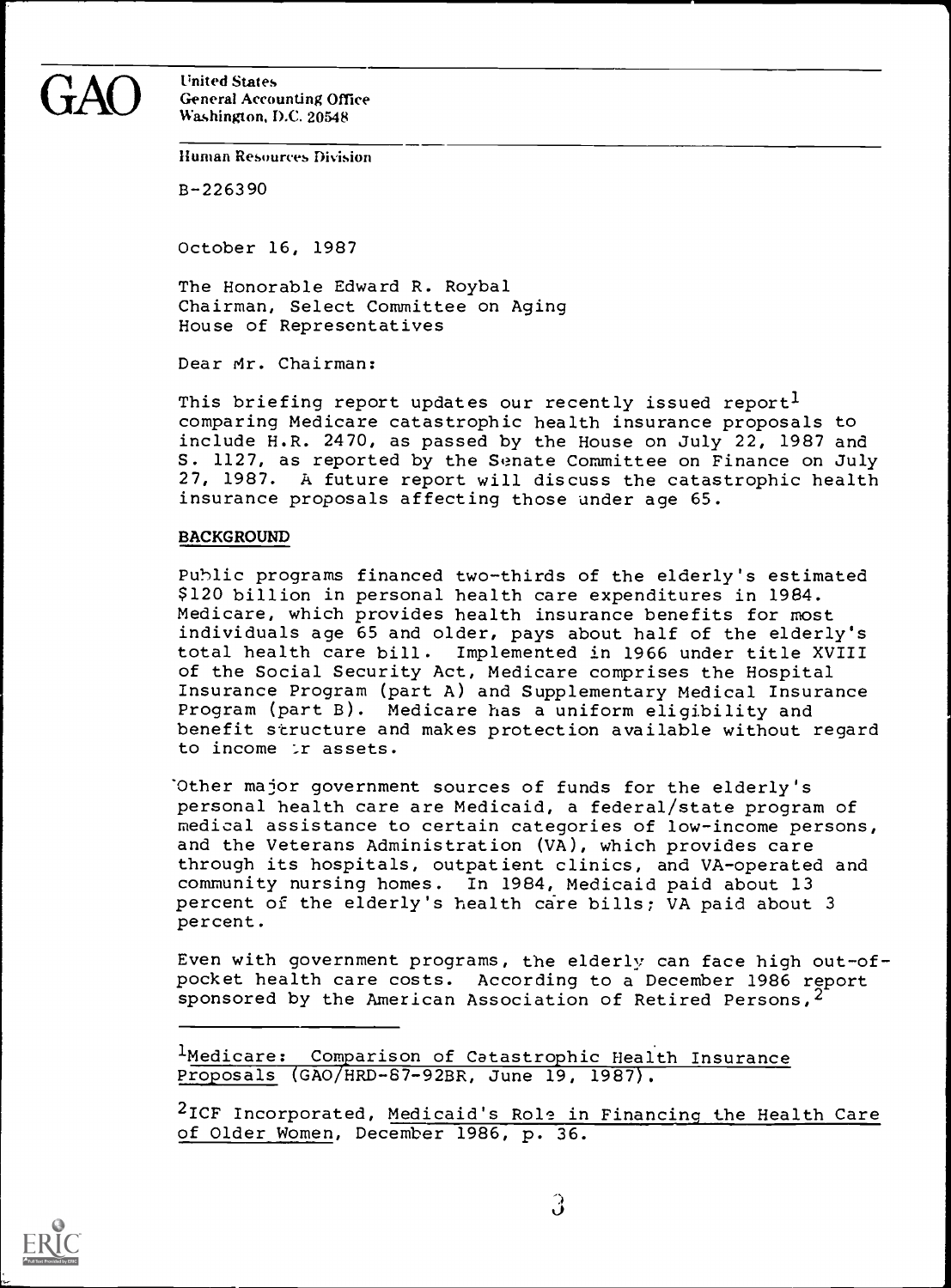B-226390

married couples over age 65 averaged about \$3,000 in out-ofpocket health care costs in 1986.

In November 1986, the Secretary of Health and Human Services (Otis R. Bowen, M.D.) reported<sup>3</sup> to the President on catastrophic illness expenses. Subsequently, the administration submitted a proposal to the Congress, and others have introduced bills to relieve the elderly from the burden of catastrophic health care expenses.

#### METHODOLOGY

We updated our June report for subsequent actions by the House and Senate on H.R. 2470 and S. 1127, focusing on their potential effect on Medicare beneficiaries' out-of-pocket health care expenses and the financing mechanisms proposed. We incorporated this with our previous work which consisted of (1) reviewing GAO and other reports to identify the types and amounts of out-ofpocket expenses incurred by the elderly, (2) reviewing Medicare law and regulations to determine beneficiaries' out-of-pocket liability for covered services, (3) reviewing minimum coverage requirements for Medigap policies to determine how they affect out-of-pocket costs, and (4) analyzing 12 other catastrophic coverage bills introduced during the 100th Congress to determine how they would address the major types of catastrophic health care costs the elderly incur.

#### RESULTS IN BRIEF

Both the House-passed and Senate Committee on Finance-approved bills provide expanded coverage through changes to parts A and -B. Both bills place an upper limit on beneficiary liability for Medicare deductibles and coinsurance, making unnecessary a number of the coverage items in existing Medigap policies purchased by many elderly from private insurers. Beneficiaries, including lower income individuals who may not be able to afford Medigap premiums, would pay increased part B premiums. Medicare beneficiaries' would also pay income-related supplemental premiums through the federal income tax system.

According to the Congressional Budget Office, neither bill would generate sufficient premium receipts (income-related and part B premiums) to cover the costs of the new Medicare benefits without ad hoc premium increases. It estimates that benefit

<sup>&</sup>lt;sup>3</sup>Department of Health and Human Services, Catastrophic Illness Expenses, Washington, D.C., November 1986.



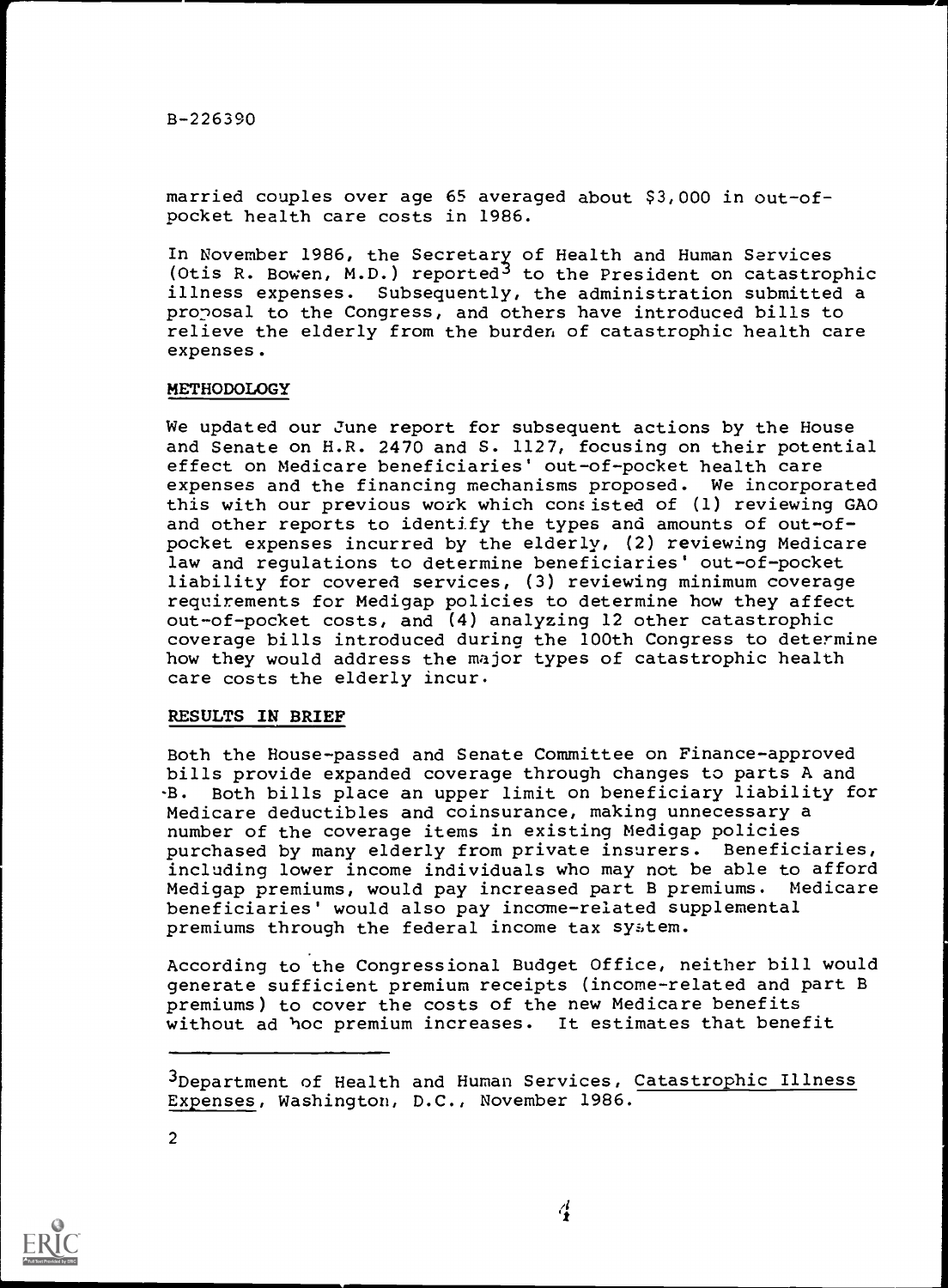B-226390

costs paid out will amount to \$32.4 and \$22.1 billion over the next 5 years for the House and Senate Finance bills, respectively.

S. 1127 and H.R. 2470 would establish a catastrophic limit above which the beneficiary would no longer be liable for certain<br>Medicare deductibles and coinsurance. This is the standard Medicare deductibles and coinsurance. method of providing catastrophic coverage in health insurance<br>programs. Of course, having a fixed dollar catastrophic limit Of course, having a fixed dollar catastrophic limit affects beneficiaries in different ways; that is, lower income beneficiaries would have to spend a higher percentage of their income on health care before they reached the limit than would higher income beneficiaries. Both S. 1127 and H.R. 2470 address this with supplemental premiums relating the amount beneficiaries pay for catastrophic coverage to their incomes.

H.R. 2470 and S. 1127 would essentially cap physician services and hospital care, which account for about 27 percent of the out-of-pocket costs incurred by the elderly. The two bills would also cap skilled nursing facility coinsurance during the first 150 days. H.R. 2470 would add Medicare coverage for two new services--prescription drugs and in-home personal care. Beneficiaries would pay a \$500 deductible and 20-percent coinsurance for prescription drugs. A chronically dependent individual could receive up to 80 hours per year of in-home personal care with 20-percent coinsurance.

Both proposals would still leave the elderly at risk of high out-of-pocket costs. First, Medicare provides only minimal coverage of long-term care services for the chronically ill elderly. Those needing such care would continue to be at risk for potential annual out-of-pocket costs for nursing home care (about \$24,000 per year) and home health care (about \$18,000 per year for daily visits).

Second, Medigap policies primarily cover only the deductibles and coinsurance for Medicare-covered services rather than expand coverage to other services; therefore, neither they nor S. 1127 would relieve the elderly from out-of-pocket costs for services not covered by Medicare. H.R. 2470 would provide some relief through the added coverage of prescription drugs and in-home personal care.

And finally, according to the Bowen report, for the estimated 7 million beneficiaries who incurred from \$2,000 to \$4,999 in outof-pocket costs for Medicare-covered services in 1983, 32.4 percent of those costs were for physician charges above the Medicare-approved rate. Similarly, for the estimated 1 million

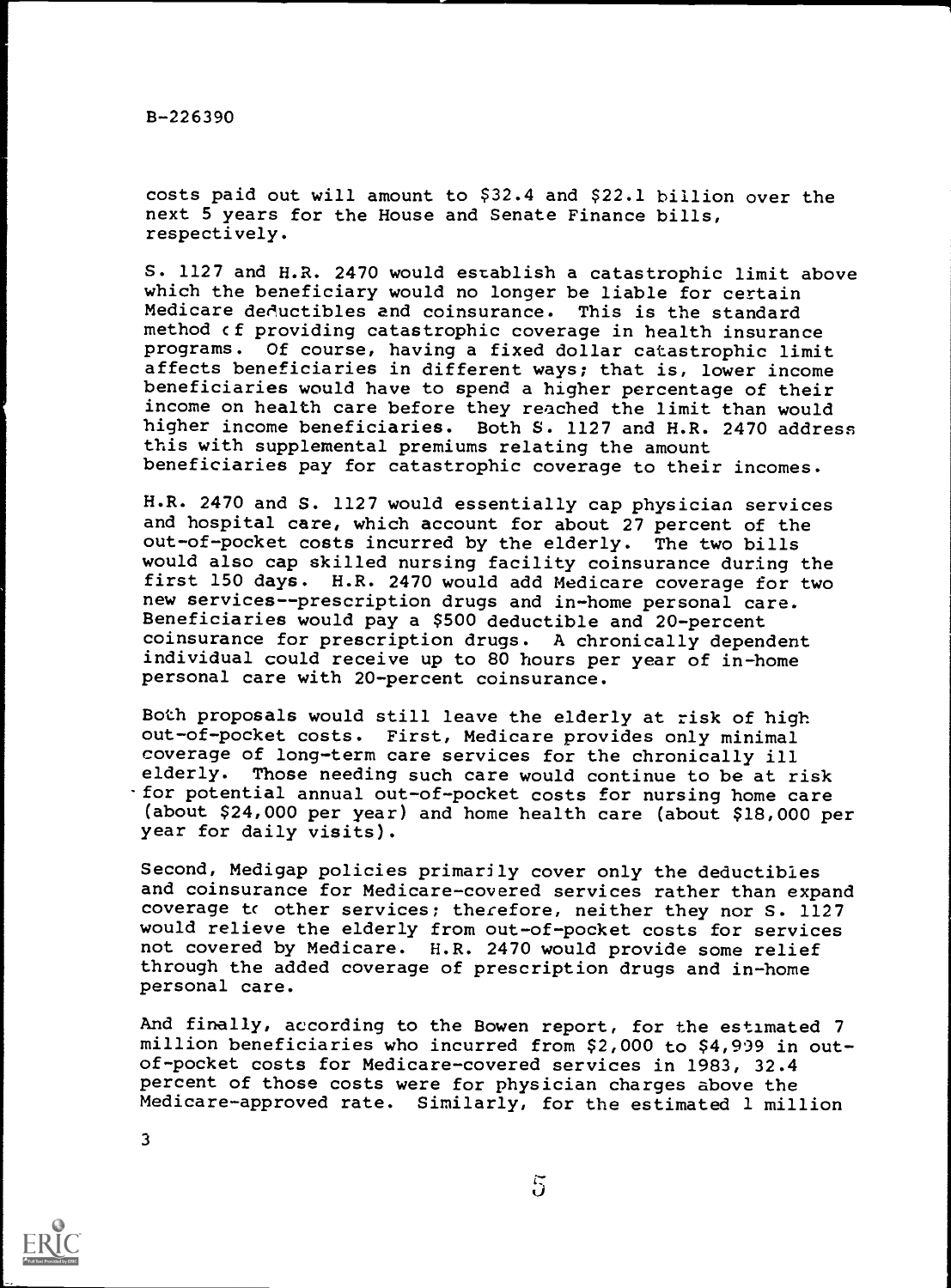$B - 226390$ 

食.

beneficiaries incurring \$5,000 or more in out-of-pocket costs for Medicare-covered services, 21.9 percent of those costs were for physician charges above the Medicare-approved rate. Because of increases in the percentage of physicians accepting the Medicare determination of reasonable charges as payment in full, these percentages of out-of-pocket costs probably have decreased<br>somewhat since 1983. Neither S. 1127 nor H.R. 2470 would Neither S. 1127 nor H.R. 2470 would relieve Medicare beneficiaries of these charges in excess of Medicare-approved rates by physicians not accepting the Medicare-determined reasonable charge. Although the majority of Medicare beneficiaries have Medigap policies to pay the coinsurance for part B services, Medigap policies generally will not pay for charges above the Medicare-approved rate.

Either bill, if enacted, would represent an important step in increasing the health insurance coverage available to the elderly, but as discussed above, significant gaps would remain. The other 12 legislative proposals would address some of these gaps. However, providing further relief under S. 1127 or H.R. 2470 to those elderly who inpur high out-of-pocket health care expenses would obviously increase Medicare costs.

As requested by your office, we did not obtain agency comments on this briefing report. Unless you publicly announce its contents earlier, we plan no further distribution until 5 days from the report's issue date. At that time, we will send copies to other congressional committees having jurisdiction over the matters discussed in the report, the Secretary of Health and Human Services, and other interested parties.

If you have any questions, please call me on 275-6195.

Sincerely yours,

Michael Zimmerpan Senior Associate Director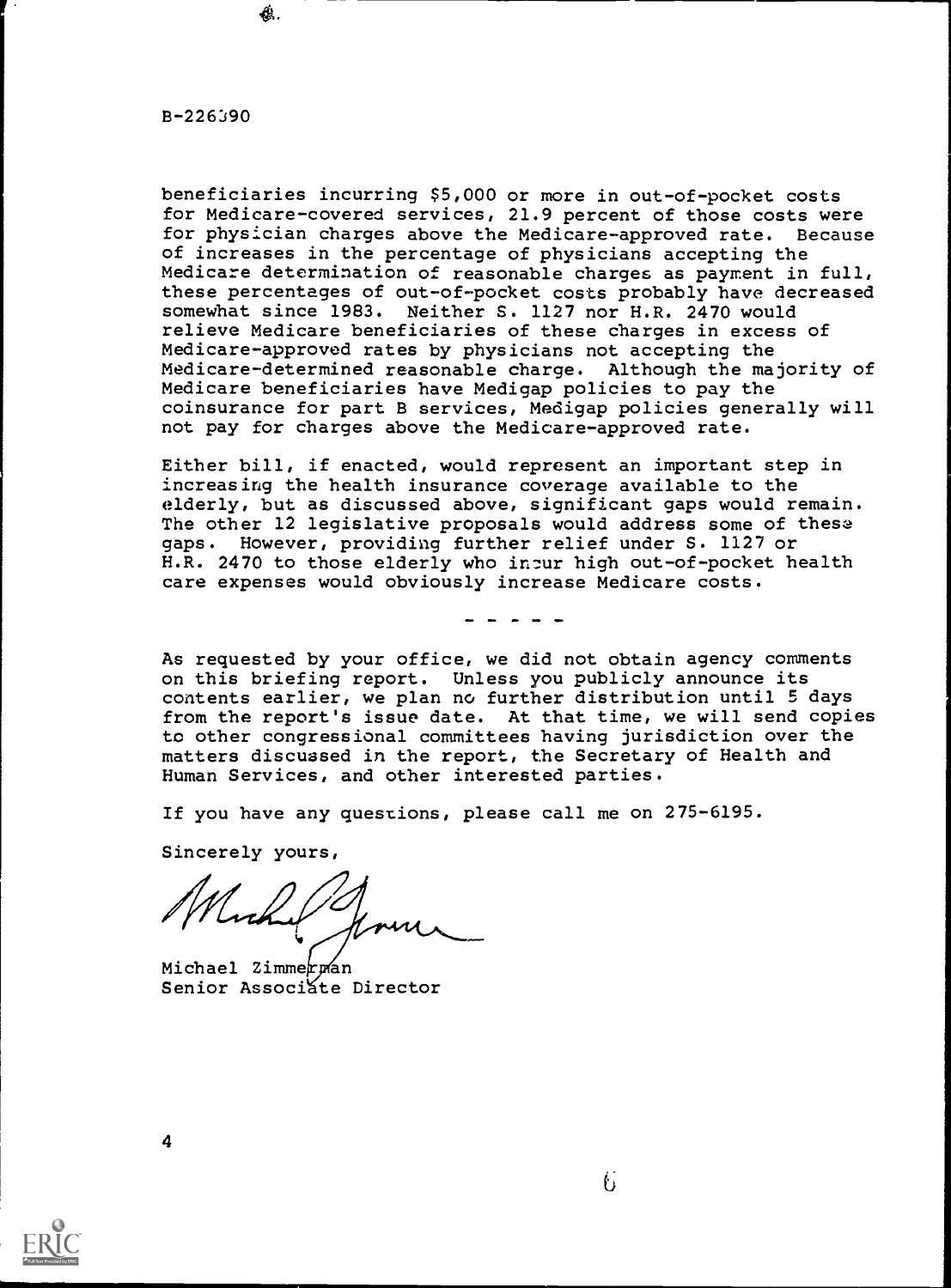Contents

|                |                                                                                                                                                                                                                                     | Page                                                  |  |
|----------------|-------------------------------------------------------------------------------------------------------------------------------------------------------------------------------------------------------------------------------------|-------------------------------------------------------|--|
|                | LETTER                                                                                                                                                                                                                              | $\mathbf{1}$                                          |  |
|                | MEDICARE: COMPARISON OF CATASTROPHIC HEALTH<br>INSURANCE PROPOSALS--AN UPDATE<br>Introduction<br>Inpatient Hospital Care<br>Nursing Home Care<br>Home Health Care<br>Medicare Part B Services<br>Other Medical Services Not Covered | 5<br>$\overline{\phantom{a}}$<br>17<br>22<br>27<br>31 |  |
|                | by Medicare<br>Catastrophic Protection<br>Financing and Costs                                                                                                                                                                       | 35<br>40<br>42                                        |  |
| Tables         |                                                                                                                                                                                                                                     |                                                       |  |
| $\mathbf{1}$   | Medicare Beneficiary's Liability for Part A<br>Inpatient Hospital Expenses (1989)                                                                                                                                                   | 16                                                    |  |
| $\overline{2}$ | Medicare Beneficiary's Liability for Posthospital<br>Nursing Home Services (1989)                                                                                                                                                   | 20                                                    |  |
| 3              | Medicare Beneficiary's Liability for Home Health<br>Services                                                                                                                                                                        | 26                                                    |  |
| 4              | Medicare Beneficiary's Annual Liability<br>for Part B Medical Expenses Covered by<br>Medicare                                                                                                                                       | 30                                                    |  |
| 5              | Medicare Beneficiary's Liability for Medical<br>Expenses Not Currently Covered by Medicare                                                                                                                                          | 34                                                    |  |
| 6              | Catastrophic Limit on Medicare Beneficiary's Out-<br>of-Pocket Costs for Medicare-Covered Services                                                                                                                                  | 38                                                    |  |
| 7              | Medicare Benefit Costs and Receipts (1988-92)                                                                                                                                                                                       | 44                                                    |  |
| Figures        |                                                                                                                                                                                                                                     |                                                       |  |
| $\mathbf{1}$   | Medigap Coverage for the Elderly Population,<br>by Family Income (1986)                                                                                                                                                             | 10                                                    |  |
| $\overline{2}$ | Out-of-Pocket Costs for the Elderly, by<br>Type of Service (1986)                                                                                                                                                                   | 12                                                    |  |
| 3              | Out-of-Pocket Health Expenditures for All<br>Older Women as a Percentage of Income,<br>by Age (1986)                                                                                                                                | 13                                                    |  |

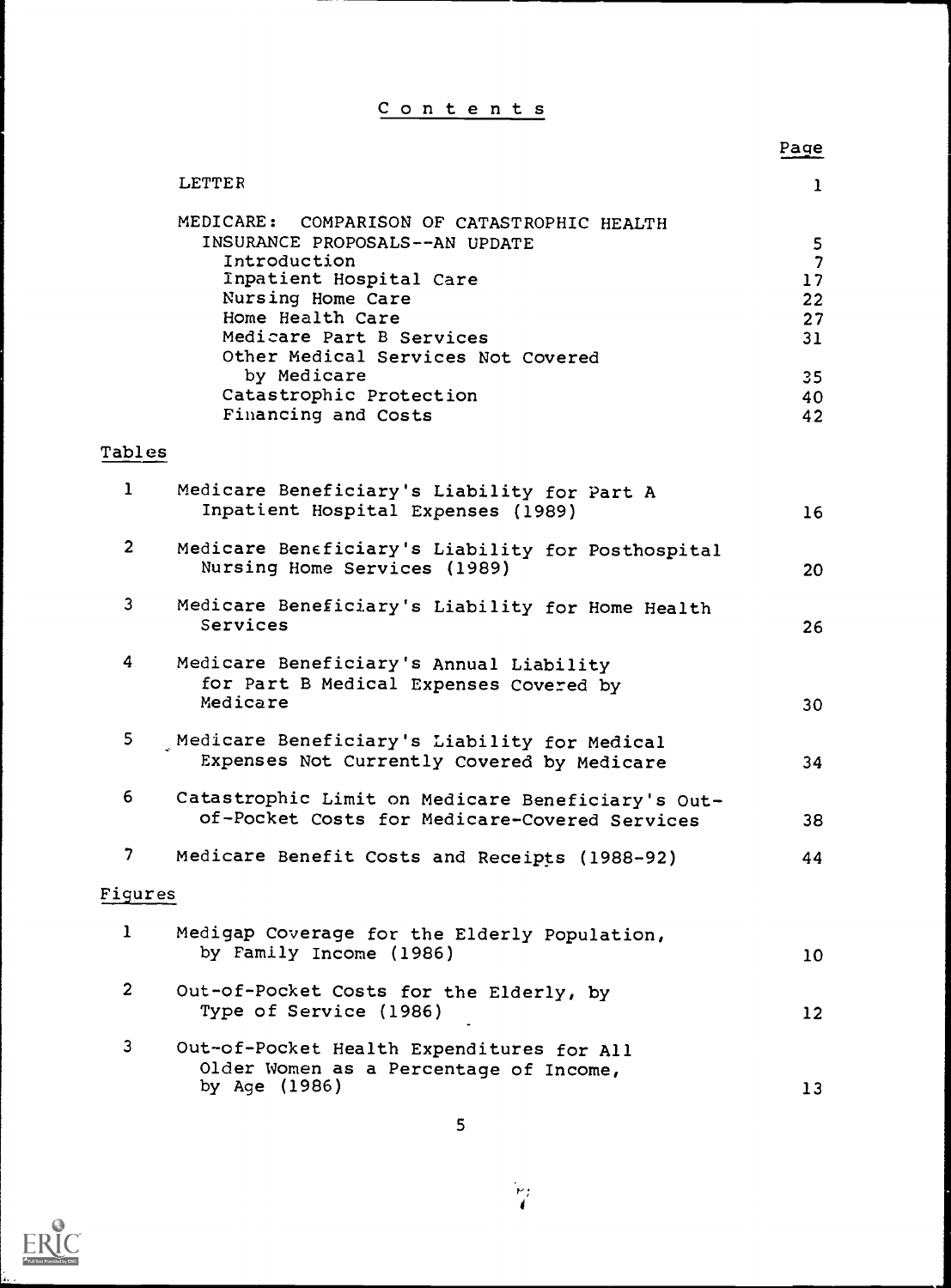## Abbreviations

| AARP<br>American Association of Retired Persons |  |
|-------------------------------------------------|--|
|-------------------------------------------------|--|

- GAO General Accounting Office
- ICF intermediate care facility
- SNF skilled nursing facility
- VA Veterans Administration

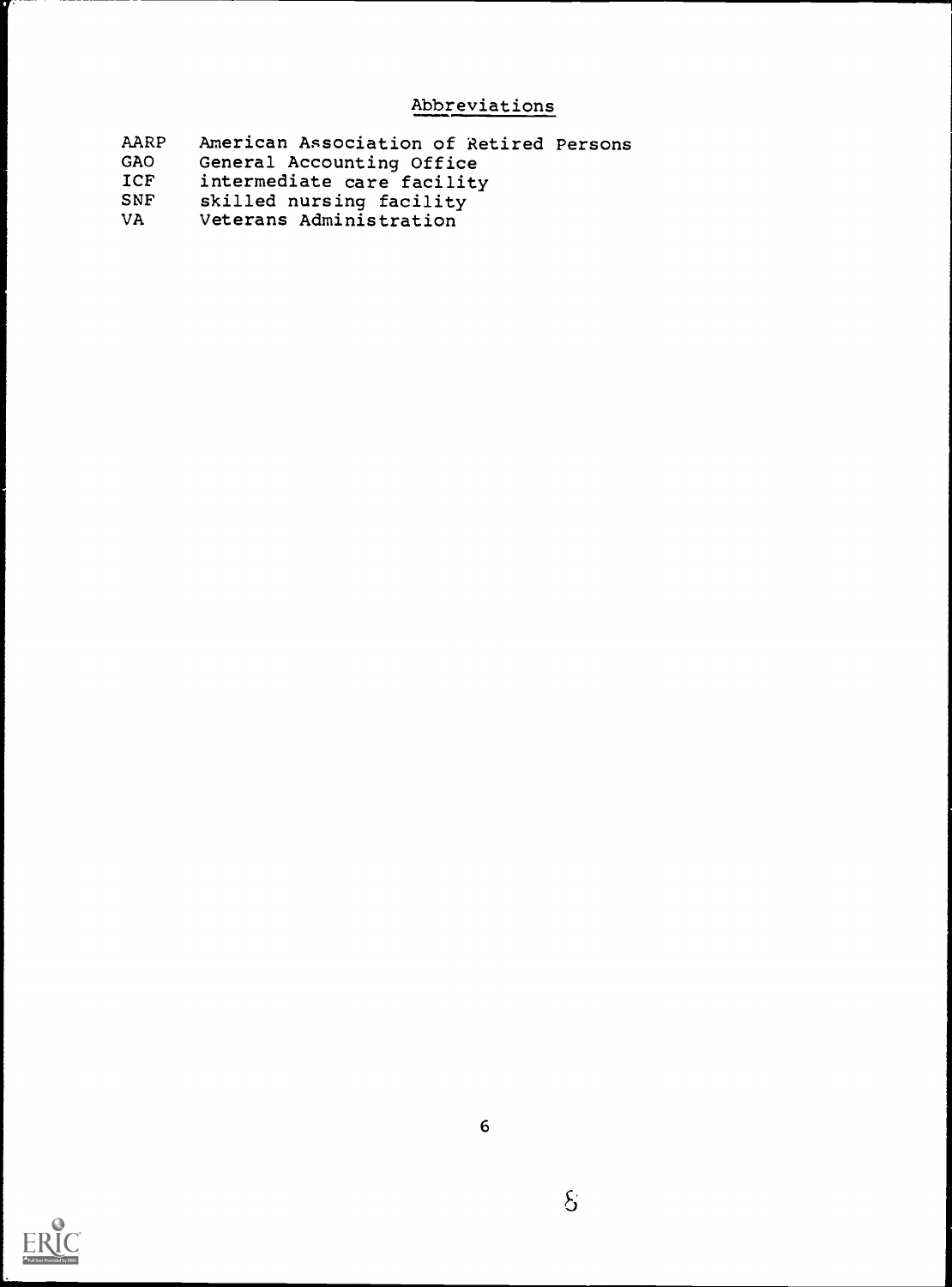## MEDICARE: COMPARISON OF CATASTROPHIC HEALTH INSURANCE PROPOSALS -- AN UPDATE

### INTRODUCTION

In September 1986 we reported<sup>1</sup> that spending for personal health care for the elderly almost tripled between 1977 and 1984, increasing from \$43 billion to a projected \$120 billion. By 1984, persons age 65 and over accounted for one-third of all personal health care expenditures nationally. Public sources--Medicare, Medicaid, and the Veterans Administration (VA)--financed about twothirds of the 1984 personal health care expenditures of the elderly.

#### Medicare

Medicare is a federal program (authorized effective on July 1, 1966, by title XVIII of the Social Security Act) that assists most of the elderly and some disabled people in paying for their health care. The program provides two basic forms of protection:

- -- Part A, Hospital Insurance, which is financed primarily by Social Security payroll taxes, covers inpatient hospital services, posthospital care in skilled nursing facilities (SNFs), hospice care, and care provided in patients' homes. In fiscal year 1985, Medicare part A covered 30.6 million enrollees, and benefits amounted to about \$46 billion. About \$43 billion (94 percent) of part A expenditures were for inpatient hospital services.
- -- Part B, Supplementary Medical Insurance, which is a voluntary program financed by enrollee premiums and federal general revenues, covers physician services and a variety of other health care services, such as laboratory and outpatient hospital services. In fiscal year 1985, Medicare part B covered 30 million enrollees, and benefits totaled about \$21.9 billion.

Although the scope and coverage of medical services under Medicare is broad, it requires considerable beneficiary cost sharing, and there is no catastrophic limit on medical expenses paid by the beneficiary. Additionally, some health care expenses are not covered at all, such as outpatient drugs; vision, hearing, and dental care; and care provided in intermediate or custodial care facilities.



<sup>1</sup>An Aging Society: Meeting the Needs of the Elderly While Responding to Rising Federal Costs (GAO/HRD-86-135, Sept. 30, 1986), pp. 34-35.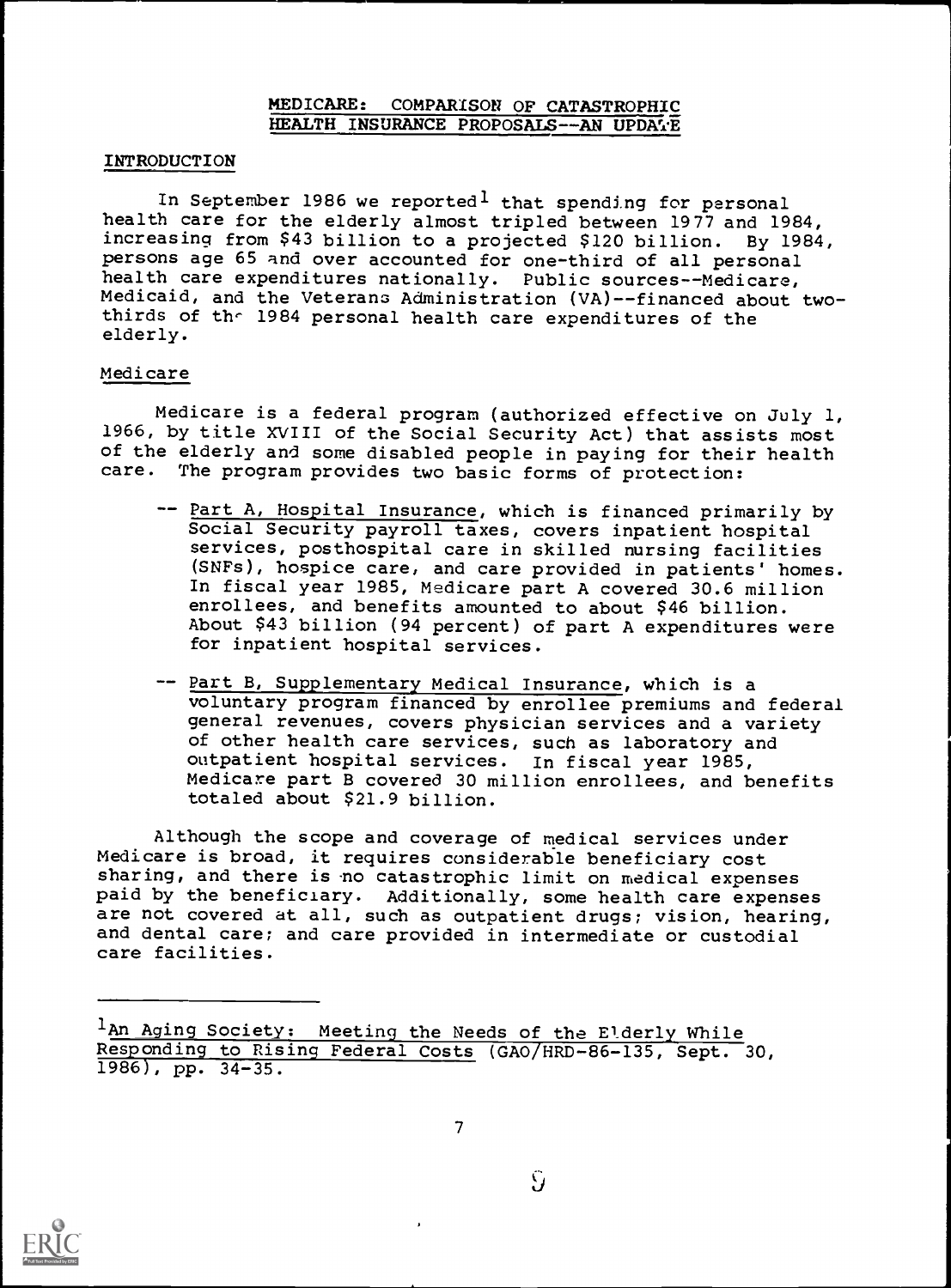#### Medicaid

Medicaid is a grant-in-aid program under which the federal government pays from 50 to 78 percent of state costs for medical services provided to low-income people unable to pay for their care. The program, authorized by title XIX of the Social Security Act, began on January 1, 1966.

Within broad federal guidelines, each state designs and administers its own Medicaid program. In May 1987 we reported2 that this results in significant interstate variations in eligibility requirements and benefits provided.

Medicaid regulations require participating states to cover 10 basic services for all categorically needy recipients, including inpatient and outpatient hospital services, laboratory and X-ray services, services in a SNF, home health services, and  $<sub>i</sub>$  hysician's</sub> services. States can also offer any mix of specified optional services, such as home and community-based services; services in an intermediate care facility (ICF); and prescribed drugs, dentures, and eyeglasses.

In recent years, the number of Medicaid recipients age 65 and over was estimated to range from 3.5 to 4 million, most of whom were also covered by Medicare. In 1984, state and federal Medicaid expenditures for the elderly totaled an estimated \$15.3 billion, primarily for nursing home care.3

#### Veterans Administration

VA, authorized under title 38 of the U.S. Code, operates the largest health care delivery system in the United States. In addition to providing care in VA hospitals, outpatient clinics, nursing homes, and domiciliaries, VA awards contracts and grants to provide health care services in non-VA hospitals, community nursing homes, and state veterans' homes. In 1984, VA had about \$3.3 billion in health expenditures for the elderly.

Before 1986, any honorably discharged veteran age 65 or over was eligible for free care at VA facilities on a space-available basis. In 1986, the Comprehensive Omnibus Budget Reconciliation Act of 1985 eliminated the separate basis of eligibility for

<sup>2</sup>Medicaid: Interstate Variations in Benefits and Expenditures (GAO/HRD-87-67BR, May 4, 1987), p. 7.

3Daniel R. Waldo and Helen C. Lazenby, "Demographic Characteristics and Health Care Use and Expenditures by the Aged in the U.S.: 1977-1984," Health Care Financing Review, Vol. 6, No. 1, Fall 1984, pp. 23-24.

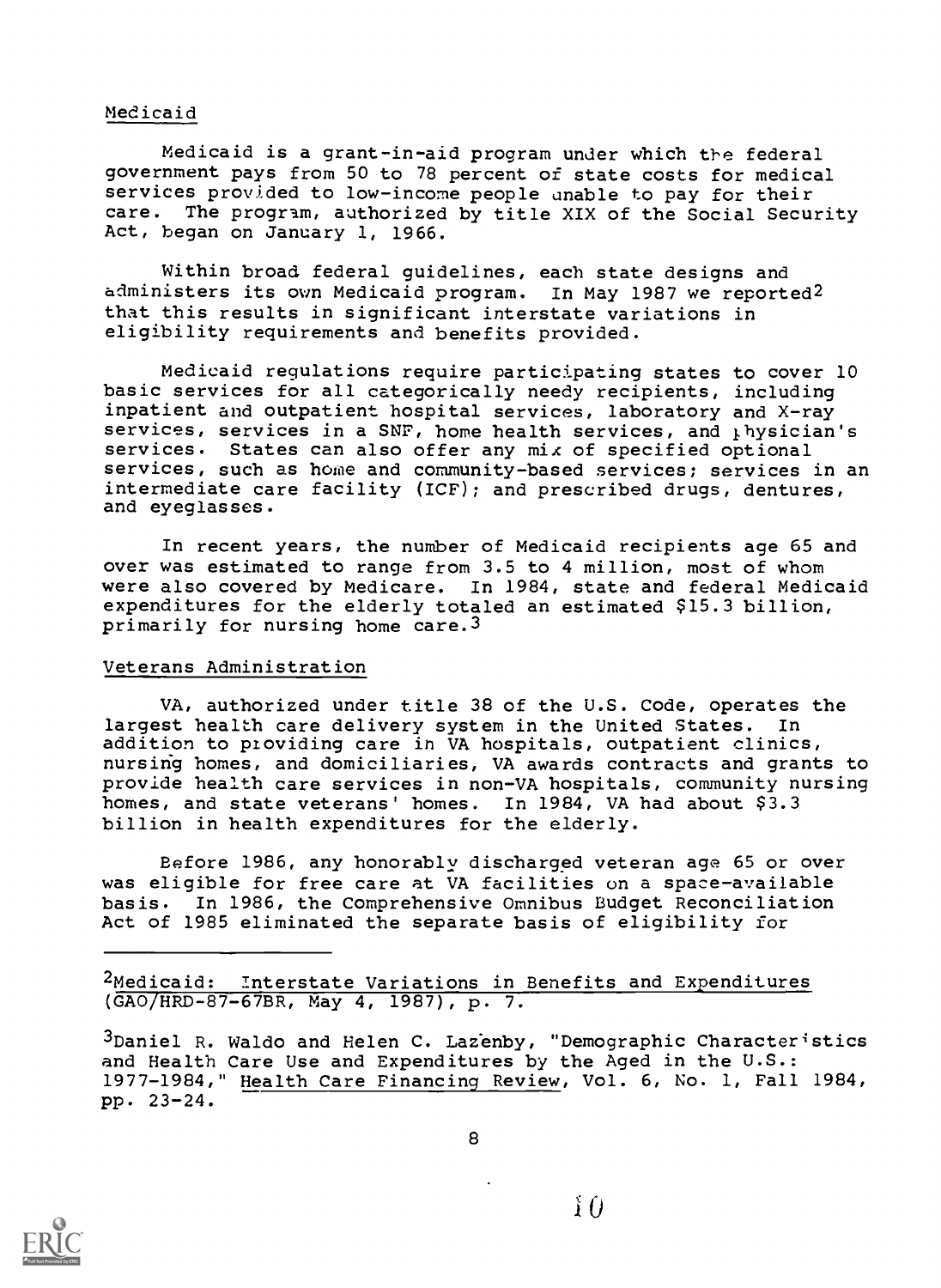veterans age 65 and older and established three categories of eligibility based on income for veterans with no service-connected disabilities.

#### Medigap

The majority of elderly people purchase some type of private supplemental insurance (commonly called Medigap insurance) to cover all or part of the deductible and coinsurance amounts not covered by Medicare. However, the percentage of the population with Medigap coverage increases as family income increases (see figure<br>1). About 44 percent of the elderly with family ircomes below About 44 percent of the elderly with family incomes below \$5,000 have Medigap coverage compared to 87 percent of those with incomes of \$25,000 and over. More importantly, about 30 percent of those with incomes below \$9,000 have neither Medicaid nor Medigap coverage, placing them at the greatest risk from high out-of-pocket costs.

Section 1882 of the Social Security Act, added by Public Law 96-265, June 9, 1980, established standards for Medigap policies requiring that they provide at least a minimum level of coverage<br>and include certain provisions. The law also set minimum expected levels of benefit payments--called loss ratios. Medigap policies sold to individuals must have an anticipated return of benefits to p.licyholders of at least 60 percent of the premiums collected and 75 percent for policies sold to groups.

In October 1986 we reported<sup>4</sup> that Medigap policies sold by commercial insurers that had more than \$50 million in premiums and Blue Cross/Blue Shield plans generally met the loss ratio requirements of section 1882, i.e., that about 60 cents of every premium dollar be returned as benefits or added to reserves. However, over 60 percent of the commercial insurance policies with premiums under \$50 million in 1984 did not meet these requirements.



<sup>4</sup>Medigap Insurance: Law Has Increased Protection Against Substandard and Overpriced Policies (GAO/HRD-87-8, Oct. 17, 1986), p. 3.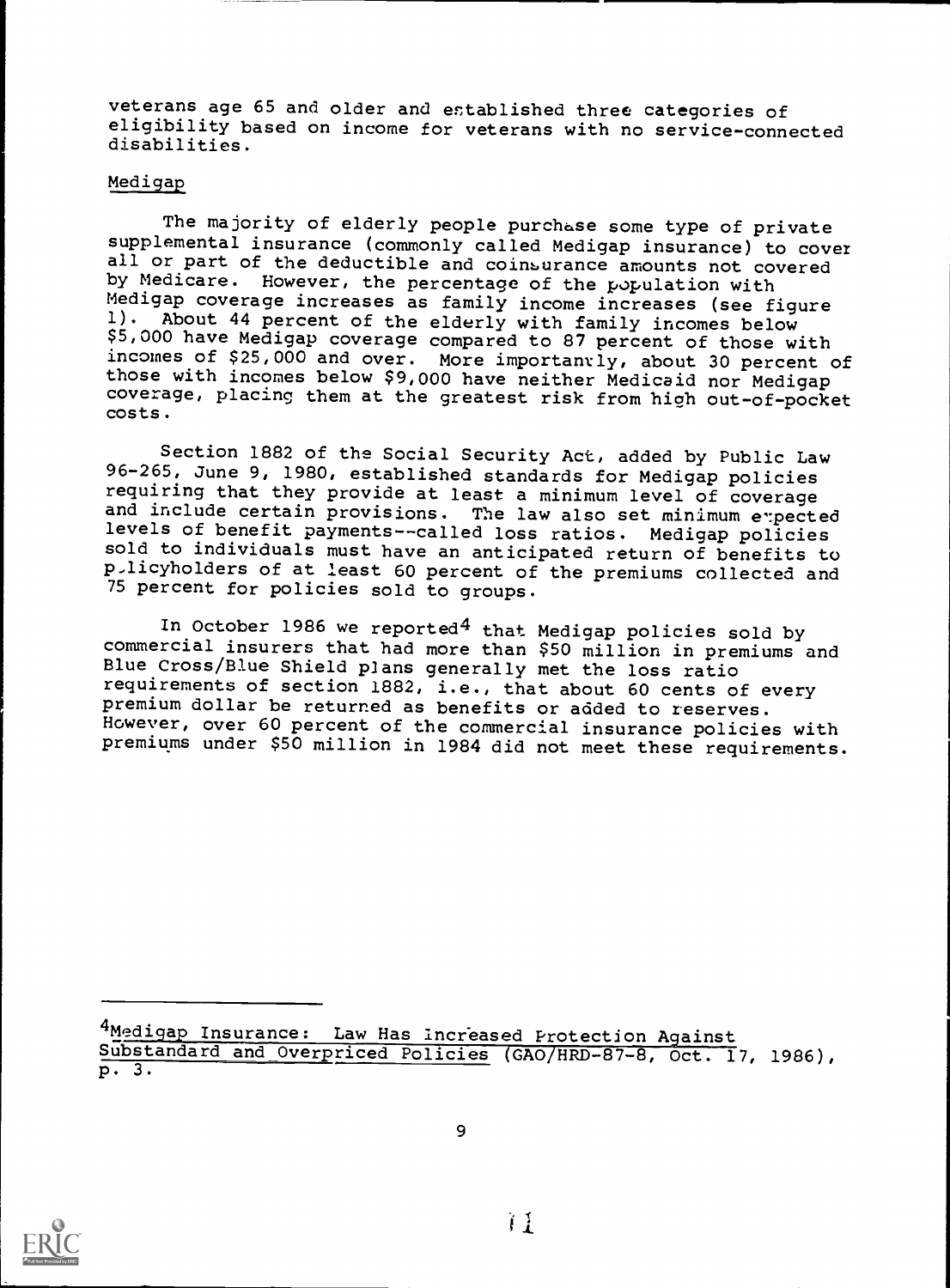Figure 1: Medigsp Coverage for the Elderly Population by Family Income

Percent of the Elderly



Source: Based on Congressional Budget Office data reported in ICF Incorporated. "The Effects of<br>Vanations in Medicaid Programs on Older Women \* Washington, D.C. December 1986 . p. 28

About 200,000 elderly persons also purchase private long-term care insurance policies to protect themselves against financial<br>loss incurred primarily when nursing home care is needed. These loss incurred primarily when nursing home care is needed. policies are not technically Medigap policies; therefore, they are not subject to federal regulations under section 1882 of the Social Security Act. In May 1987 we reported<sup>5</sup> that some states have taken action to regulate this new and rapidly developing market, and we suggested that the Congress consider enacting federal legislation to balance insurer experimentation with innovative insurance products and consumer protection.

#### Out-of-Pocket Costs

"Catastrophic" health care expense may be defined in terms of out-of-pocket expenses relative to income or of an absolute dollar amount (such as the \$500 to \$2,000 caps proposed by the various bills). In a November 1986 report on catastrophic illness expenses



<sup>5</sup>Long-Term Care Insurance: Coverage Varies Widely in a Developing Market (GAO/HRD-87-80, May 29, 1987), p. 5.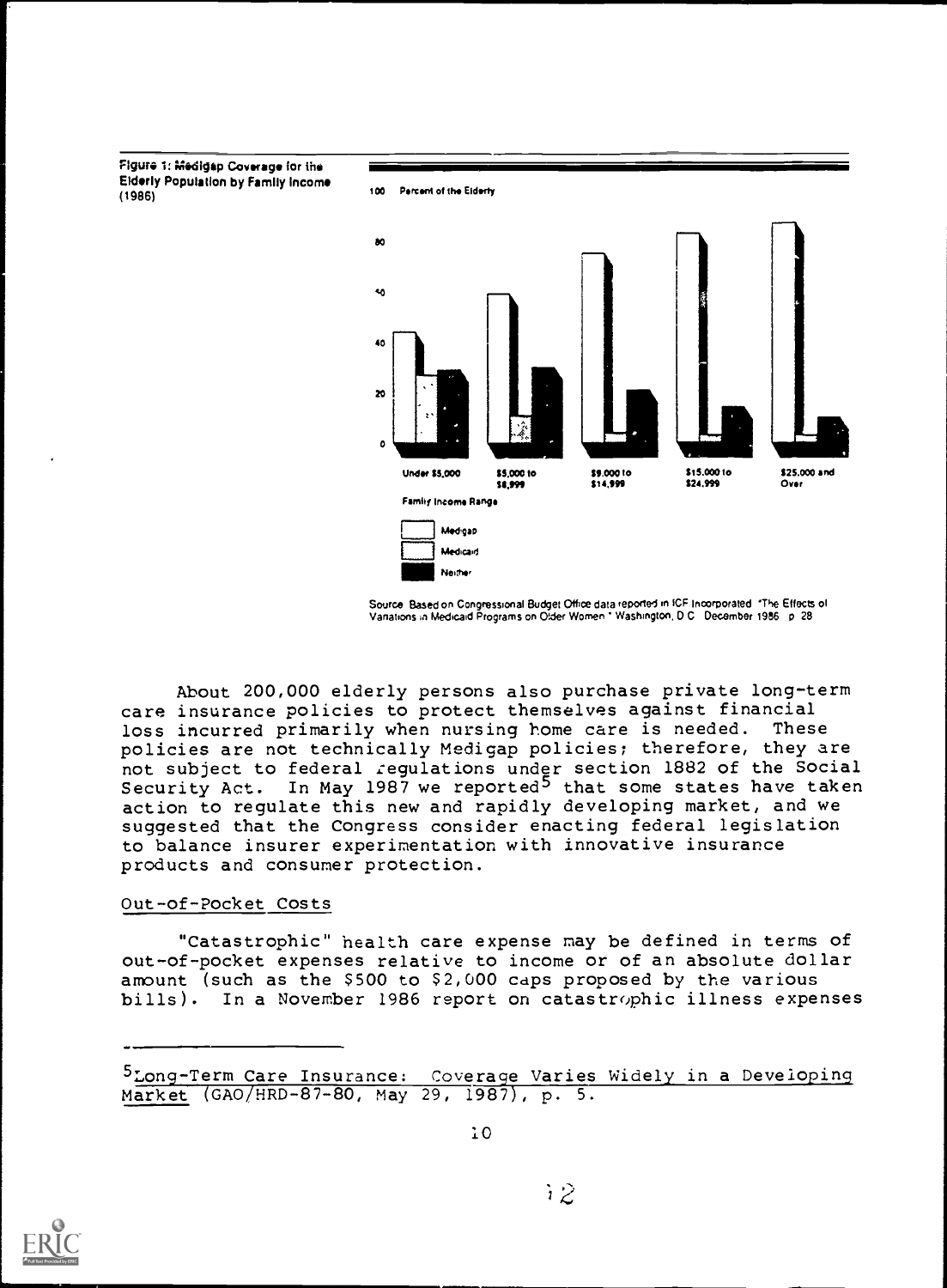(the Bowen report),6 the Secretary of Health and Human Services cescribed them as expenses that cannot be borne by individuals and families without having to significantly change their life style  $\circ$ . drastically modify their expectations of living standards in the future. We have used the term catastrophic in this report in describing examples of health care expenses that may or may not be considered catastrophic depending on the definition used.

According to a December 1986 report sponsored by the American Association of Retired Persons (AARP),7 the out-of-pocket health care expenditures for married couples over age 65 averaged about \$3,000 in 1986, including health insurance premiums. According to the Congressional Budget Office, 8 the amounts different persons pay in out-of-pocket costs differ by orders of magnitude. The distribution of copayments, for example, would be very uneven in 1989 under current law, with 30 percent of Medicare enrollees incurring little or no costs, while 0.5 percent with long or multiple hospital stays would incur average out-of-pocket costs of about \$8,000.

According to the Bowen report, in 1984, of the elderly's outof-pocket expenditures, nursing home expenditures accounted for 41.6 percent; physician services, 21.4 percent; hospital care, 5.6 percent; and other care, 31.3 percent (including services not covered or partly covered by insurance and long-term care services other than nursing home care).

The sources of the elderly's out-of-pocket costs change as total out-of-pocket expenses increase. Rice and Gabel9 reported that for the elderly subject to very high financial liabilities (more than \$2,000), nursing home care is the overwhelming cause (see figure 2) .10 On the other hand, the elderly with relatively low out-of-pocket costs spent their money primarily on physician,

 $6$ Department of Health and Human Services, Catastrophic Illness Expenses, Washington, D.C., November 1986, p. 15.

7ICF Incorporated, Medicaid's Role in Financing the Health Care of Older Women, Was ington, D.C., December 1986, p. 39.

8U.S. Congressional Budget Office, A Comparison of Selected Catastrophic Bills, Washington, D.C., Aug 3t 3, 1987, p. 14.

9Thomas Rice and Jon Gabel, "Protecting the Elderly Against High Health Care Costs," Health Affairs, Vol. 5, No. 3, Fall 1986, p. 16.

10Their analysis was based on data from the 1980 National Medical Care Utilization and Expenditure Survey and the 1976-77 National Nursing Home Survey, projected to 1980, the most recent national data available.

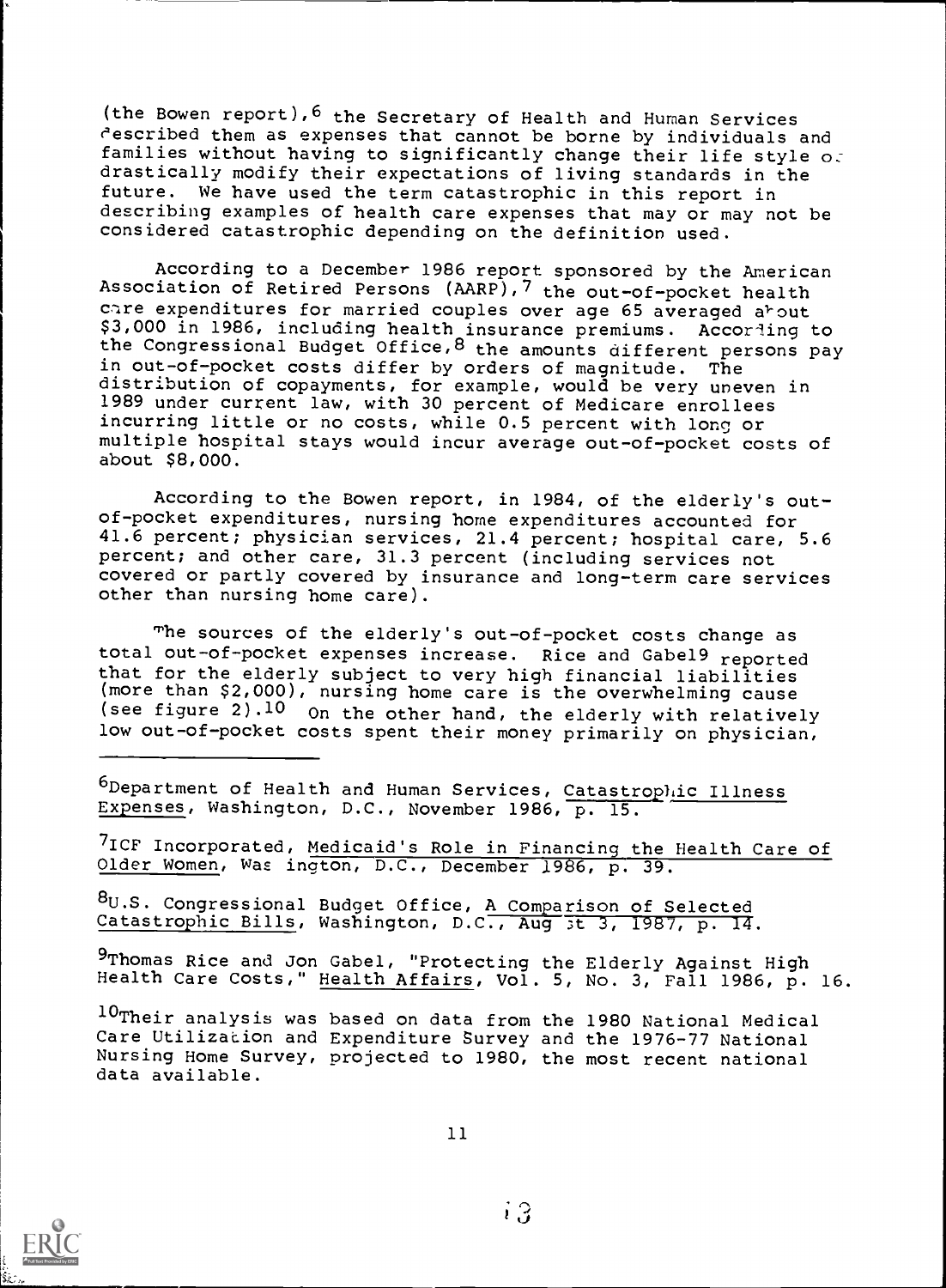drug, and dental services. Specifically, 95 percent of the outof-pocket costs for those spending \$500 or less were attributed to those three types of services.



Source Thomas Rice and Jon Gabel, "Protecting the Elderly Against High Health Care Costs." Health Attans, Vol 5, No 3 Fall 1986 p 16

The AARP report also showed that out-of-pocket expenditures as a percentage of income increase with age (see figure 3). For example, the report notes that out-of-pocket expenditures (excluding health insurance premiums) will average about 8.3 percent of household income for all elderly woman households<sup>11</sup> compared to about 2.8 percent among the 45- to 64-year-old group. Particularly at risk are the elderly age 85 and over. Of this elderly population, nearly 70 percent are women who spend an average of over 35 percent of their income on medical expenses.



llsingle women age 65 or older and married couples with a woman age 65 or older.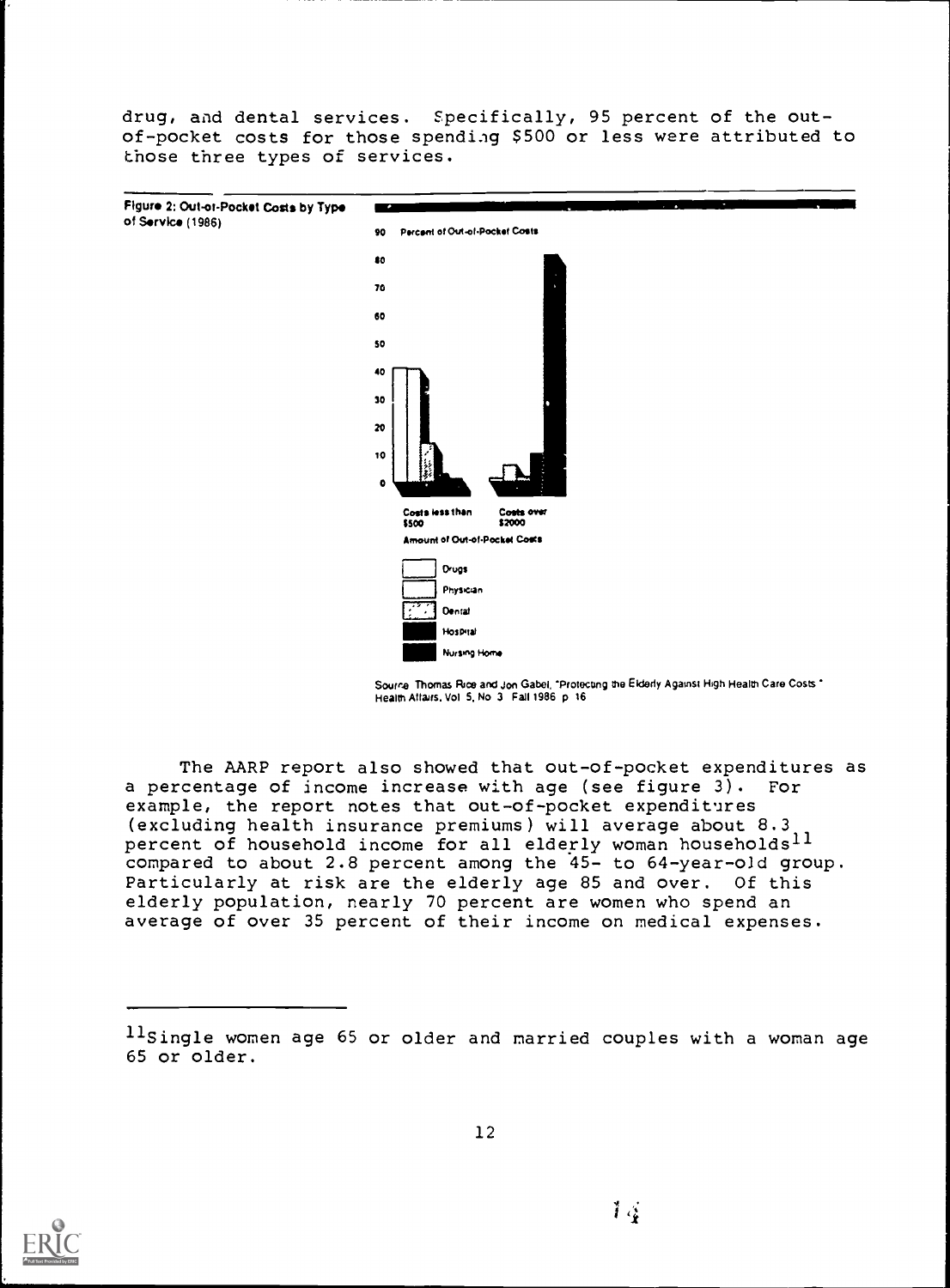Figure 3: Out-of-Pocket Health Expenditures for All Older Women as a Percentage of Income, by Age (1986)



Note Health expenditures exclude health insurance premiums

Source ICF Incorporated \*Medicaid's Role in Financing the Health Care of Older Women \* Washington D C December 1985 p 44

## Objectives, Scope, and Methodology

The Chairman of the House Select Committee on Aging asked us<br>to update our recent report<sup>12</sup> comparing catastrophic health<br>insurance proposals for subsequent actions by the House and Senate. We analyzed the potential effects of S. 1127 and H.R. 2470 on out-<br>of-pocket costs, concentrating on the provisions that would have<br>the greatest impact on catastrophic expenses. Additionally, we updated the report to reflect Congressional Budget Office estimates<br>of beneficiary deductibles and coinsurance for 1989 and the latest<br>projections of the costs of H.R. 2470 and S. 1127.

We added the updated information to our previous work, which<br>consisted of (1) reviewing GAO and other reports to identify the<br>types and amount, of out-of-pocket expenses incurred by the<br>elderly, (2) reviewing Medicare laws (3) reviewing minimum coverage requirements for Medigap policies to<br>determine how they affect out-of-pocket costs, and (4) evaluating<br>12 other catastrophic coverage bills introduced during the 100th<br>Congress to determine

<sup>12</sup>Medicare: Comparison of Catastrophic Health Insurance Proposals (GAO/HRD-87-92BR, June 19, 1987).



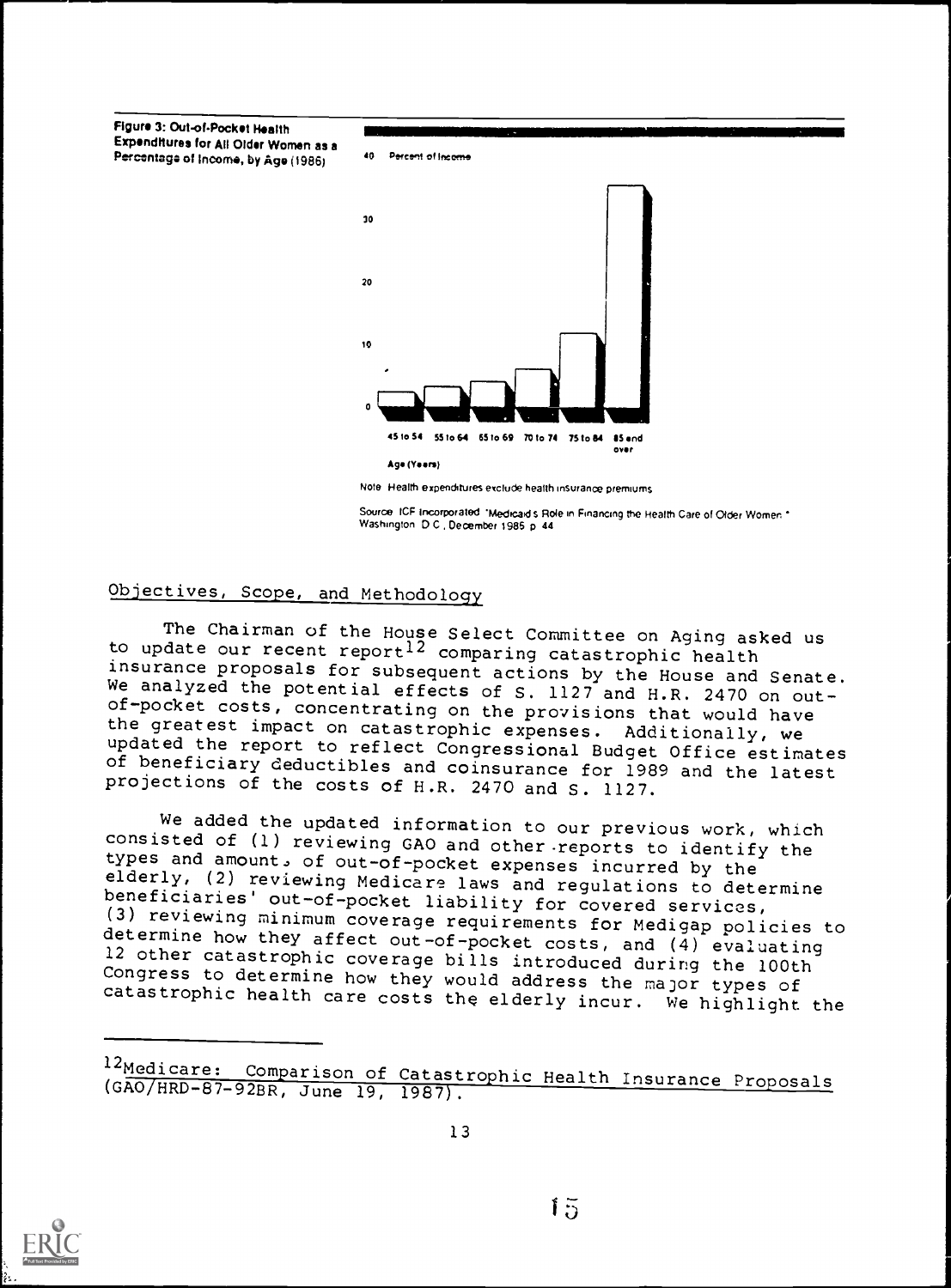extent to which the other 12 legislative proposals, if enacted, would fill remaining gaps in Medicare coverage.

The bills reviewed and their primary sponsors were:

S. 1127--Bentsen (approved on May 29, 1987, by the Senate Committee on Finance and reported on July 27, 1987).

H.R. 2470--House bill originally sponsored by Stark (passed on July 22, 1987, by the House and received in the Senate on July 24, 1987). S. 592--Dole (administration bill). H.R. 1245--Michel (administration bill). S. 210--Kennedy. S. 454--Sasser. S. 754--Dole. H.R. 65--Pepper. H.R. 200--Roybal. H.R. 784--Bonker. H.R. 1182--Regula. H.R. 1280--Stark. H.R. 1281--Stark. H.R. 1930--Roybal.

Our work on this update was done from August through October

1987 and covered legislative actions that took place through October 13, 1987.

Our analysis is presented in five tables that show the out-ofpocket liability for Medicare beneficiaries currently and under the pending bills for (1) inpatient hospital services, (2) nursing home care, (3) home health care, (4) Medicare part B services, and (5) services not covered by Medicare. In a sixth table, we compare the catastrophic expense protection limits established in the bills. Finally, we discuss financing proposed by the administration and in the bills reported out of the Senate Committee on Finance and passed by the House.

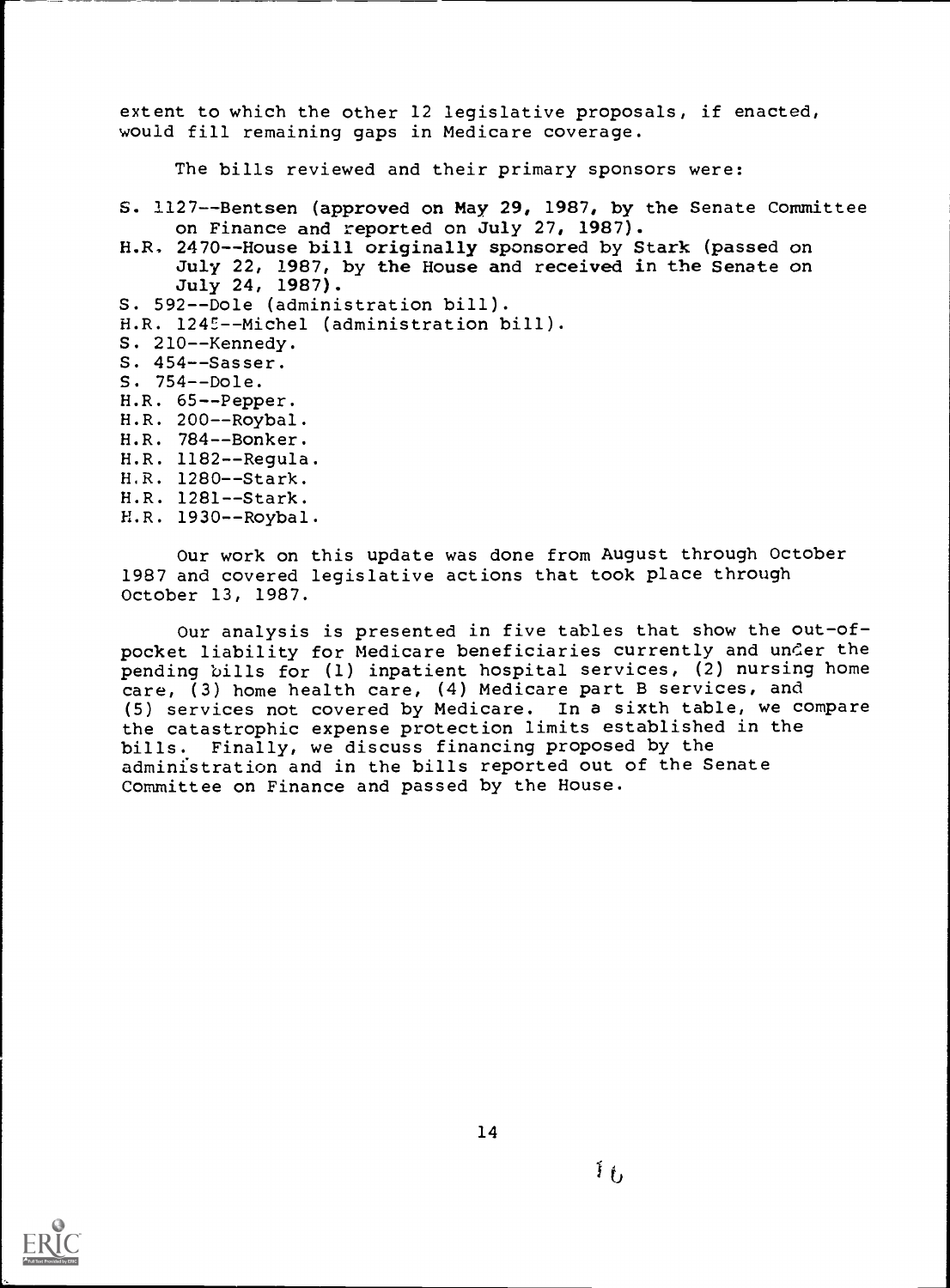|                                   |                    | Deductible per    |             |                   |                |                     |                      |             |
|-----------------------------------|--------------------|-------------------|-------------|-------------------|----------------|---------------------|----------------------|-------------|
|                                   |                    | First             |             | Dally coinsurance | Days in        | Over 190            |                      |             |
|                                   | Spe i I            | hospital-         |             | Lifetime          | excess of      | Il fet ime          | Blood deductible per |             |
|                                   | of                 | Ization           | $6!st$ to   | <b>reserve</b>    | lifetime       | psychlatric         | Spell                |             |
|                                   | <b>Illness</b>     | per year          | 90th day    | days $(60)$       | <b>Teserve</b> | days                | of illness           | Year        |
| Current Medicare                  |                    |                   |             |                   |                |                     |                      |             |
| 1 av                              | \$580              |                   | \$145       | \$29              | ALL.           | A11                 | 1st 3 pints          |             |
| Medigap, māximum<br>out-of-pocket |                    |                   |             |                   |                |                     |                      |             |
| costs                             | \$580              |                   | None        | None              | 105ª           | A11                 | None                 | tione       |
| BIII                              |                    |                   |             |                   |                |                     |                      |             |
| $S = 1127P$                       |                    | \$580             | None        | <b>None</b>       | None           | AI I                |                      | 1st 3 pints |
| H.R. 2470                         |                    | \$580             | <b>Hone</b> | <b>None</b>       | None           | AH.                 |                      | 1st 3 pints |
| 5.592 <sup>c</sup>                | \$580 <sup>d</sup> |                   | None        | None              | None           | AH.                 | ist 3 pints          |             |
| H.R. 1245C                        | \$580 <sup>0</sup> |                   | None        | None              | None           | AI1                 | 1st 3 pints          |             |
| S. 210                            | \$580°             |                   | None        | None              | <b>None</b>    | ALL                 | 1st 3 pints          |             |
| 5.454                             | None               | None              | None        | None              | None           | A1 L                | None                 | None        |
| S.754                             |                    | \$580             | None        | None              | None           | ALL                 | None                 | None        |
| H.R. 65                           | None               | None              | None        | None              | None           | AI I                | None                 | None        |
| H.R. 200                          | None <sup>T</sup>  | None <sup>?</sup> |             | 1                 | 1              | $\ddot{\mathbf{r}}$ |                      | 1           |
| H.R. 784                          | \$580              |                   | None        | None              | None           | AII                 | ist 3 pints          |             |
| H.R. 1182                         | \$580 <sup>0</sup> |                   | None        | None              | None           | A11                 | 1st 3 pints          |             |
| H.R.12809                         |                    | \$580             | None        | None              | None           | A1 I                |                      | 1st 3 pints |
| H.R. 12819                        | \$580              |                   | \$145       | \$290             | A11            | A1 I                | ist 3 pints          |             |
| H.R. 1930                         |                    | \$580             | <b>None</b> | None              | None           | 411                 |                      | 1st 3 pints |

Table 1:<br>Medicare Beneficiary's Liability for Part A inpatient Hospital Expenses (1989)

Nedigap policies pay at least 90% of covered charges up to 365 days after the insured has exhausted his or her Medicare benefits.

bThe liability shown is for beneficiaries enrolled in both parts A and B. For beneficiaries enrolled in part A only, liability would be the same as shown for he current Medicare law.

CAdministration bill.

/Tile beneficiary would be liable for no more than two Inpatient hospital deductibles per year.

'Before the 60th day of care after the second hospitalization in any calendar year, the bill would pay for the first 10 dayS Of hospital care not paid for by any other government program.

 $^{\rm f}$ The bill eliminates deductibles, but requires 20% coinsurance until the beneficiary reaches the \$500 coinsurance  $+m$  for all services covered by this Dill.

9Although we discuss the two bills separately, H.R. 1280 (which addresses part A) and H.R. '281 (which addresses part 8) oonprise a iegislatIve package foe catastrophic protection. H.R. 1280 and H.R. 1281, when combined, require a S580 deductible for the first hospitalization per year with no inpatient hospital coinsurance.

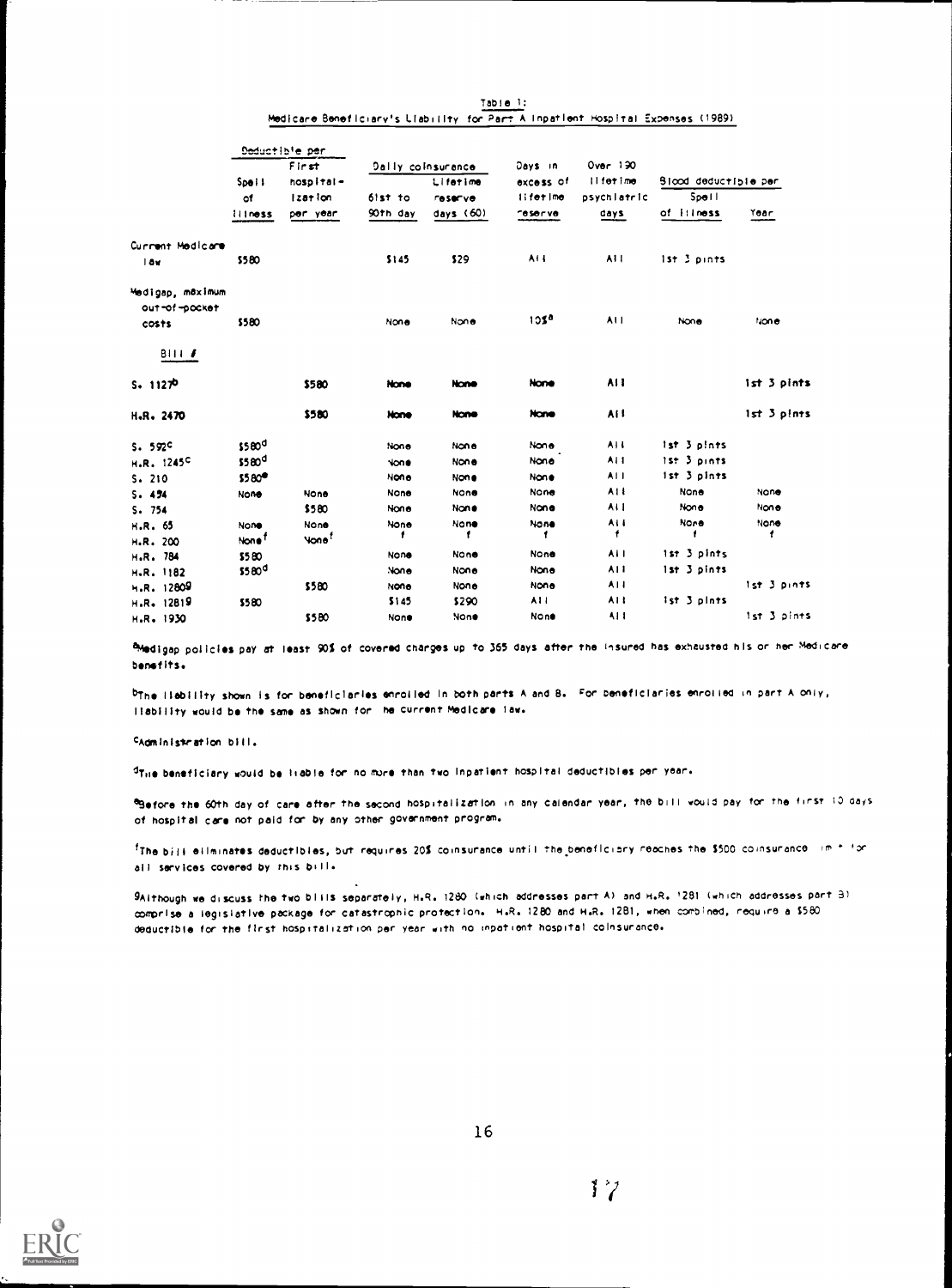## INPATIENT HOSPITAL CARE

#### Definitions

Inpatient hospital care includes room and board; regular nursing services; special care unit services, such as intensive care or coronary care; drugs furnished by the hospital; blood transfusions; laboratory tests; X-rays and other radiology services; medical supplies, such as surgical dressings; use of appliances, such as a wheelchair; operating and recovery room costs, including anesthesia services; rehabilitation services, such as physical or speech therapy; and psychiatric care.

Deductibles are the amount of covered charges that a beneficiary must pay before his or her health plan pays any benefits. Deductibles may apply either to a calendar year or on a per admission basis.

Coinsurance is the fixed percentage or amount of covered medical charges that the beneficiary must pay.

#### Medicare Coverage

Medicare part A, hospital insurance, covers inpatient hospital services on the basis of a "spell of illness." For any benefit period, part A pays for all covered services for the first three care except for the inpatient deductible (currently \$520 and projected to be \$580 in 1989). For the next 30 days, the beneficiary is responsible for coinsurance equal to one-quarter of the deductible amount per day (projected to be \$145 in 1989). Every person enrolled in part A also has a 60-day, nonzenewable, lifetime reserve for inpatient hospital care that can be drawn from if more than 90 days are needed in a spell of illness. When using the reserve days, the beneficiary is responsible for coinsurance equal to one-half of the deductible amcunt per day (projected to be \$290 in 1989). Medicare coverage for care in a psychiatric hospital is limited to 190 days during a beneficiary's lifetime.

## Out-of-Pocket Expenses

The Bowen report states that Medicare pays for more than 90 percent of expenditures for services covered under part A (which covers inpatient hospital and skilled nursing care). This left net beneficiary liabilities of about \$2.9 billion in 1983.

About 65 percent of Medicare beneficiaries purchase Medigap policies. Minimum standards for Medigap policies require coverage of Medicare's part A blood deductible and coinsurance amounts for the 61st through 90th day and while the beneficiary uses his or her<br>lifetime reserve days. Medigap policies must also cover 90 percent of covered hospital inpatient expenses for a lifetime maximum of up

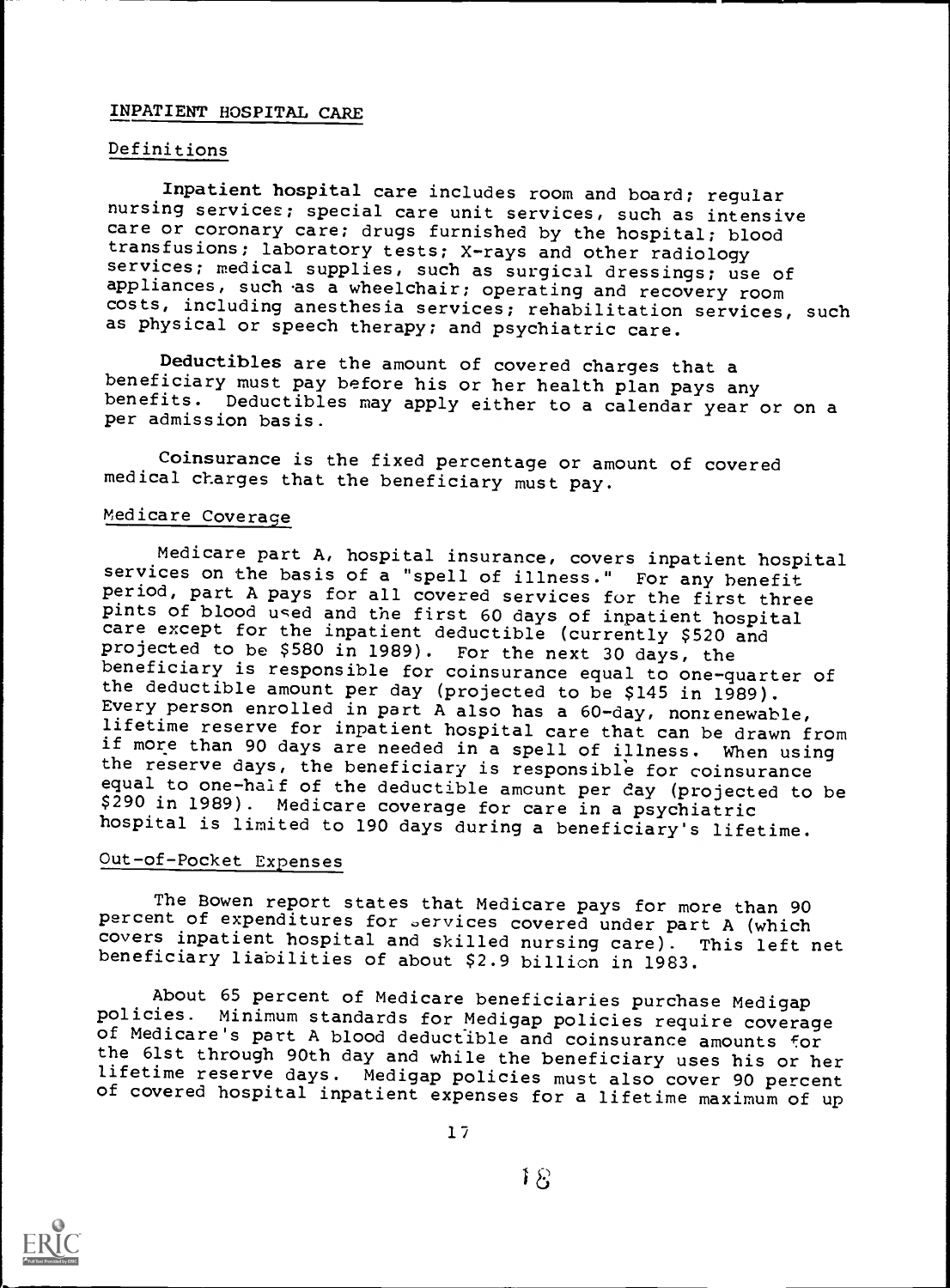to 365 days after the insured has exhausted his or her Medicare benefits.

However, for the approximately 35 percent of Medicare beneficiaries without Medigap coverage--primarily those with lower incomes--beneficiaries are responsible for Medicare inpatient deductibles, blood deductibles, and coinsurance for hospital stays over 60 days in duration. For example, for a beneficiary who is hospitalized once during a year for 90 days, the out-of-pocket expense for inpatient services would'be \$4,930, consisting of the \$580 deductible and daily coinsurance of \$145 for the 61st to the 90th day. If this beneficiary stayed longer, coinsurance would increase to \$290 for each day, and the beneficiary would be using his or her lifetime reserve days. A stay of 10 more days (100 days total) would increase the total out-of-pocket expenses to \$7,830. However, if this beneficiary had a Medigap policy providing the minimum required coverage, his or her out-of-pocket expenses for either the 90- or the 100-day stay would be \$580 (the Medicare part A deductible).

Even with the minimum coverage required under Medigap regulations, beneficiaries would generally incur a deductible of \$580 for every new spell of illness. For example, in fiscal year 1984, approximately 8,200 beneficiaries were hospitalized during four spells of illness. Using the 1989 deductible of \$580, outof-pocket expenses for four spells of illness would amount to<br>\$2,320 just for the Medicare part A inpatient deductibles. In \$2,320 just for the Medicare part A inpatient deductibles. addition, the beneficiary would be liable for the cost or replacement of the first three pints of blood received during each spell of illness.

#### Legislative Proposals

Both S. 1127 and H.R. 2470 would eliminate inpatient hospital coinsurance, provide unlimited inpatient days, and apply the inpatient deductible only for the first hospitalization each year rather than for each spell of illness. The blood deductible would also be applied on an annual basis rather than for each spell of illness. However, under S. 1127 these changes would apply only to Medicare beneficiaries who enroll under part B; part A only beneficiaries would retain the same benefits as currently provided. More than 95 percent of part A beneficiaries choose to enroll in part B, according to the Bowen report. The administration bills, S. 592 and H.R. 1245, also provide for unlimited inpatient days with no coinsurance, but would apply the inpatient deductible to the first two hospital admissions each year and would apply the blood deductible to each spell of illness.

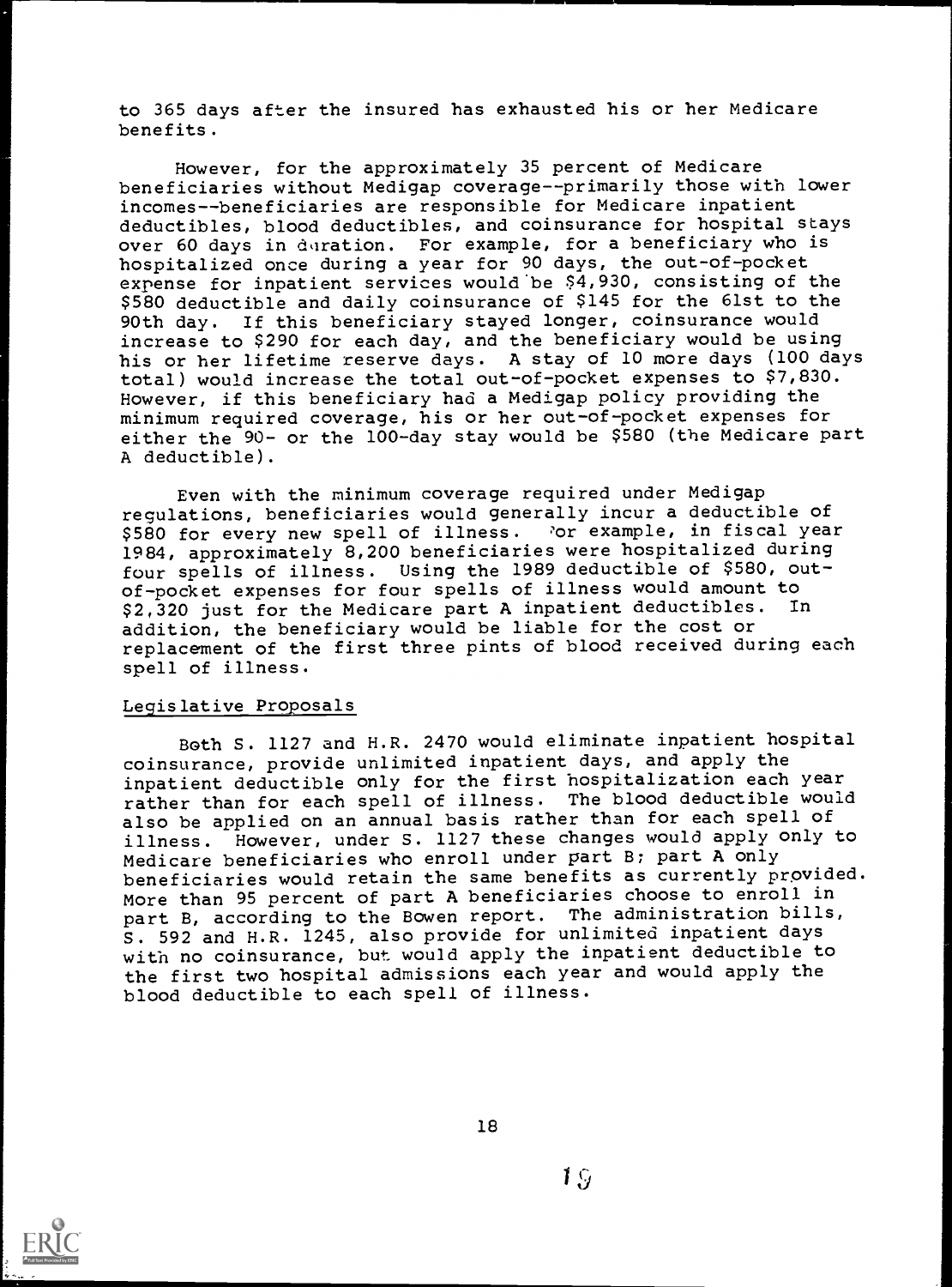#### GAO Comments

By eliminating coinsurance for hospital care, S. 1127, H.R. 2470, and the administration proposal would significantly reduce Medicare beneficiaries' out-of-pocket costs for hospital care. S. 1127 and H.R. 2470 would reduce out-of-pocket costs even further by limiting hospital deductibles to one per year.

Of the other legislative proposals, only S. 454, H.R. 65, and H.R. 200 would provide more comprehensive coverage. In addition to eliminating all coinsurance, S. 454 and H.R. 65 also would eliminate deductibles. H.R. 200 would eliminate the deductible and apply 20-percent coinsurance from the first day of hospitalization subject to a \$500 cap on all services provided for in the bill.

All these proposals may be of particular benefit to low-income elderly who cannot afford Medigap coverage and are not eligible for Medicaid by enabling them to obtain needed coverage. Since the proposals would, to a large extent, duplicate current Medigap coverage, Medigap policies might be restructured to cover other services not provided under Medicare, such as dental care and hearing aids.

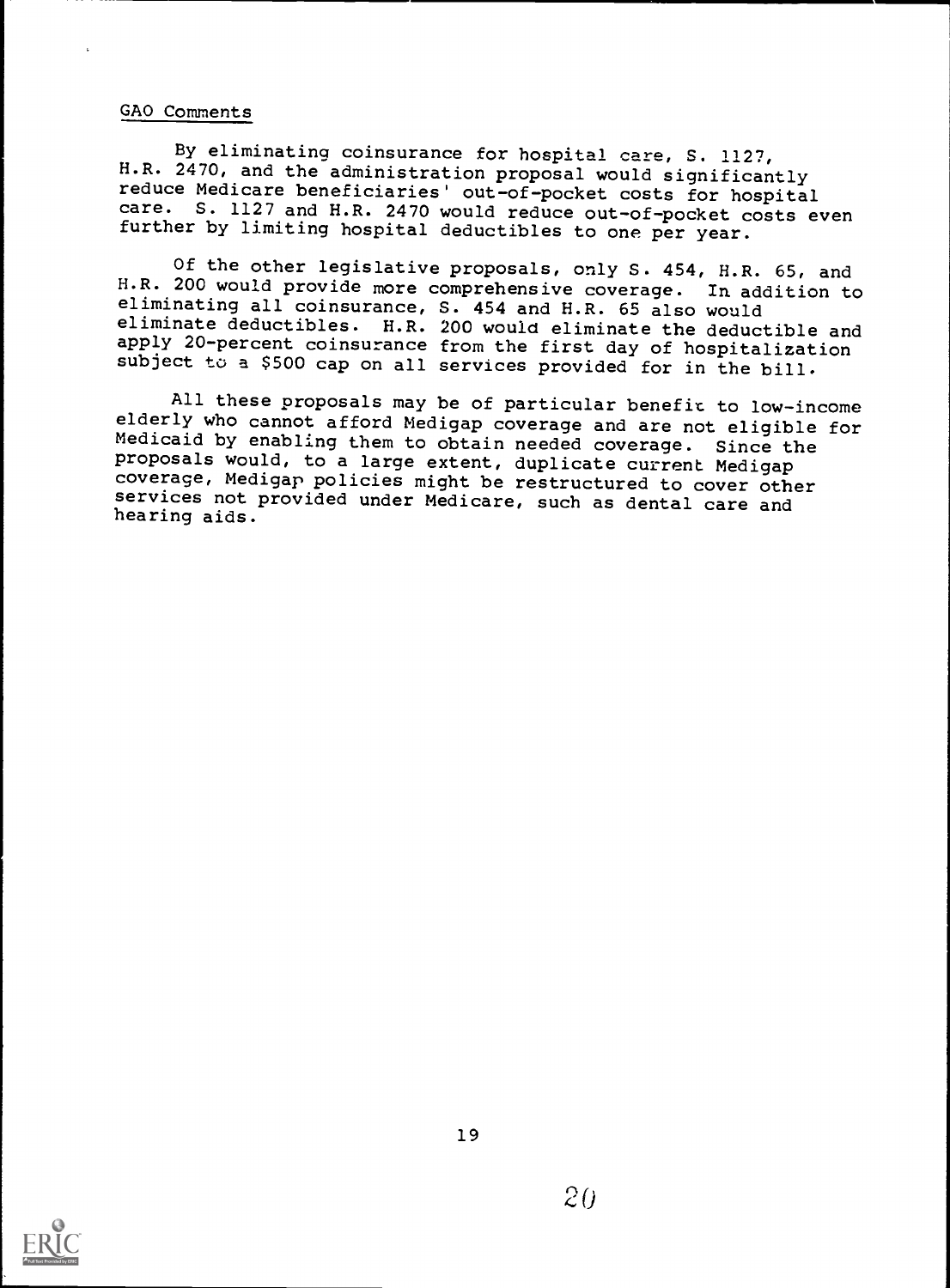#### Table 2: Medicare Beneficiary's Liability for Posthospital Nursing Home Services (1989)

|                                                                | Skilled nursing care daily<br>coinsurance per spell of illness |                                                   |                                                                         |                                                       |                                                                    |
|----------------------------------------------------------------|----------------------------------------------------------------|---------------------------------------------------|-------------------------------------------------------------------------|-------------------------------------------------------|--------------------------------------------------------------------|
|                                                                | lst to<br>20th day                                             | $21st$ to<br>100th day                            | Over<br>$100$ days                                                      | Intermediate Custodial<br><u>care</u>                 | <u>care</u>                                                        |
| Current Medicare law                                           | None.                                                          | \$72.50                                           | AI1                                                                     | A11                                                   | AI <sub>1</sub>                                                    |
| Medigap, maximum out-<br>of-pocket costs                       | None                                                           | \$72.50                                           | A11                                                                     | Al1 <sup>a</sup>                                      | Al1 <sup>a</sup>                                                   |
| $Bill$ #                                                       |                                                                |                                                   |                                                                         |                                                       |                                                                    |
| $s. 112\pi c$                                                  | \$19 daily for first<br>10 days each year                      | None                                              | d                                                                       | <b>All</b>                                            | <b>All</b>                                                         |
| H.R. 2470 <sup>C</sup>                                         | \$25 daily for first<br>7 days each year                       | None                                              | е                                                                       | <b>All</b>                                            | All                                                                |
| S.592 <sup>f</sup><br>H.R. $1245^{\text{f}}$                   | None <sup>g</sup><br>None <sup>g</sup>                         | None <sup>g</sup><br>Noneg                        | A119<br><b>Alig</b>                                                     | AI1<br>A11                                            | A11<br>A11                                                         |
| S. 210<br>S.454 <sup>c</sup><br>S.754<br>H.R. 65C<br>H.R. 200° | None<br>None<br>None<br>None<br>k                              | \$72.50 <sup>h</sup><br>None<br>None<br>None<br>k | AI1<br>None <sup>1</sup><br>AI <sub>1</sub><br>None <sup>1</sup><br>k,i | A11<br>None<br>All<br>None<br>k.                      | AI1<br>None J<br>$\mathbf{A} \mathbf{1} \mathbf{1}$<br>None J<br>k |
| H.R. 784<br>H.R. 1182<br>H.R. 1280 <sup>1</sup>                | None<br>None<br>\$25 daily for first<br>7 days each year       | \$72.50<br>None<br>None                           | AI <sub>1</sub><br>AI <sub>1</sub><br>e                                 | <b>All</b><br>$\lambda$ 11<br>A11                     | A11<br>A11<br>A11                                                  |
| H.R. 1281 <sup>1</sup><br>H.R. 1930                            | None<br>\$25 daily for first<br>7 days each vear               | \$72.50<br>None                                   | A11<br>е                                                                | $\mathbf{A} \mathbf{1} \mathbf{1}$<br>AI <sub>1</sub> | AI1<br>AI <sub>1</sub>                                             |

a Medigap usually dces not cover services that are not covered by Medicare.

brhe liability shown is for beneficiaries enrolled in both parts A and B. For beneficiaries enrolled in part A only, liability would be the same as shown for the current Medicare law.

°The requirement that skilled nursing care be posthcspital would be eliminated.

dAfter individuals with part A and part B coverage pay coinsurance for the first 10 days in a SNF, their liability for full cost does not begin until after the 150th day each year. Individuals covered under part A only are liable for full costs after the 100th day in each spell of illness.

eBeneficiary liability for full cost does not begin until after the 150th day each year.

 $f$ Administration bill.

gAdmardstraticn bills eliminate coinsurance, but provide a maximum of 100 days skilled nursing care per year, rather tha, per spell of illness.

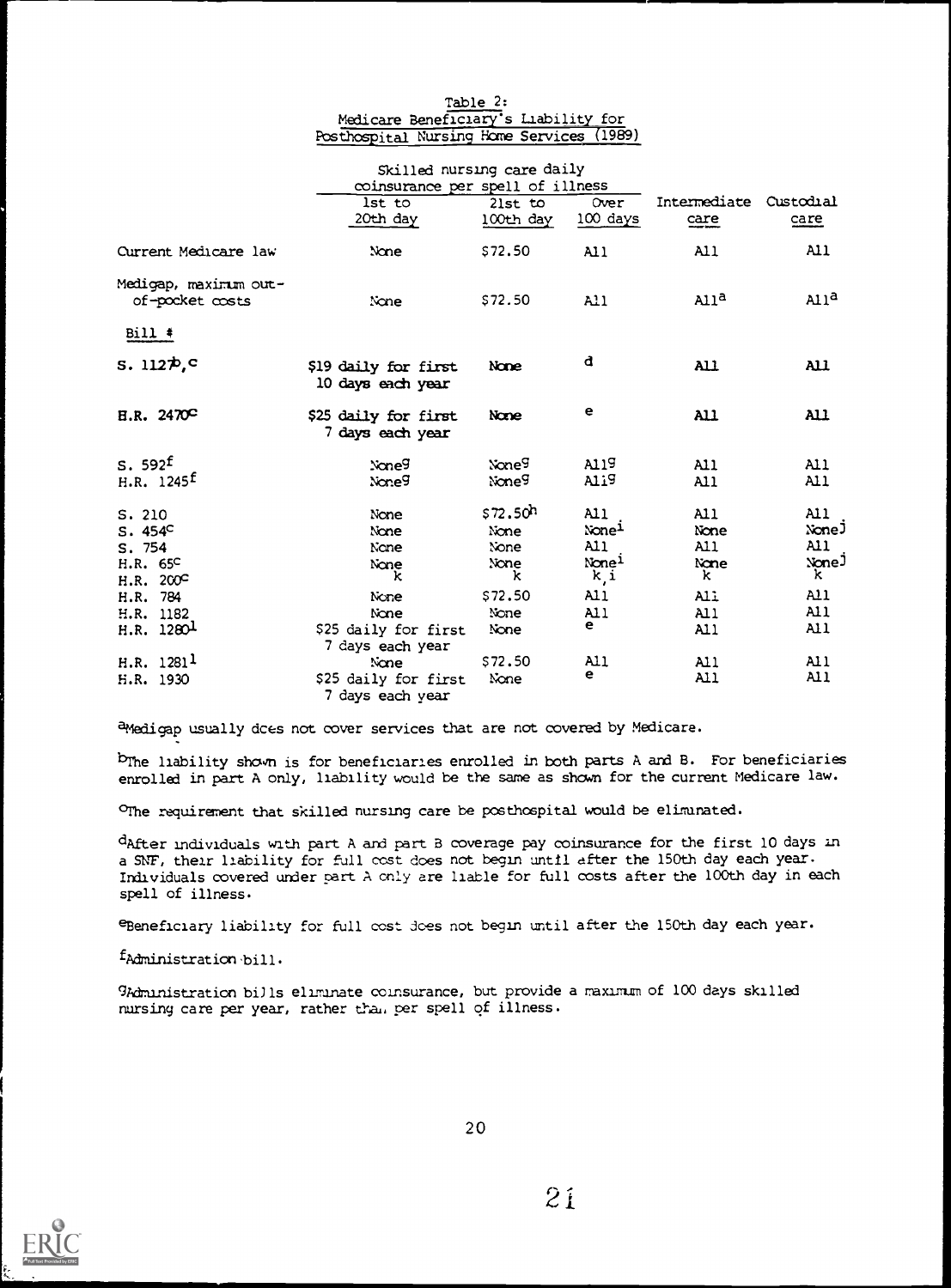hafter the catastrophic limit is reached, S. 210 provides payment for reasonable charges for not more than 100 days of SNF care in a calendar year after.

<sup>1</sup>The bill introduces unlimited days of skilled nursing care.

JAdult day care and home and community-based services are specifically included.

kThe bill requires 20% coinsurance for skilled nursing and intermediate care and 25% coinsurance for custodial care until the beneficiary reaches the \$500 coinsurance lirit for all services covered by this bill.

lAlthcugh we discuss the two bills separately, H.R. 1280 (which addresses part A) and H.R. 1281 (which addresses part B) comprise a legislative package for catastrophic protection. H.R. 1280 and H.R. 1281, when combined, would require nursing home coinsurance of \$25 daily for first 7 days each year and would then eliminate coinsurance through the 150th day. Beneficiaries would be responsible for all nursing home costs over 150 days per year.

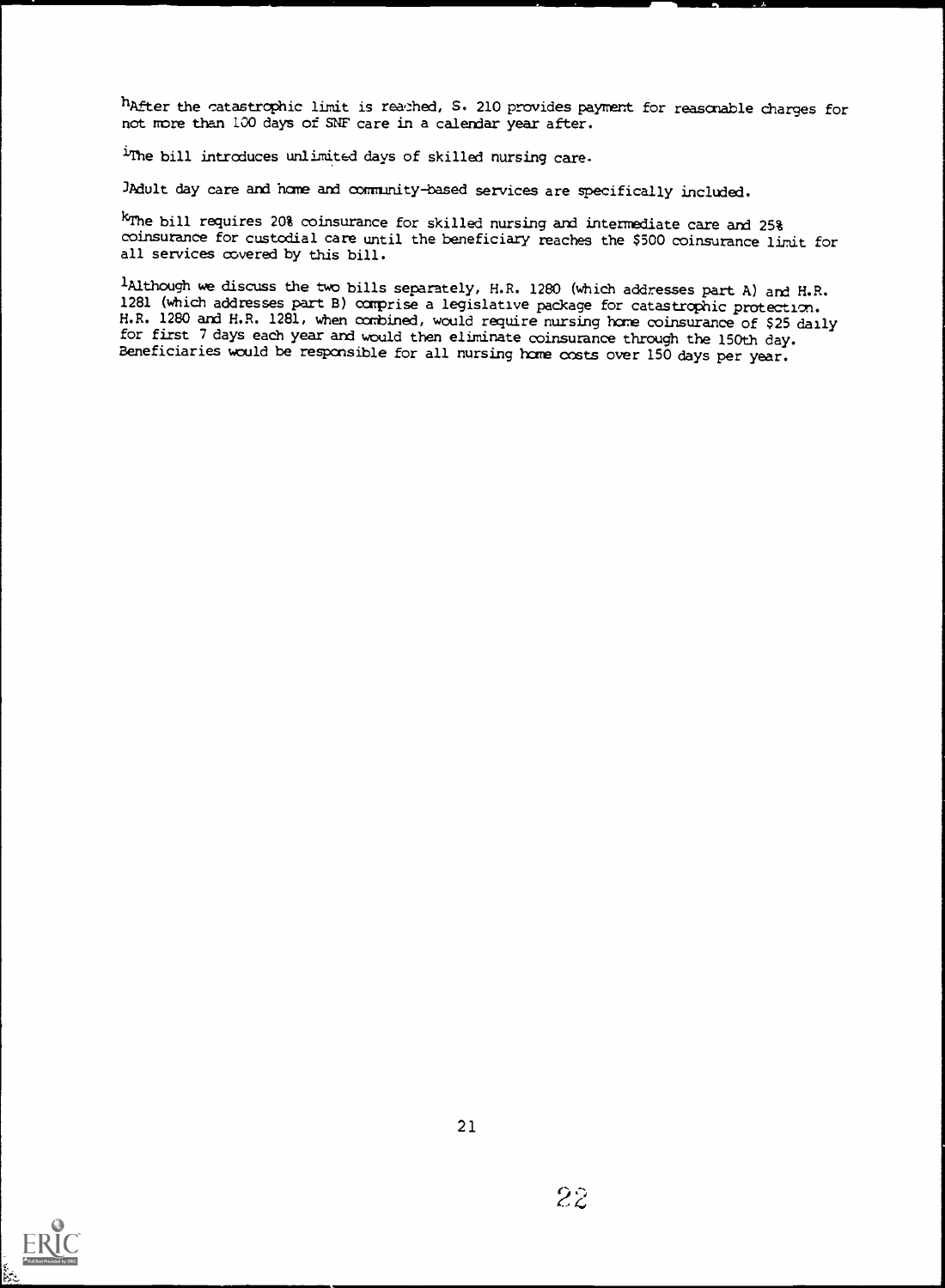#### NURSING HOME CARE

#### Definitions

Skilled nursing facilities provide skilled nursing and rehabilitative services to patients on a daily basis under the orders of a physician.

Intermediate care facilities provide heal.n-related care and services to individuals who do not require the degree of care and treatment that is provided in a hospital or SNF but who, because of their mental or physical condition, require medical care in addition to room and board.

Custodial care facilities provide assistance in requirements of daily living, such as eating and bathing, which can be provided by persons without medical skills.

#### Medicare Coverage

Medicare's coverage of nursing home care is applicable to acute rather than chronic types of illness; therefore, Medicare will help pay for the first 100 days of skilled nursing home care after a hospitalization. Medicare will pay for the 1st to the 20th day of care. Beginning with the 21st day, the beneficiary has to pay the coinsurance rate of \$65 per day through the 100th day (projected to be \$72.50 per day in 1989). The beneficiary has liability for all expenses starting with the 101st day of care.

Medicare does not cover care provided in ICFs or custodial care facilities.

#### Out-of-Promet Expenses

The beneficiary has liability for all expenses incurred in ICFs and custodial care facilities, daily coinsurance for care in SNFs for stays from 21 to 100 days, and all expenses for stays over 100 days. Long-term care expenses can become catastrophic in a relatively short time since nursing home expenses average about \$2,100 or more a month.<sup>13</sup> Costs associated with long-term care over an extended period can wipe out the savings of a lifetime, and very few elderly people have financial protection for such expenses. A Massachusetts-based study by Harvard Medical School and Massachusetts Blue Cross/Blue Shield reported that 63 percent of elderly persons living alone will impoverish themselves in only 13 weeks in a nursing home. For elderly married couples, 37

13An Aging Society: Meeting the Needs of the Elderly While Responding to Rising Federal Costs (GAO/HRD-86-135, Sept. 30, 1986), p. 57.

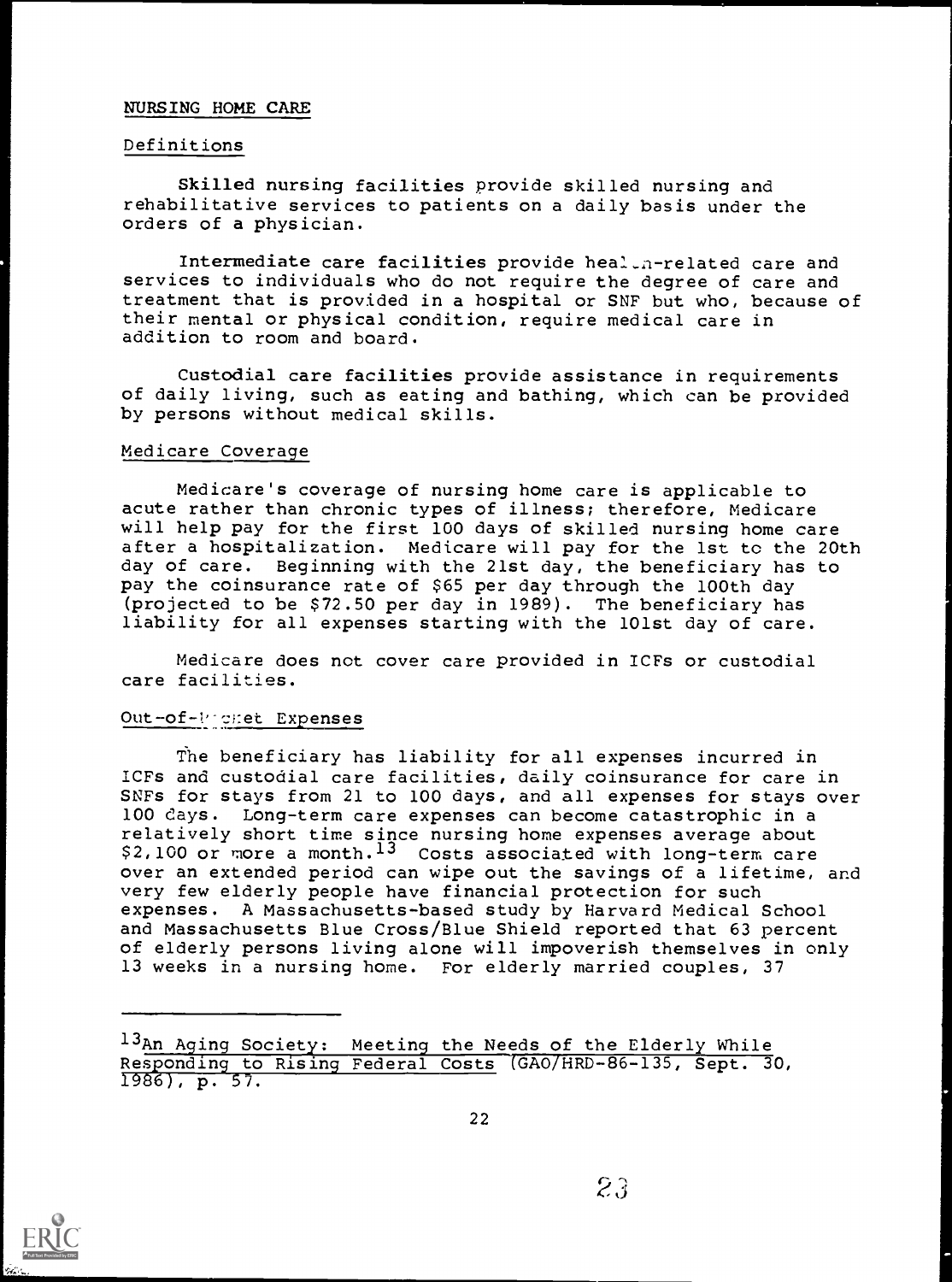percent will become impoverished within 13 weeks if one spouse requires nursing home care.<sup>14</sup>

According to a December 1986 report<sup>15</sup> sponsored by AARP, about 1.9 million persons over age 45 were estimated to be in nursing homes in 1986, including about 23 percent of the population age 85 and older. Of this elderly population, nearly 70 percent are women who spend an average of over 35 percent of their income on medical expenses, primarily because of the high cost of nursing home care and limited Medicare and Medigap coverage.

#### Legislative Proposals

S. 1127 and H.R. 2470 would (1) eliminate the requirement that skilled nursing care be posthospital, (2) change skilled nursing home care from 100 days per spell of illness to 150 days per year, and (3) replace present coinsurance charges for stays between 21 and 100 days with coinsurance charges for the first few days of SNF care in each year based on the national average per diem. Regarding the latter change, in 1989, S. 1127 would require an estimated \$19 daily coinsurance (15 percent of the national average per diem) for the first 10 days of skilled nursing home care each year, while H.R. 2470 would require an estimated \$25 daily coinsurance (20 percent of the national average per diem) for the first 7 days each year. Under S. 1127 these changes would apply only to Medicare beneficiaries who enroll under part B; part A only beneficiaries (less than 5 percent of part A beneficiaries) would retain the same benefits as currently provided.

#### GAO Comments

S. 1127, H.R. 2470, and the administration-proposed changes in the coinsurance and benefit period for SNF care may have limited effect on the elderly's out-of-pocket costs because of other provisions of the Medicare law governing payment for SNF care. Many SNF patients lose their Medicare coverage because they do not qualify as requiring daily skilled care or therapy that will lead to a patient's rehabilitation. According to Rice and Gabel,  $16$ 

14 House of Representatives, Select Committee on Aging. Hearing on The 20th Anniversary of Medicare and Medicaid: Americans Still at Risk. Washington, D.C., July 30, 1985, p. 35.

15ICF Incorporated, Medicaid's Role in Financing the Health Care of Older Women, Washington, D.C., December 1986, p. 22.

16Thomas Rice and Jon Gabel, "Protecting the Elderly Against High Health Care Costs," Health Affairs, Vol. 5, No. 3, Fall 1986, p. 8.

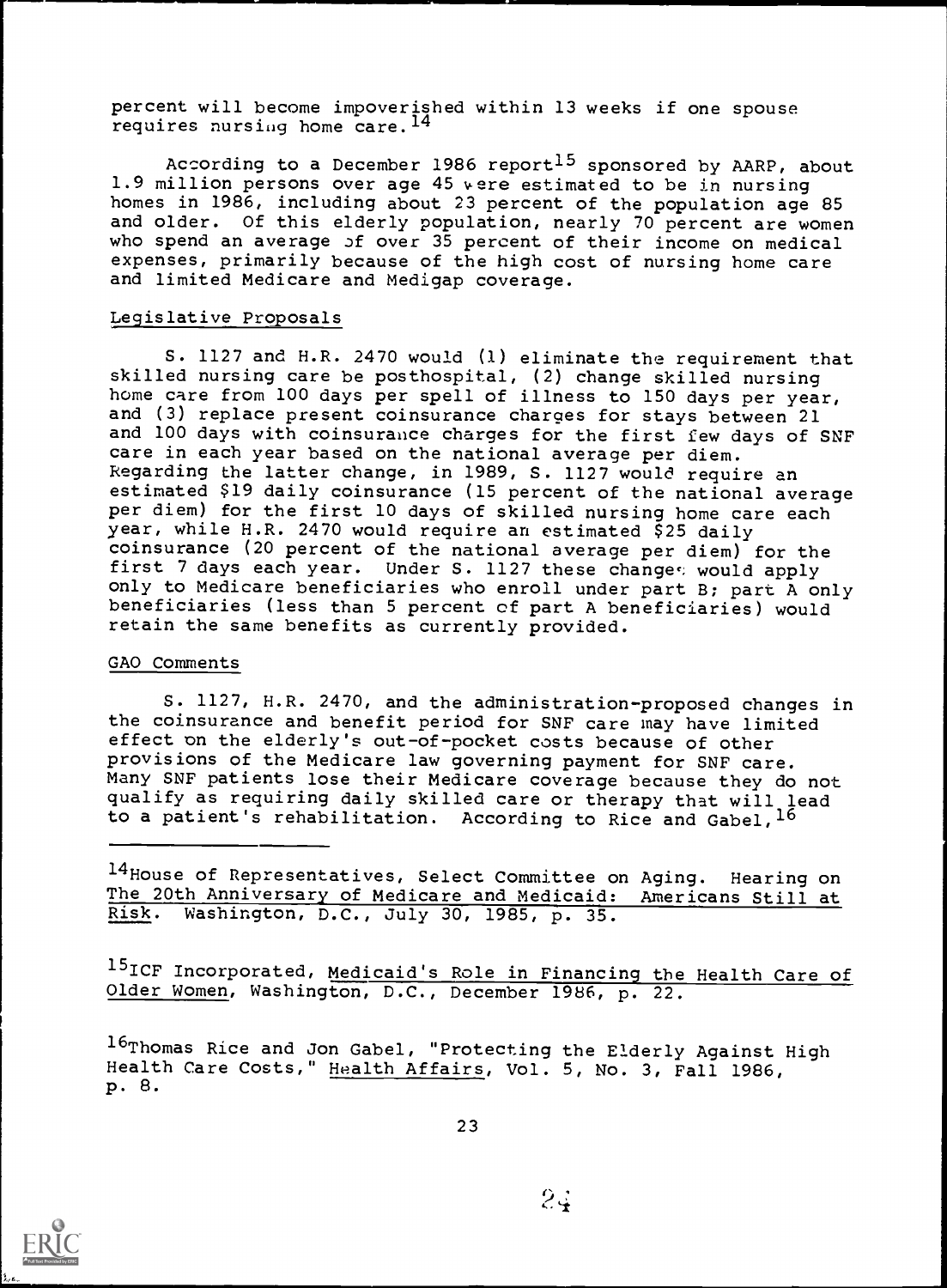Medicare SNF coverage lasted an average of 28 days in 1977, while the average stay lasted twice as long. They said that the "cutoffs" occurred because patients soon reached their "rehabilitation potential" and subsequently needed "maintenance therapy," which is not considered skilled care.

Eliminating Medicare coinsurance or extending days of coverage for SNF care would, therefore, not benefit such patients. Additionally, the elderly would remain at risk for out-of-pocket nursing home costs for intermediate or custodial care under S. 1127, H.R. 2470, and the administration bills. Three of the other proposals (H.R. 65, S. 454, and H.R. 200) would alleviate the problems by adding intermediate and custodial care. Adding longterm nursing home coverage to the Medicare program would, however, be costly since such services accounted for about \$18 billion in out-of-pocket costs in 1984, according to the Bowen report.

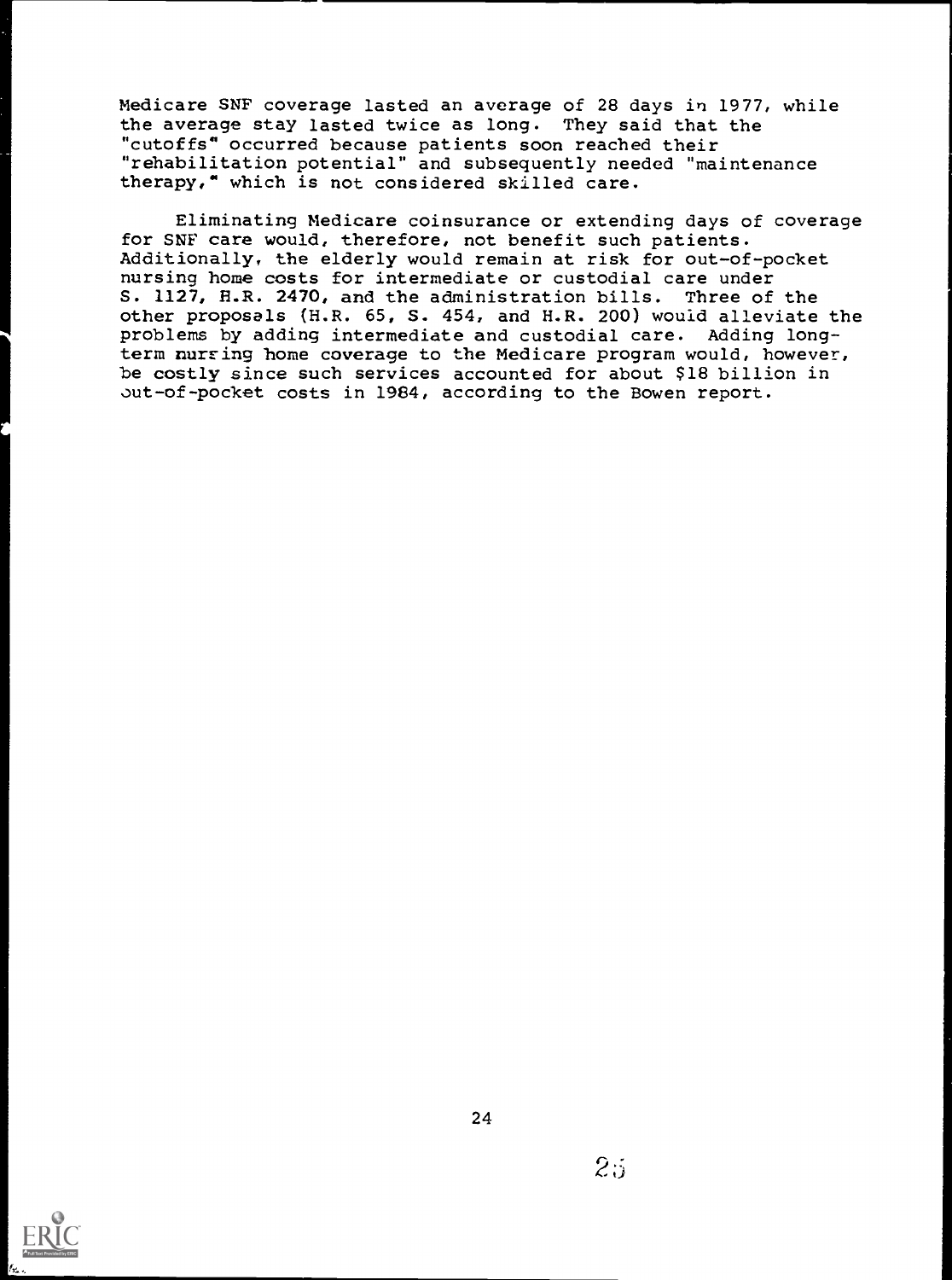| Table 3:                                                 |  |
|----------------------------------------------------------|--|
| Medican Beneficiary's Liability for Home Health Services |  |

|                                                                         | Not skilled or<br>not intermittent                      | Not confined<br>to hame                       | Not Medicare<br>certified                       |
|-------------------------------------------------------------------------|---------------------------------------------------------|-----------------------------------------------|-------------------------------------------------|
| Current Medicare law                                                    | A11                                                     | AI1                                           | A11                                             |
| Medigap, maximum out-<br>of-pocket costs                                | A11                                                     | AI1                                           | AI1                                             |
| $Bill$ #                                                                |                                                         |                                               |                                                 |
| S. 1127                                                                 | AL                                                      | AL                                            | All                                             |
| H.R. 2470                                                               | Alla                                                    | AL                                            | <b>All</b>                                      |
| S.592 <sup>b</sup><br>H.R. 1245 <sup>b</sup>                            | A11<br>A!1                                              | AI1<br>AI1                                    | A11<br>A11                                      |
| S. 210<br>S.454<br>5.754<br>H.R. 65<br>n.R.200<br>H.R. 784<br>H.R. 1182 | AI1<br>None<br>A11<br>None<br>$\mathbf C$<br>A11<br>AI1 | AL1<br>Al1<br>A11<br>Al1<br>AI1<br>All<br>A11 | A11<br>All<br>A11<br>A11<br>A11<br>A11          |
| H.R. 1290 <sup>d</sup><br>H.R. 1281d<br>H.R. 1930                       | A11<br>AI1<br>Alle                                      | AI <sub>1</sub><br>AI <sub>1</sub><br>A11     | A11<br>A11<br>AI <sub>1</sub><br>$\mathbf{A}11$ |

a<sub>A</sub> chronically dependent individual may receive up to 80 hours per year of in-home personal care with 20% coinsurance. This benefit will expire at the end of calendar year 1991.

b<sub>Administration bill.</sub>

cservices of a hcrnemaker/bane health aide are provided when essential to the individual being maintained in an individual's home, but require 20% coinsurance until the beneficiary reaches the \$500 coinsurance limit for all services covered by this bill.

dAlthough we discuss the two bills separately, H.R. 1280 (which addresses part A) and H.R. 1281 (which addresses part B) comprise a legislative package for catastrophic protection. Neither bill changes the current Medicare law regarding home health services.

eIncludes rehabilitative and short-term personnel support services to prevent institutionalization.

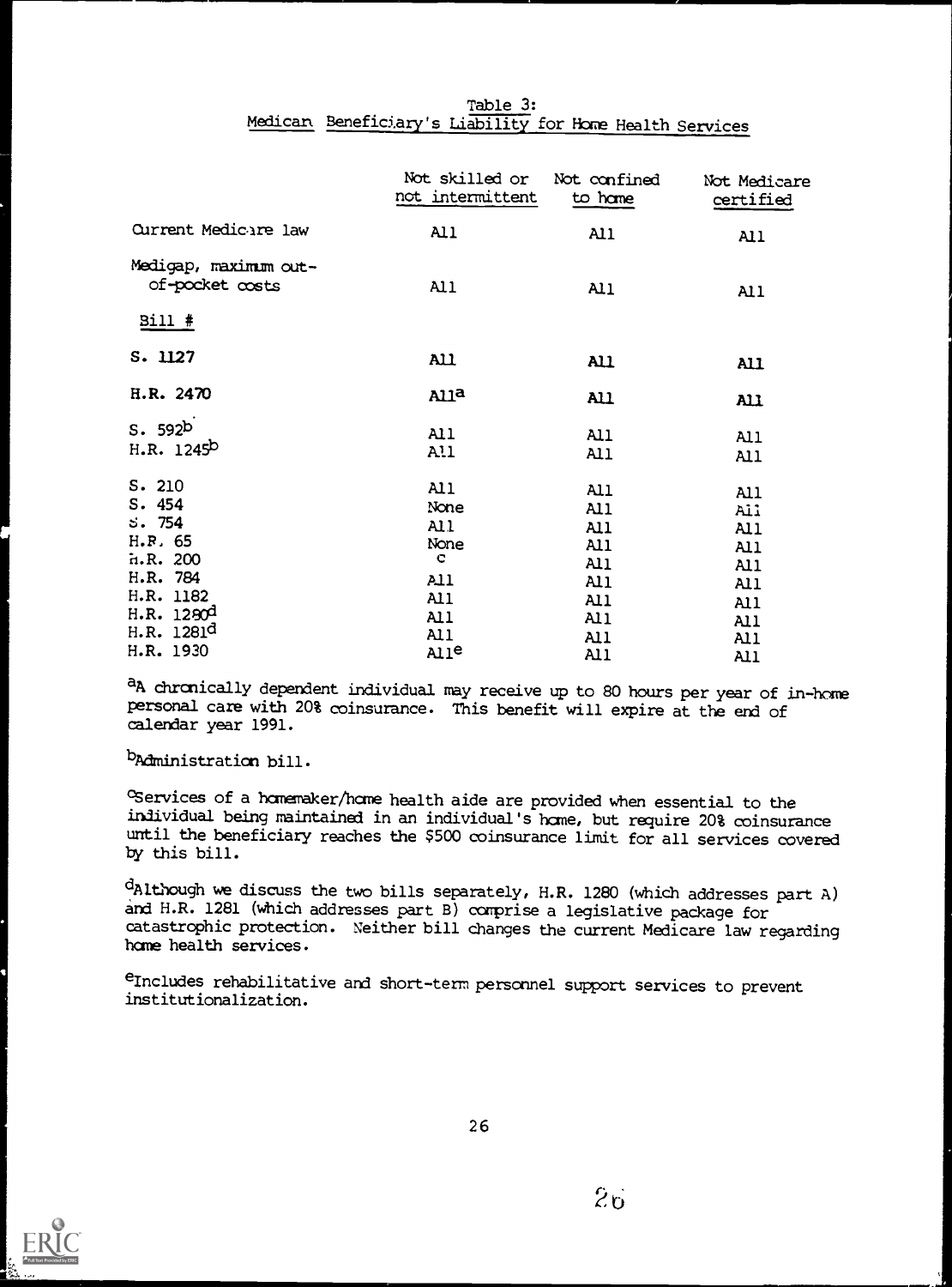#### HOME HEALTH CARE

#### Definition

Home health care is medically supervised care and treatment provided by nurses and aldes in the patient's home. It includes such services as skil'ed nursing care, dressing changes, injections, monitoring of vital signs, physical therapy, prescription drugs and medications, nutrition services, medical social work, and medical appliances or equipment.

#### Medicare Coverage

Medicare home health benefits are, by law, oriented toward skilled nursing care. They are not designed to provide coverage for care related to helping with daily living needs unless the patient also required skilled nursing care or physical or speech therapy. Medicare home health services include

- -- part-time or intermittent nursing care provided by or under the supervision of a registered professional nurse;
- -- physical, occupational, or speech therapy;
- -- medical social services to help patients and their families adjust to social and emotional conditions related to the patients' health problems;
- $--$  part-time or intermittent home nealth aide services; 17 and
- -- certain medical supplies and appliances.

To qualify for Medicare home health care, a person must be confined to his or her residence (homebound), be under a physician's care, and need part-time or intermittent skilled nursing care and/or physical or speech therapy. According to the Health Care Financing Administration's home health agency manual, Medicare will generally pay for part-time medically reasonable and necessary skilled nursing care 7 days a week for a short period (2 to 3 weeks). The services must be furnished by a Medicare-approved home health agency under a plan of care prescribed and periodically reviewed by a physician. There are no deductibles or coinsurance for Medicare-covered home health services.



<sup>17</sup>Home health aides, among other things, help patients bathe, groom, get into and out of hed, use the bathroom, take selfadministered medications, and exercise.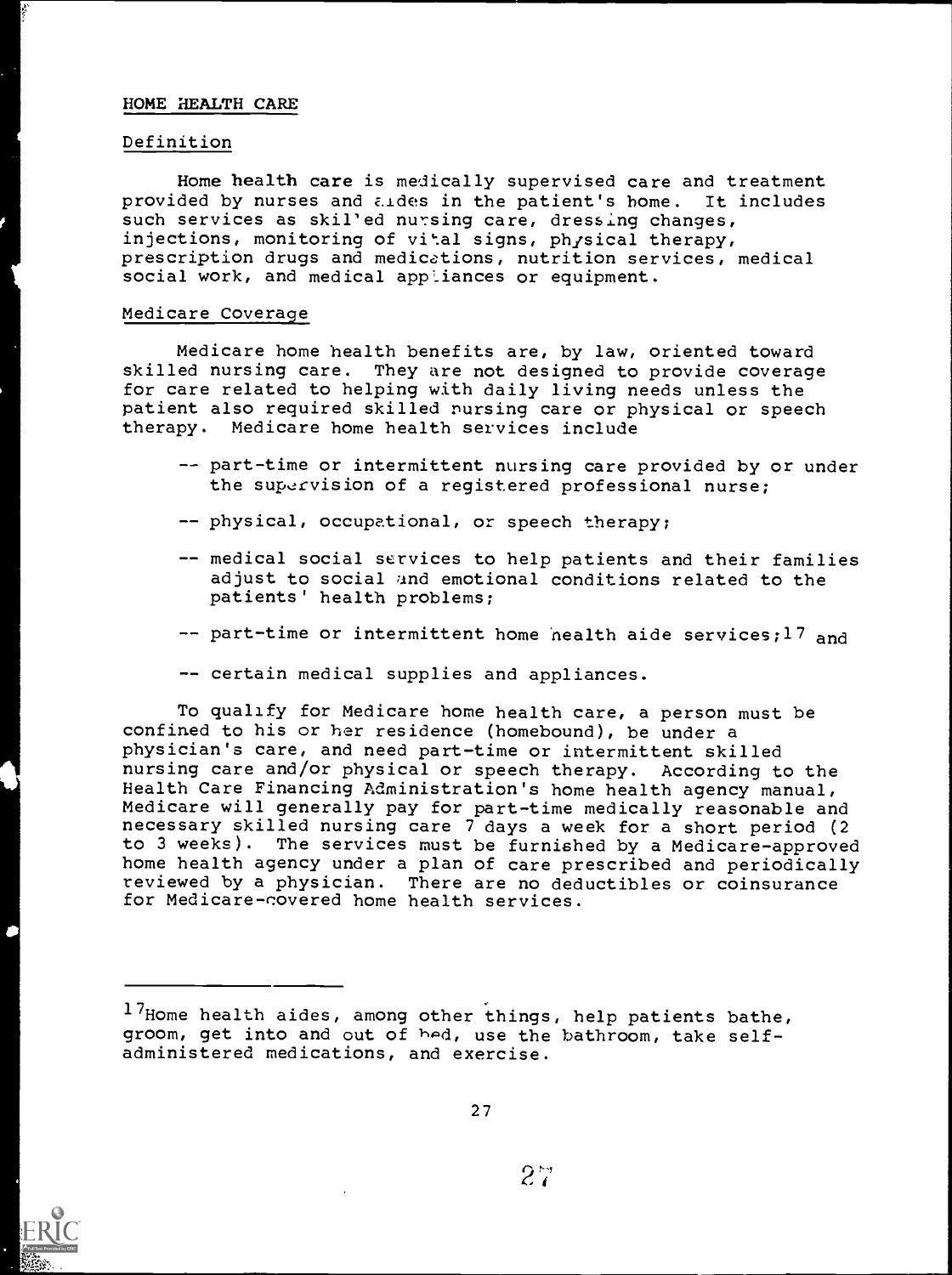#### Out-of-Pocket Expenses

Because Medicare pays the total cost of covered home health services, the elderly incur out-of-pocket expenses solely for noncovered services. We reported in December 198618 that the Medicare benefit was not designed to meet all of the elderly's home care needs. Medicare beneficiaries who are not homebound or do not require skilled nursing care on a part-time or intermittent basis must find needed assistance with their personal care needs (activities of daily living) and homemaker needs (instrumental activities of daily living) from family, friends, and other paid or unpaid caregivers. Similarly, beneficiaries whose home care needs exceed the limits of Medicare coverage must find other sources of support once their Medicare coverage ends.

Chronically ill beneficiaries who do not qualify for the limited home health benefit under Medicare can incur significant out-of-pocket costs for such assistance. The Health Care Financing Administration reported that charges by Medicare home health agencies averaged \$49 per visit in 1985. Based on that cost, the elderly requiring home health services could incur annual out-ofpocket costs for home health care from about \$2,,500 for visits once a week to about \$18,000 for daily visits.

In our December 1986 report, we analyzed data from the 1982 National Long-Term Care Survey and found that of the 3.2 million elderly with one or more limitations in their-activities of daily living, about 168,000 (5 percent) were not receiving all of the assistance they needed with activities of daily living, and another 1.1 million (36 percent) needed more assistance with instrumental activities of daily living. We believe the high out-of-pocket costs of such assistance may contribute to the level of unmet need for home care assistance.

#### Legislative Proposals

S. 1127 would clarify the definitions of "confined to home" and "intermittent." An individual would be considered confined to home if an illness or injury restricts the beneficiary's ability to leave home without the aid of a supporting device or when leaving home is medically contraindicated. Intermittent would be defined to permit up to 21 consecutive days of home health care for all enrollees, and up to 45 days for part B enrollees within 30 days of prior hospital or skilled nursing home stays.

H.R. 2470 would define "intermittent" to permit up to 35 consecutive days of home health care. Also, from 1989 through 1991, a chronically dependent individual would be allowed to

18Medicare: Need to Strengthen Home Health Care Payment Controls and Address Unmet Needs (GAO/HRD-87-9, Dec. 2, 1986), p. 50.

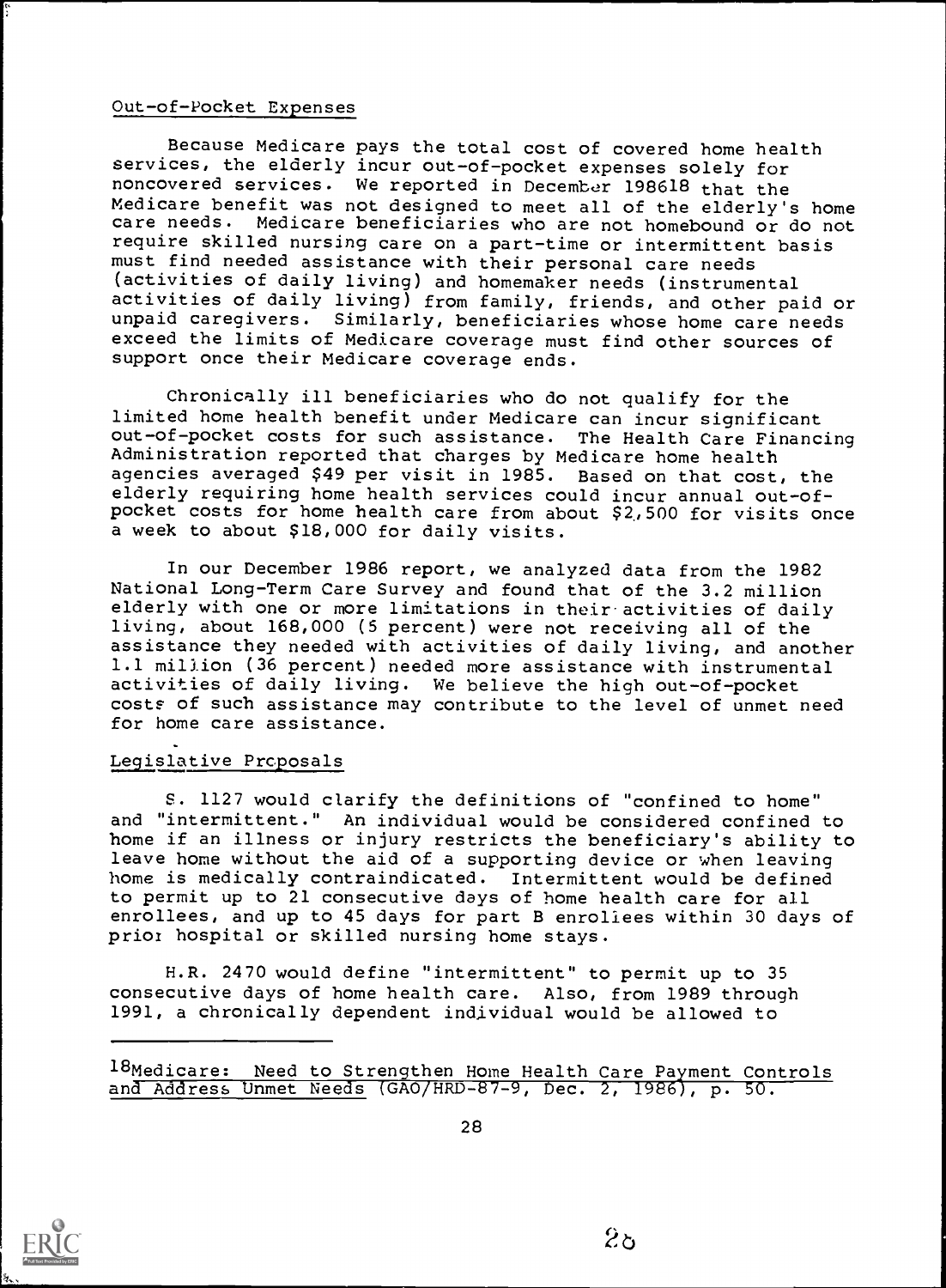receive up to 80 hours per year of in-home personal care with 20 percent coinsurance included in an effort to control utilization.

The two administration bills, S. 592 and H.R. 1245, would make no changes in existing Medicare coverage for home health services.

#### GAO Comments

Our December 1986 report cited the need for clarification of home health coverage criteria for intermittent care, homebound status, and use of home health aides. We stated that inconsistent interpretations of the criteria can result in unequal coverage of home health services for Medicare beneficiaries. S. 1127 would clarify the definition of a homebound individual. Both S. 1127 and H.R. 2470 would clarify the definition of intermittent care.

Two of the other legislative proposals would expand the basic Medicare benefit from a short-term, post-acute-care benefit to one that would more closely meet the home health needs of the chronically ill elderly. H.R. 65 would remove the requirement that an individual need skilled care on an intermittent basis in order to qualify for Medicare coverage. And, H.R. 200 would provide homemaker/home health aide services when essential to the individual being maintained in an individual's home.

If the home care benefit were expanded to relieve the elderly of the high costs of long-term health care, adequate internal controls should be established to control utilization, such as the 20-percent coinsurance that H.R. 2470 would include in its new inhome personal care benefit. Our prior work on home health care has shown that it is a difficult program to control and that expanded coverage would likely increase utilization and costs. One way to control utilization might be to expand coverage but impose coinsurance to discourage overutilization.

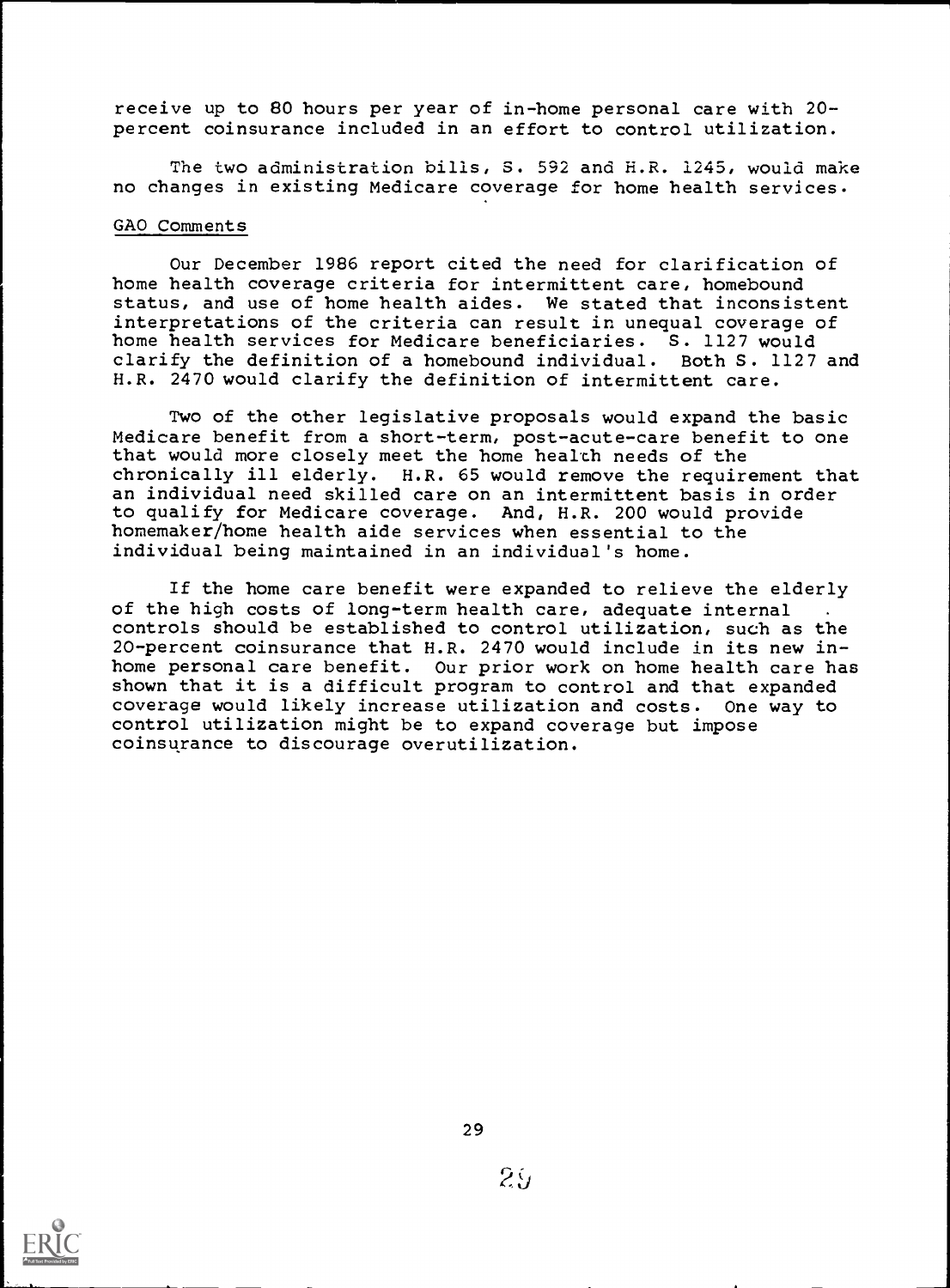|                                                     |            | Medicare-approved charges |                                    | Physician and<br>other charges   |  |  |
|-----------------------------------------------------|------------|---------------------------|------------------------------------|----------------------------------|--|--|
|                                                     | Deductible | Deductible<br>for blood   | Coinsurance after<br>deductible(s) | in excess of<br>approved charges |  |  |
| <b>Current Medicare</b><br>law                      | \$75       | 1st 3 Pints               | 20%                                | All                              |  |  |
| Medigap, maximum<br>out-of-pocket<br>costs<br>Bill# | \$200      | None                      | None <sup>a</sup>                  | A11                              |  |  |
| S. 1127                                             | \$75       | 1st 3 Pints               | 208                                | ALI                              |  |  |
| H.R. 2470                                           | \$750      | lst 3 Pints               | 208 <sup>C</sup>                   | All                              |  |  |
| s.592 <sup>d</sup>                                  | \$75       | 1st 3 Pints               | 20%                                | All                              |  |  |
| H.R. $1245^d$                                       | \$75       | 1st 3 Pints               | 20%                                | Al 1                             |  |  |
| S. 210                                              | \$75       | 1st 3 Pints               | 20%                                | All                              |  |  |
| S.454                                               | None       | None                      | None                               | A11                              |  |  |
| S.754                                               | \$75       | 1st 3 Pints               | 208                                | Al 1                             |  |  |
| H.R. 65                                             | None       | None                      | None                               | All                              |  |  |
| H.R. 200                                            | Nonee      | None <sup>e</sup>         | е                                  | Nonef                            |  |  |
| H.R. 784                                            | \$75       | 1st 3 Pints               | None                               | A11                              |  |  |
| H.R. 1182                                           | \$75       | 1st 3 Pints               | 20%                                | All                              |  |  |
| H.R. 1280                                           | \$75       | 1st 3 Pints               | 20%                                | All                              |  |  |
| H.R. 1281                                           | \$75       | ist 3 Pints               | 208                                | All                              |  |  |
| H.R. 1930                                           | \$759      | 1st 3 Pints               | 208                                | All                              |  |  |

#### Table 4: Medicare Beneficiary's Annual Liability for Part B Medical Expenses Covered by Medicare

aMedigap policies can limit benefits to a maximum of \$5,000.

bThere will be a separate \$500 deductible for drugs.

Coinsurance will apply to new drug and in-home care benefits as well.

dAdministration bill.

erhe bill eliminates deductibles, but requires 20% coinsurance until the beneficiary reaches the \$500 coinsurance limit for all services covered by the bill.

fPhysicians accepting reimbursement under this proposal must accept direct payment and may not charge the beneficiary additional amounts.

9There would be a separate \$300 deductible for prescription drugs.

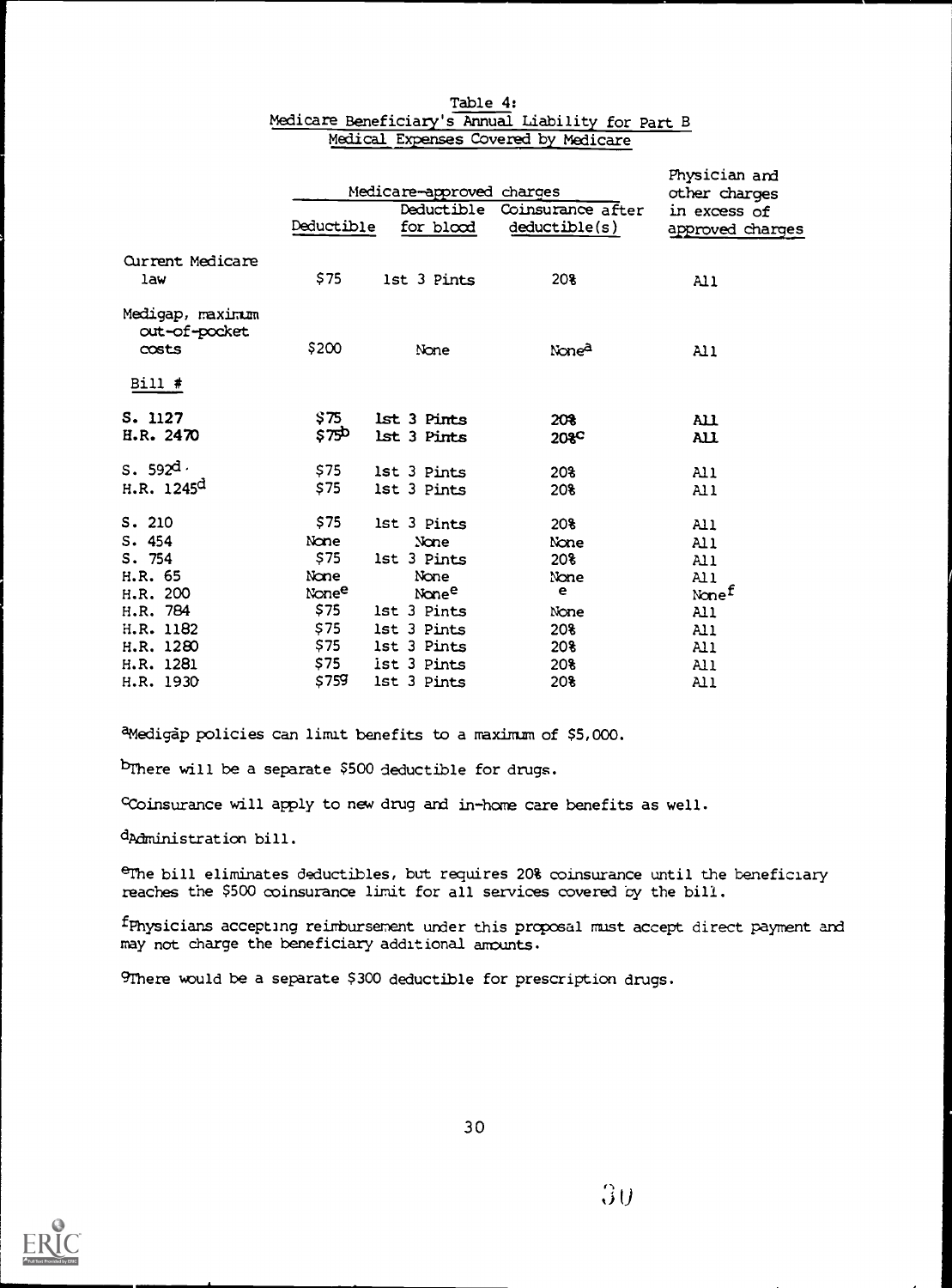## MEDICARE PART B SERVICES

#### Definition

Medicare part B includes health care services rendered by physicians, nurse practitioners, and other health care providers in private offices, hospitals, or other settings; therapies and surgeries provided in outpatient hospital departments or emergency rooms to individuals who enter and leave the hospital in the same day; services performed by laboratories, such as diagnostic tests and procedures; and other medical services and supplies.

#### Medicare Coverage

Part B is a voluntary insurance program for Medicare eligibles. For those who elect to enroll, it pays 80 percent of the approved charges after the beneficiary meets a \$75 deductible, for the above services.

Medicare-approved charges are based on what the law defines as "reasonable charges." The beneficiary is responsible for paying 20 percent of the Medicare-determined reasonable charge on claims where the physician or supplier has accepted assignment. For unassigned claims, the beneficiary is also liable for the difference between what the physician or supplier charges and what Medicare allows as the reasonable charge.

Approved charges for covered services are determined annually by Medicare carriers according to procedures prescribed by law. First, carriers determine the customary charge--the charge most frequently made--by providers for each separate service in the previous year. Then, the carrier determines the prevailing charge--the amount that is high enough to cover customary charges for three out of four bills--limited by an index relating physician fee increases to actual increases in the cost of maintaining their practices and to increases in general earnings. The approved charge will be the customary charge, prevailing charge, or actual charge, whichever is lowest.

#### Out-of-Pocket Expenses

According to the Secretary of Health and Human Services, the open-ended liability for unassigned claims for physician payment leaves beneficiaries open to risk for substantial out-of-pocket part B expenditures. The Secretary reported that in 1983, net beneficiary liabilities (not factoring in further reductions from Medigap insurance that covers coinsurance) amounted to \$7.4 billion for part B services, or 33.5 percent of total part B expenditures. Moreover, part B expenses accounted for 72 percent of net beneficiary liabilities in 1983. Specifically, the part B deductible accounted for 14.3 percent and coinsurance for 35.5 percent of net beneficiary liabilities.



 $\bar{A}$  ,  $\bar{A}$ 

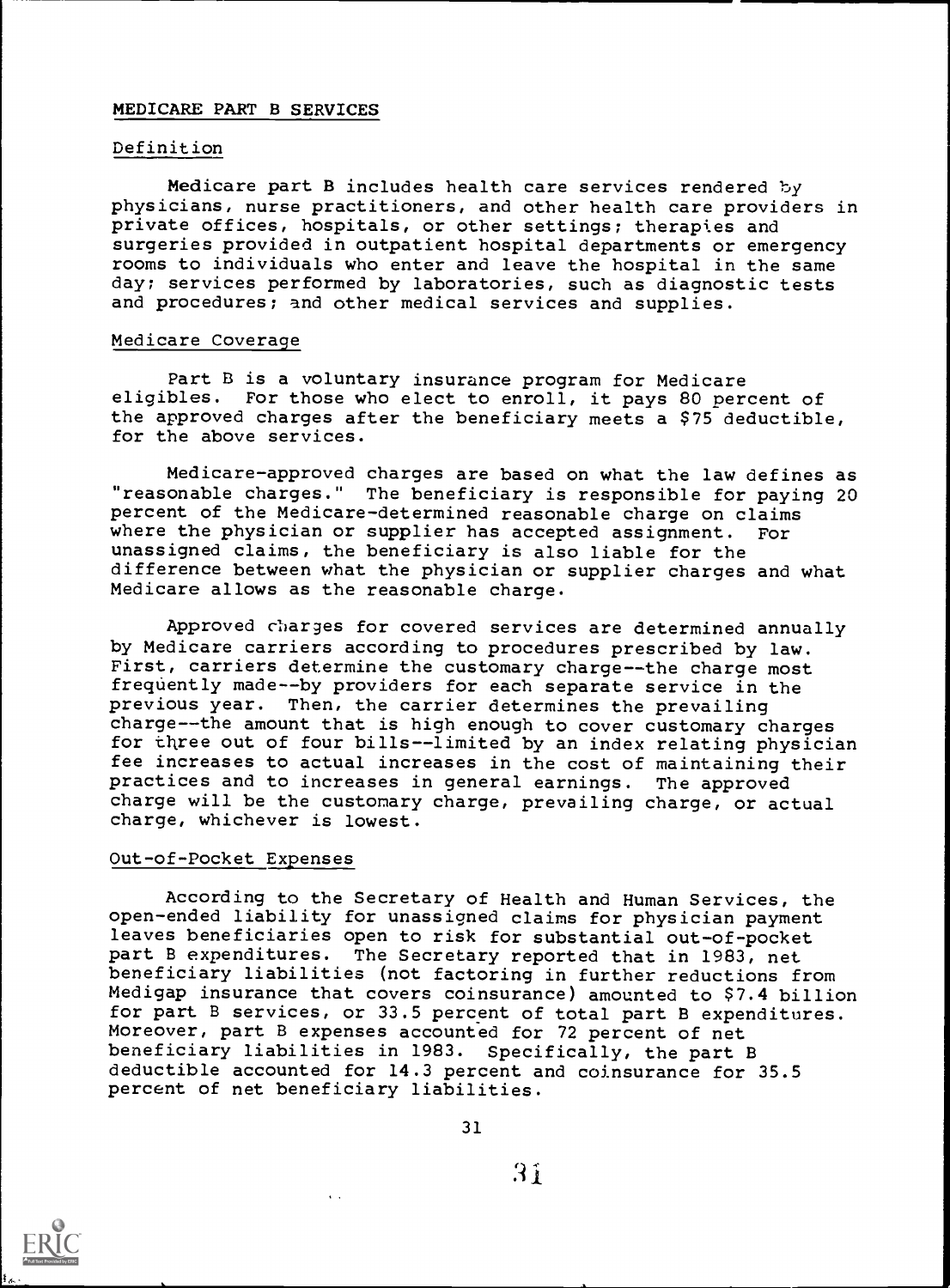In addition, charges above the approved Medicare rate accounted for over 22 percent of net beneficiary liabilities. These charges would generally not be covered by Medigap policies. However, out-of-pocket costs to beneficiaries decreased between 1984 and 1985 because of the increased physician assignment rate. In fiscal year 1980, Medicare's national assignment rate was about 52 percent; by fiscal year 1984, it was 58 percent; and in fiscal year 1985, it increased to 69 percent. In effect, the increase in the assignment rate between 1980 and 1985 meant that beneficiaries were liable for about \$1.6 billion less in reasonable charge reductions on unassigned claims than if the assignment rate had remained at the 1980 level.

Further, Medicare provides very limited coverage for some part B services, notably outpatient mental health treatment. Beneficiaries requiring outpatient blood transfusions are also responsible for paying for the first three pints at an approximate cost of \$50 to \$150 per pint.

#### Legislative Proposals

S. 1127 and H.R. 2470 would retain current part B deductibles and coinsurance subject to catastrophic caps established in the bills. H.R. 2470 would add reimbursement for two services not currently covered--prescription drugs (discussed in next section) and in-home personal care (discussed in previous section). part B deductibles and coinsurance would apply to these new services except that a separate \$500 deductible would apply to the prescription drug benefit. Additionally, H.R. 2470 would expand outpatient mental health benefits from \$312.50 to \$1,250 per year and cap the beneficiary's part B liability in 1989 at \$1,043 per person, or \$2,086 per elderly couple. The administration bills propose-no changes to the current part B deductibles and coinsurance but would apply them to a catastrophic cap.

#### GAO Comments

S. 1127, H.R. 2470, and the administration bills would not change the deductibles and coinsurance fot part B services. S. 454, H.R. 65, H.R. 784, and H.R. 200 do propose to eliminate part B deductibles and/or coinsurance.

S. 1127, H.R. 2470, and the administration bills would provide catastrophic protection against part B deductibles and coinsurance through overall catastrophic limits. However, these limits would not protect beneficiaries from physician charges above the Medicare-approved rate on unassigned claims. Except for H.R. 200, which precludes physicians from charging the beneficiary additional amounts over the Medicare-approved amount, Medicare beneficiaries would continue to be liable for such out-of-pocket costs even when they meet the catastrophic limit in the proposed bills. One option

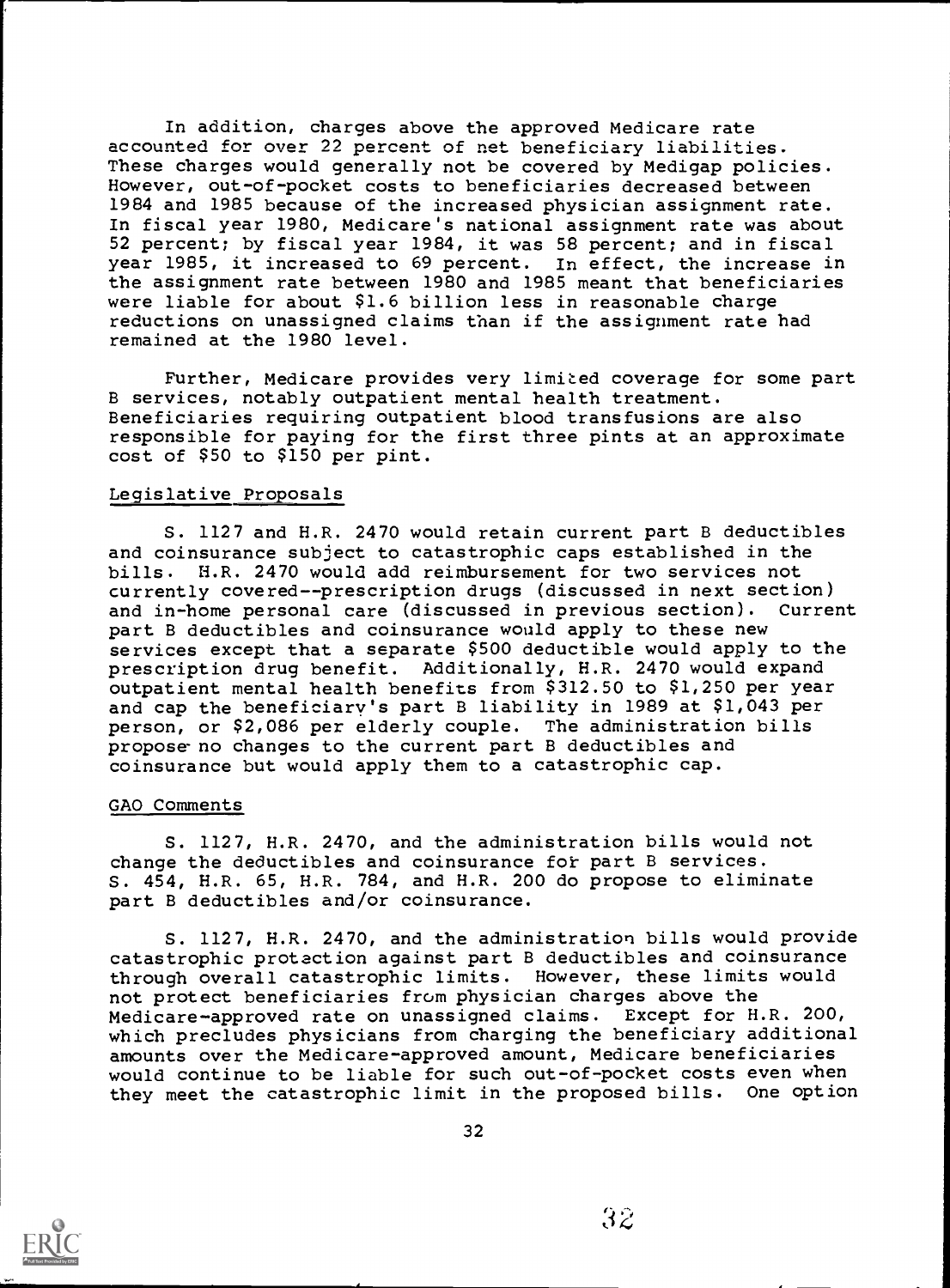for relieving the elderly of this burden would be to require physicians to accept assignment. Such a requirement currently exists under part B only for diagnostic laboratory expenses.  $\overline{\phantom{a}}$ Mandating assignment could, however, decrease the number of physicians willing to participate in the Medicare program.

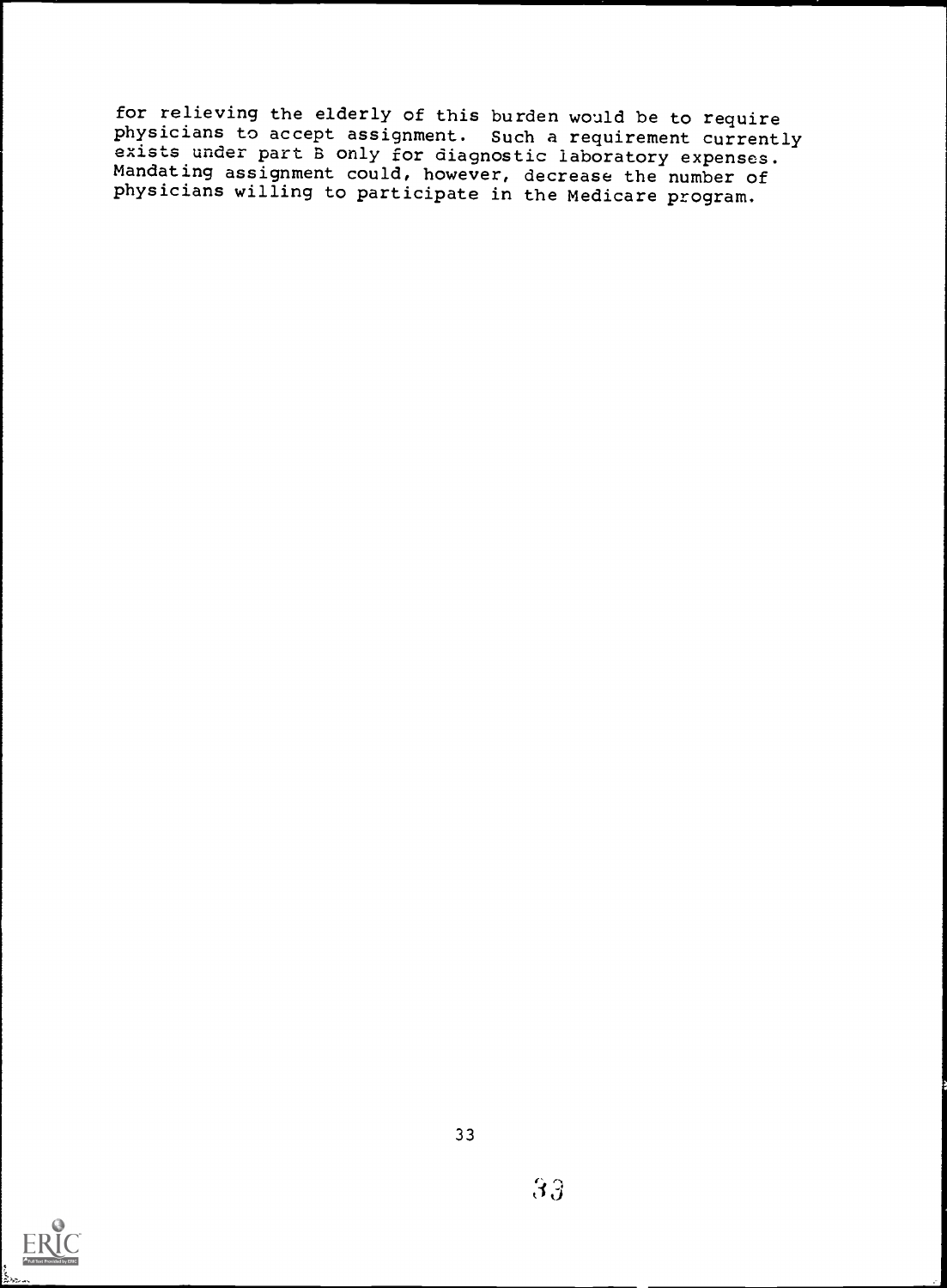|                                                                                        | Prescription<br>drugs                                         | Hearing                                     | Vision                            | Dental                            | Preventive<br>lab tests                  |
|----------------------------------------------------------------------------------------|---------------------------------------------------------------|---------------------------------------------|-----------------------------------|-----------------------------------|------------------------------------------|
| Current Medicare law                                                                   | AI <sub>1</sub>                                               | A11                                         | A11                               | A11                               | A11                                      |
| Medigap, maximum out-<br>of-pocket costs                                               | All                                                           | A11                                         | A11                               | AI <sub>1</sub>                   | All                                      |
| Bill #                                                                                 |                                                               |                                             |                                   |                                   |                                          |
| S. 1127                                                                                | A11                                                           | $\lambda$ ll                                | AL                                | ALL                               | <b>All</b>                               |
| H.R. 2470                                                                              | 20% after \$500 All<br>deductible                             |                                             | <b>All</b>                        | $\mathbf{A}$                      | AL                                       |
| S. 592 <sup>a</sup><br>H.R. 1245 <sup>d</sup>                                          | AII<br>A11                                                    | Al 1<br>Al 1                                | A11<br>All                        | A11<br>All                        | All<br>A11                               |
| S. 210<br>S.454<br>S.754<br>H.R. 65<br>H.R. 200                                        | All<br>All<br>All.<br>None<br>C.                              | All<br>Noneb<br>All<br>Noneb<br>c           | A11<br>Noneb<br>A11<br>Noneb<br>c | AI1<br>Noneb<br>A11<br>Noneb<br>c | All<br>Noneb<br>A11<br>Noneb<br>c        |
| H.R. 784<br>H.R. 1182<br>H.R. 1280 <sup>e</sup><br>H.R. 1281 <sup>e</sup><br>H.R. 1930 | Noned<br>A11<br>All.<br>AI <sub>1</sub><br>\$300 <sup>f</sup> | AI <sub>1</sub><br>A11<br>A11<br>A11<br>A11 | A11<br>A11<br>A11<br>A11<br>A11   | Al l<br>All<br>All<br>A11<br>A11  | A11<br>A11<br>All<br>$\mathbf{A}$<br>A11 |

#### Table 5: Medicare Beneficiary's Liability for Medical Expenses Not Currently Covered by Medicare

aAdministration bill.

Nith limitations.

 $O$ The bill requires 20% coinsurance until the beneficiary reaches the \$500 coinsurance limit for all services covered by this bill. Eyeglasses and preventive dental care are not covered until the earlier of January 1, 2000, or the first year total expenditures do not exceed 12 percent of the Gross National Product.

dFor the treatment of Chronic illness.

 $e$ Although we discuss the two bills separately, H.R. 1280 (which addresses part A) and H.R. 1281 (which addresses part B) comprise a legislative package for catastrophic protection. Neither bill provides coverage for medical expenses not current:.y covered by Medicare.

fBeneficiary would have to pay an indexed annual deductible of \$300 and a \$2 copayment per prescription.

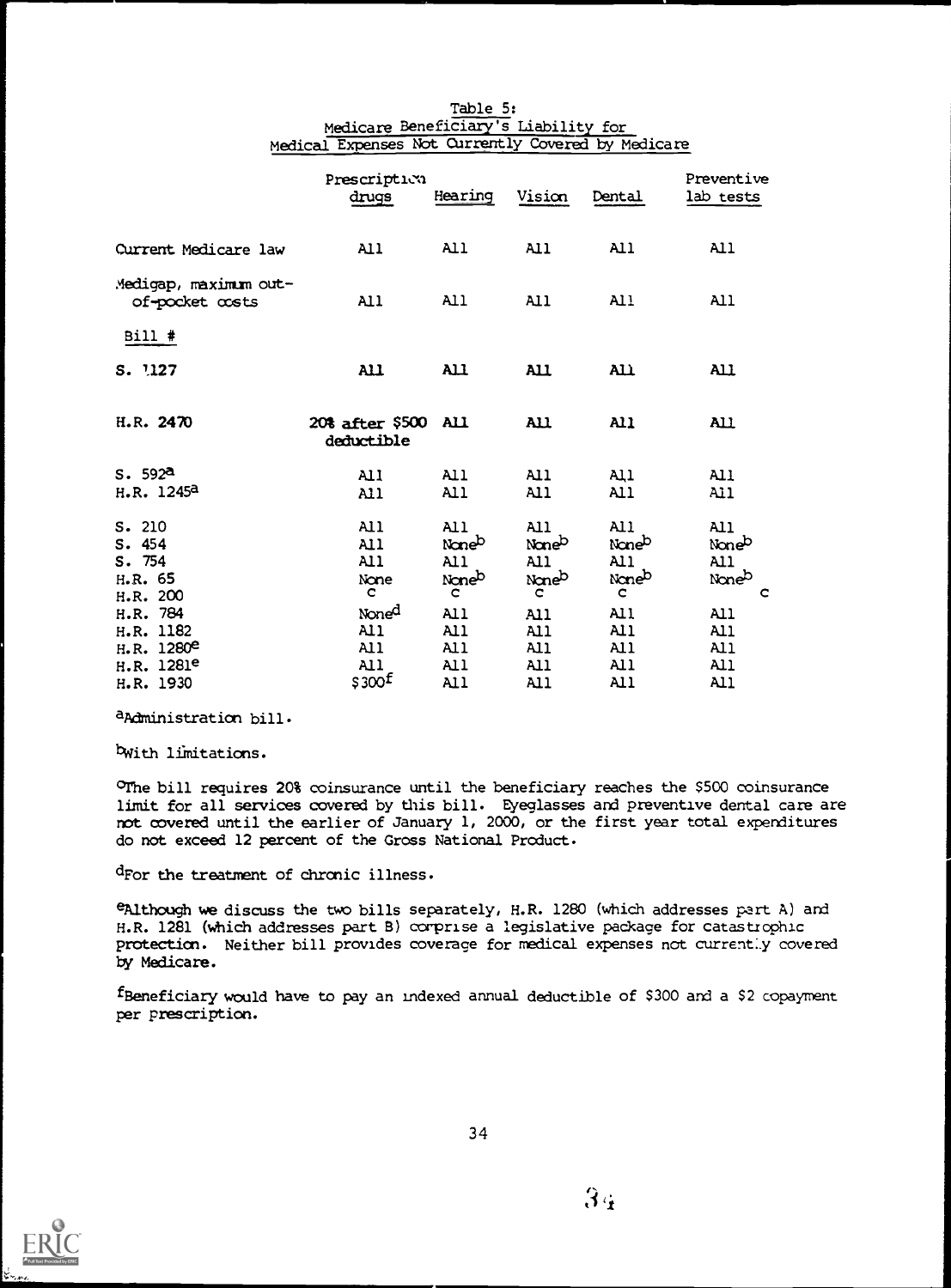## OTHER MEDICAL SERVICES NOT COVERED BY MEDICARE

#### Definitions

The following medical services are some of the major ones not covered by Medicare:

Routine physical examinations include periodic checkups, preventive laboratory tests, and immunizations.

Outpatient pharmaceutical drugs include drugs--such as antibiotics, analgesics, anti-hypertensive drugs, and insulin--prescribed by physicians for acute  $\Box$ nd chronic health conditions.

Vision and hearing care includes examinations and fitting of eyeglasses, contact lenses, or hearing aids.

Dental care includes routine diagnostic and preventive services, such as checkups, X-rays, cleaning of teeth, and fillings.

## Medicare Coverage

While Medicare part B does not cover the above services, there are some exceptions. For example, part B covers (1) 100 percent of the approved charge for pneumococcal vaccine (even if the \$75<br>deductible has not been met), (2) 80 percent of the approved charge for hepatitis B vaccine for beneficiaries at high or intermediate risk of contracting the disease, (3) 80 percent of the approved charges for immunosuppressive drugs furnished to an organ transplant beneficiary for 1 year after the date of transplant, (4) eyeglasses or corrective lenses prescribed after cataract surgery, and (5) dental care if it involves surgery of the jaw or related structures, setting fractures of the jaw or facial bones, or services that would be covered when provided by a physician.

## Out-of-Pocket Expenses

Medicare beneficiaries are at risk for 100 percent of the charges for noncovered services. Using data from the 1980 National Medical Care Utilization and Expenditure Survey, researchers estimated that for the elderly who had out-of-pocket costs of from \$1,001 to \$2,000, prescription drugs accounted for  $1.3.2$  percent and dental care 12.6 percent of out-of-pocket costs.<sup>19</sup> According to the Congressional Budget Office, almost 5 million Medicare





<sup>19</sup>Thomas Rice and Jon Gabel, "Protecting the Elderly Against High Health Care Costs," <u>Health Affairs</u>, Vol. 5, No. 3, Fall 1986, Theory<br>p. 16.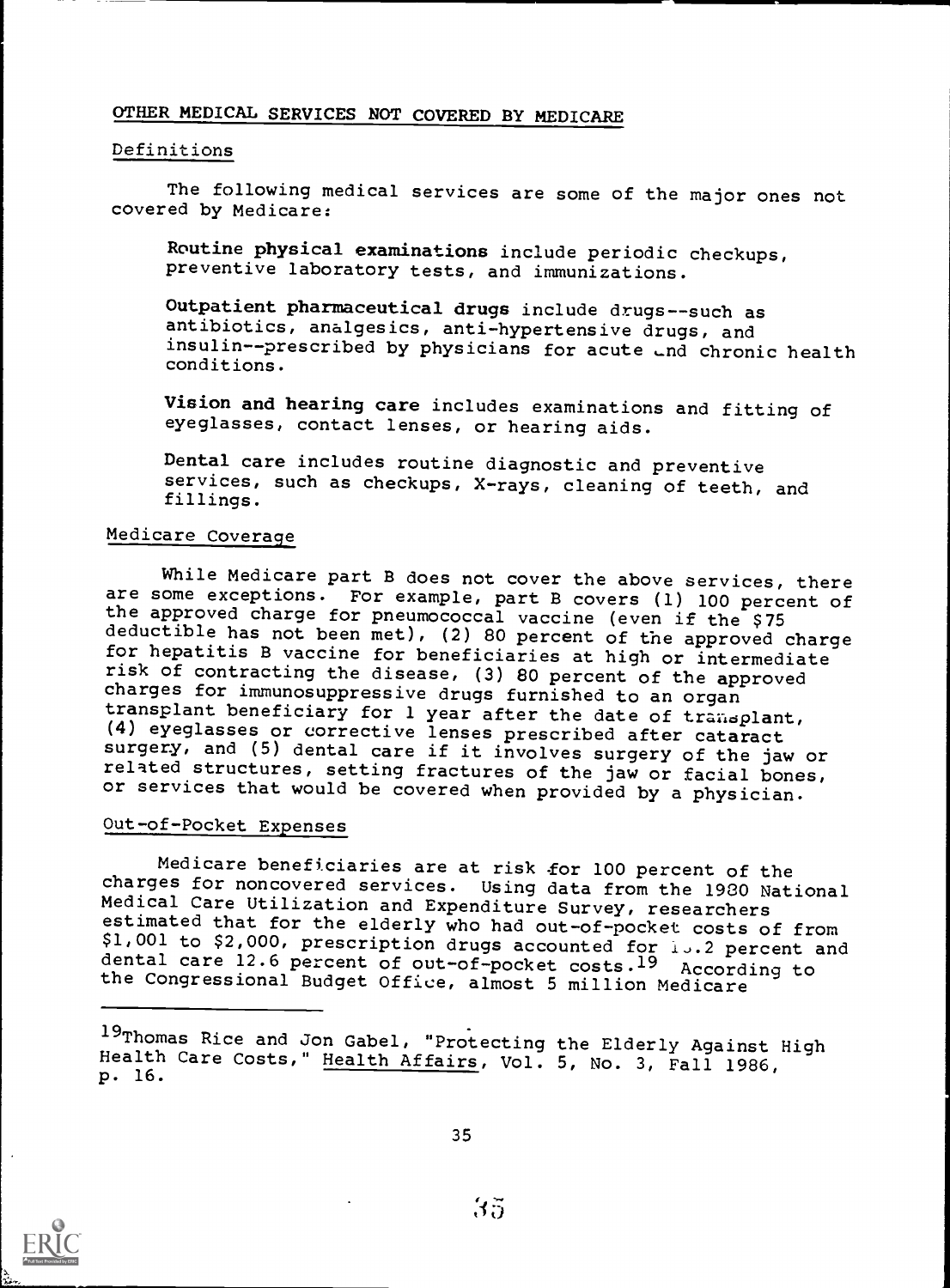beneficiaries spend more than \$400 annually on prescription drugs, and for this group, the average annual cost exceeds \$900. Current retail prices of hearing aids range from \$495 to \$1,050 per unit, according to the four firms we contacted. In 1984, 14.5 percent of the elderly had hearing impairments, and of these, over half were hearing impaired in both ears.

#### Legislative Proposals

Neither S. 1127 nor the administration bills, S. 592 and H.R. 1245, would add coverage to part B for prescription drugs, hearing, vision, dental, or preventive laboratory tests. S. 1127 would, however, allow beneficiaries enrolled in part B to count toward a catastrophic cap specific services not covered by Medicare, including the costs of immunosuppressive drugs for transplant patients after the first year and the costs of certain cancer screening exams. However, H.R. 2470 would add a prescription drug benefit, which would be fully funded by special premium receipts. The beneficiary would pay a separate \$500 deductible and be subject to the part B coinsurance of 20 percent.

#### GAO Comments

Under S. 1127, H.R. 2470 (except for the prescription drug benefits), and the administration bills, Medicare beneficiaries would continue to be liable for out-of-pocket payments for services not currently covered by Medicare. And, except for the costs of immunosuppressive drugs and certain cancer screening exams under S. 1127, those payments would not count toward the catastrophic limits on out-of-pocket payments established by the proposals.

Some of the other legislative proposals have additional provisions that would help the elderly with high out-of-pocket costs for services not currently covered by Medicare. For example, H.R. 65 would add coverage, with limitations, for prescription drugs, hearing aids, vision care, dental care. and preventive laboratory tests with no beneficiary cost sharing, and S. 454 would add coverage for all but prescription drugs, again without cost sharing. H.R. 200 would add coverage for all five services but would impose 20-percent coinsurance subject to the \$500 catastrophic cap on all services covered by the bill. H.R. 784 would add coverage of prescription drugs for treatment of chronic illnesses without beneficiary cost sharing, and H.R. 1930 would add a prescription drug benefit that would require the beneficiary to pay an indexed annual deductible of \$300 and a \$2 copayment per prescription.

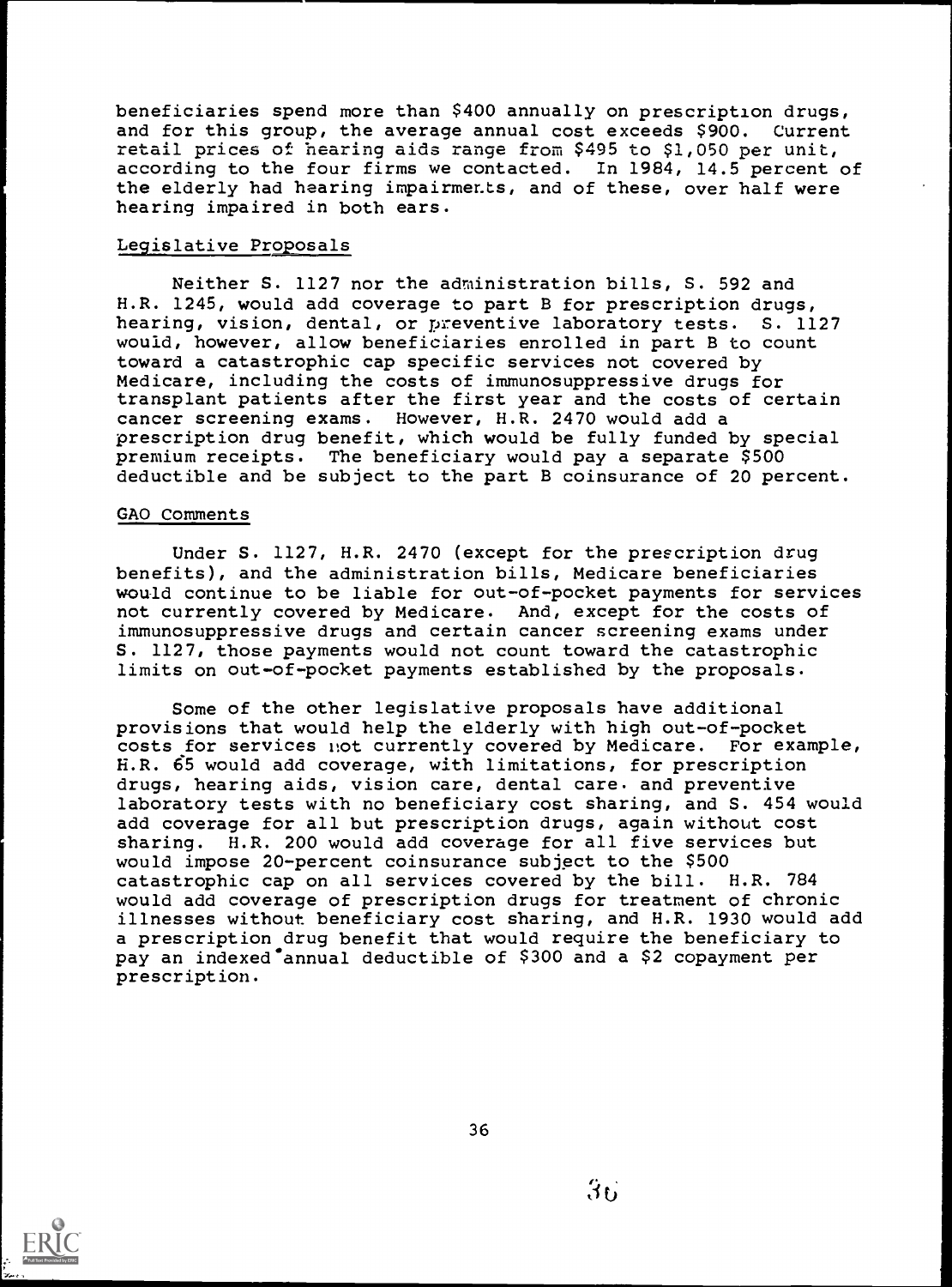Table 6: Catastrophic Limit on Medicare Beneficiary's Out-of-Pocket Costs for Medicare-Covered Services

> Dollar limit per calendar year

| Current Medicare law                                        | No provision in<br>current law                                  |              |                                              |
|-------------------------------------------------------------|-----------------------------------------------------------------|--------------|----------------------------------------------|
| Medigap, maximum out- No provision under<br>of-pocket costs | Medigap requirements                                            |              |                                              |
| Bill #                                                      | First year<br>catastrophic limit <sup>a</sup> effective in 1989 | Year         | Value                                        |
| S. 1127                                                     | \$1,700 <sup>b</sup>                                            | 1988         | $$1,773^{\text{f}}$                          |
| <b>H.R. 2470</b>                                            | $$1,043$ on part $B^C$                                          | 1989         | \$1,043                                      |
| S. 592d<br>H.R. 1245 <sup>d</sup>                           | \$2,000 <sup>e</sup><br>$$2,000^e$                              | 1988<br>1988 | \$2,150 <sup>f</sup><br>\$2,150 <sup>f</sup> |
| S.210<br>S.454                                              | \$2,0009<br>No limit <sup>h</sup>                               | 1987         |                                              |
| S.754<br>H.R. 65                                            | \$1,800 <sup>1</sup><br>No limith                               | 1988         | \$1,880 <sup>f</sup>                         |
| H.R. 200<br>H.R. 784<br>H.R. 1182<br>H.R. 1280 <sup>k</sup> | \$500J<br>No limith<br>No limith<br>No limit <sup>h</sup>       | 1992         | N/A                                          |
| H.R. 1281 <sup>k</sup><br>H.R. 1930                         | \$1,000 <sup>1</sup><br>\$500 <sup>m</sup>                      | 1988<br>1989 | \$500                                        |

aMany of the bills provide for periodic increases to the catastrophic limit.

bThe catastrophic cap shown is for beneficiaries enrolled in both parts A and B. The cap would include the part A inpatient deductible, hospice coinsurance charges, and coinsurance for the first 10 days of the first 150 days of SNF care each year and part B deductible and coinsurance. Also, two specific services not covered by Medicare would count toward the catastrophic cap, including the costs of immunosuppressive drugs for transplant patients after the first year and the costs of certain cancer screening exams. For beneficiaries enrolled in part A only, there would be no catastrophic cap.

cH.R. 2470 established a catastrophic limit for part B deductibles and coinsurance. It would also reduce beneficiary part A expenses by eliminating inpatient coinsurance and reducing the deductibles to one per year and limiting coinsurance during the first 150 days of SNF care each year to 7 days. The part B cap does not apply to the added prescription drug and in-home personal care benefits.

dAdministration bills.



 $3/$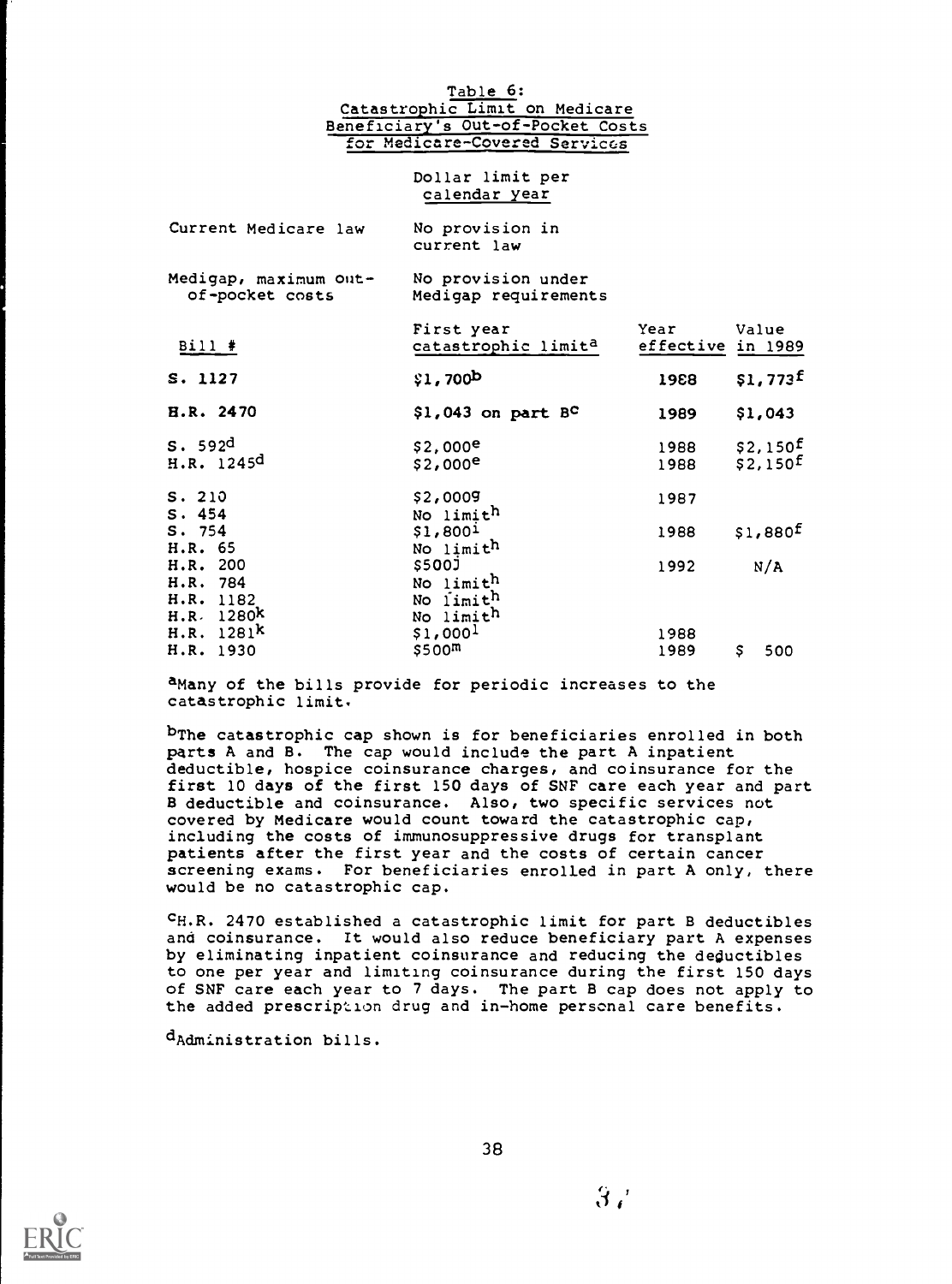eThe catastrophic cap includes the beneficiary out-of-pocket expenses for the inpatient hcspital deductible, coinsurance under the hospice benefit, and part B deductibles and coinsurance.

fPer CBO estimate.

gThe catastrophic cap includes the reasonable charges for medical care not paid for by any other government program.

hThe bill has no catastrophic limit; however, the bill would decrease beneficiary expenses by reducing or eliminating coinsurance or deductibles.

irhe catastrophic cap includes the beneficiary out-of-pocket<br>expenses for the first inpatient hospital deductible, hospice care coinsurance, part B deductibles and coinsurance, coinsurance in the year after transplant surgery, and reasonable charges for immunosuppressive drugs in subsequent years.

JThe bill states a \$1,500 catastrophic limit. However, according to the bill's sponsor, this was a technical error and should be \$500, which would cover beneficiary coinsurance payments for all services covered by this bill.

kAlthough we discuss the two bills separately, H.R. 1280 (which addresses part A) and H.R. 1281 (which addresses part B) comprise a legislative package for catastrophic protection. H.R. 1280 and H.R. 1281, when combined, would decrease beneficiary part A H.R. 1281, when combined, when combined a expenses by reducing or eliminating deductibles and coinsurance and would provide a first-year catastrophic limit of \$1,000 on.

1The catastrophic cap includes the beneficiary out-of-pocket expenses for part B deductibles and coinsurance.

m<sub>The catastrophic cap includes the beneficiary out-of-pocket</sub> expenses for any deductibles, coinsurance, or copayments for Medicare-covered part A or part B services, including the new coverage for prescription drugs and respite care.

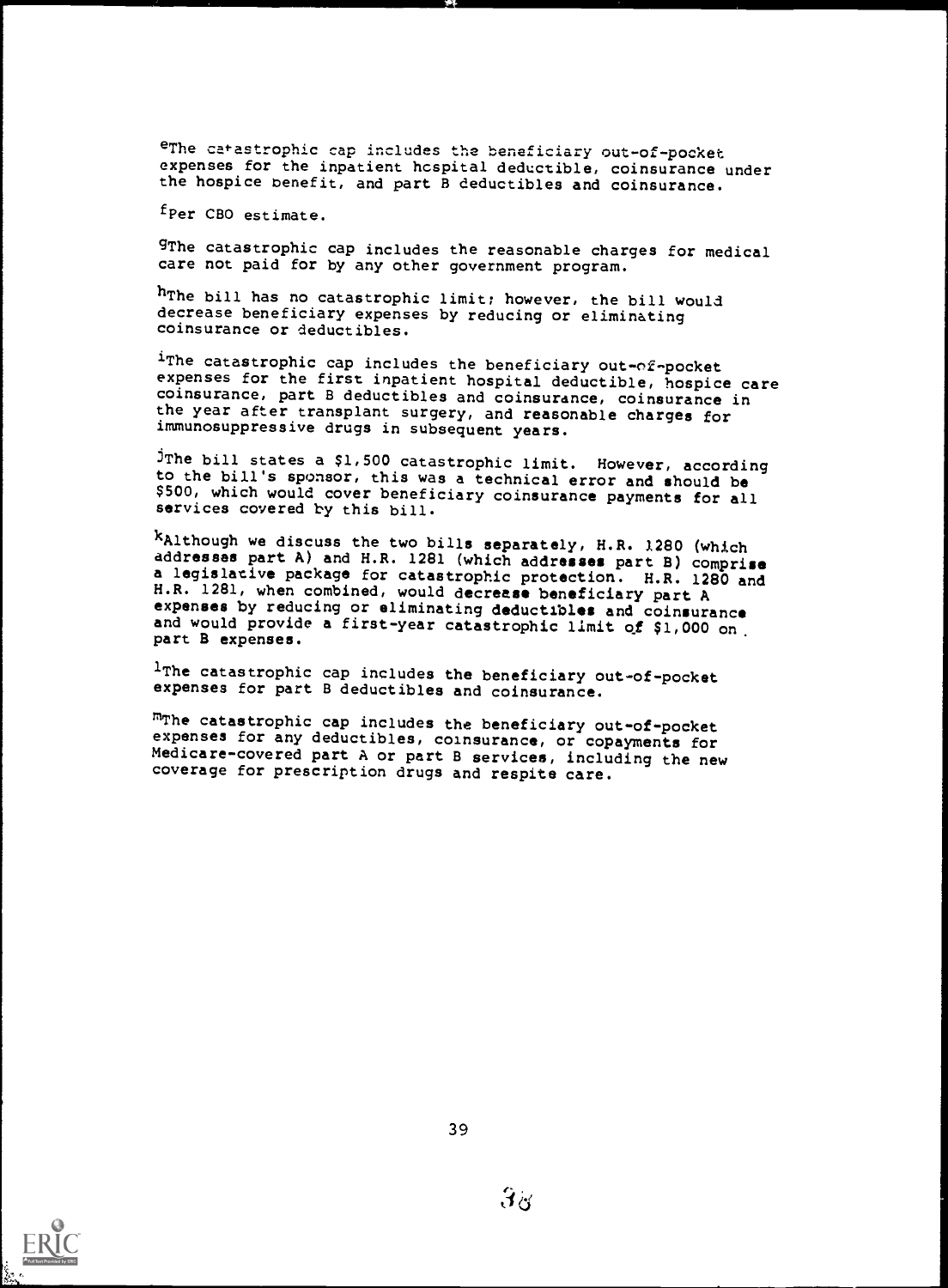#### CATASTROPHIC PROTECTION

#### Definition

Catastrophic protection sets a maximum amount beneficiaries would have to pay in a calendar year for covered medical services (excluding health insurance premiums). For certain acute illnesses and chronic conditions, the cumulative effect of deductibles, coinsurance, and services not covered by third-party payers can create severe financial hardship.

#### Medicare Coverage

Medicare has no limit on a beneficiary's out-of-pocket costs for Medicare-covered services.

#### Out-of-Pocket Expenses

Limited data are available on catastrophic out-of-pocket expenses. In terms of absolute dollars, married couples over age 65 incurred on average about \$3,000 in out-of-pocket health care costs in 1986, according to a report prepared for AARP.<sup>20</sup> In terms of health expenditures relative to family income, the report states that the percentage of income spent on out-of-pocket health expenditures increases from an average of about 4 percent for married couples 65 to 69 years old to over 30 percent for married couples 85 years old and over.

#### Legislative Proposals

Both H.R. 2470 and S. 1127 would set a maximum amount beneficiaries would have to pay in a calendar year for covered medical services with three notable exceptions. Neither bill would limit beneficiary expenses for (1) days of SNF care over the annual maximum of 150 days per year, (2) days of psychiatric care exceeding the lifetime maximum of 190 days, or (3) physician and other charges in excess of Medicare-approved charges for part B services.

H.R. 2470 would place a \$1,043 per beneficiary (\$2,086 per couple) out-of-pocket cap on Medicare part B expenditures effective in 1989, excluding the new prescription drug and in-home personal care benefits. Although H.R. 2470 does not establish a catastrophic cap on part A expenditures, it limits part A expenditures by eliminating inpatient coinsurance, reducing the inpatient deductibles to one per year, and limiting SNF coinsurance to the first 7 days each year. Effective in 1988, S. 1127 would place a \$1,700 per beneficiary (\$3,-400 per couple) cap on Medicare

20ICF Incorporated, Medicaid's Role in Financing the Health Care of Older Women, Washington, D.C., December 1986, p. 39.

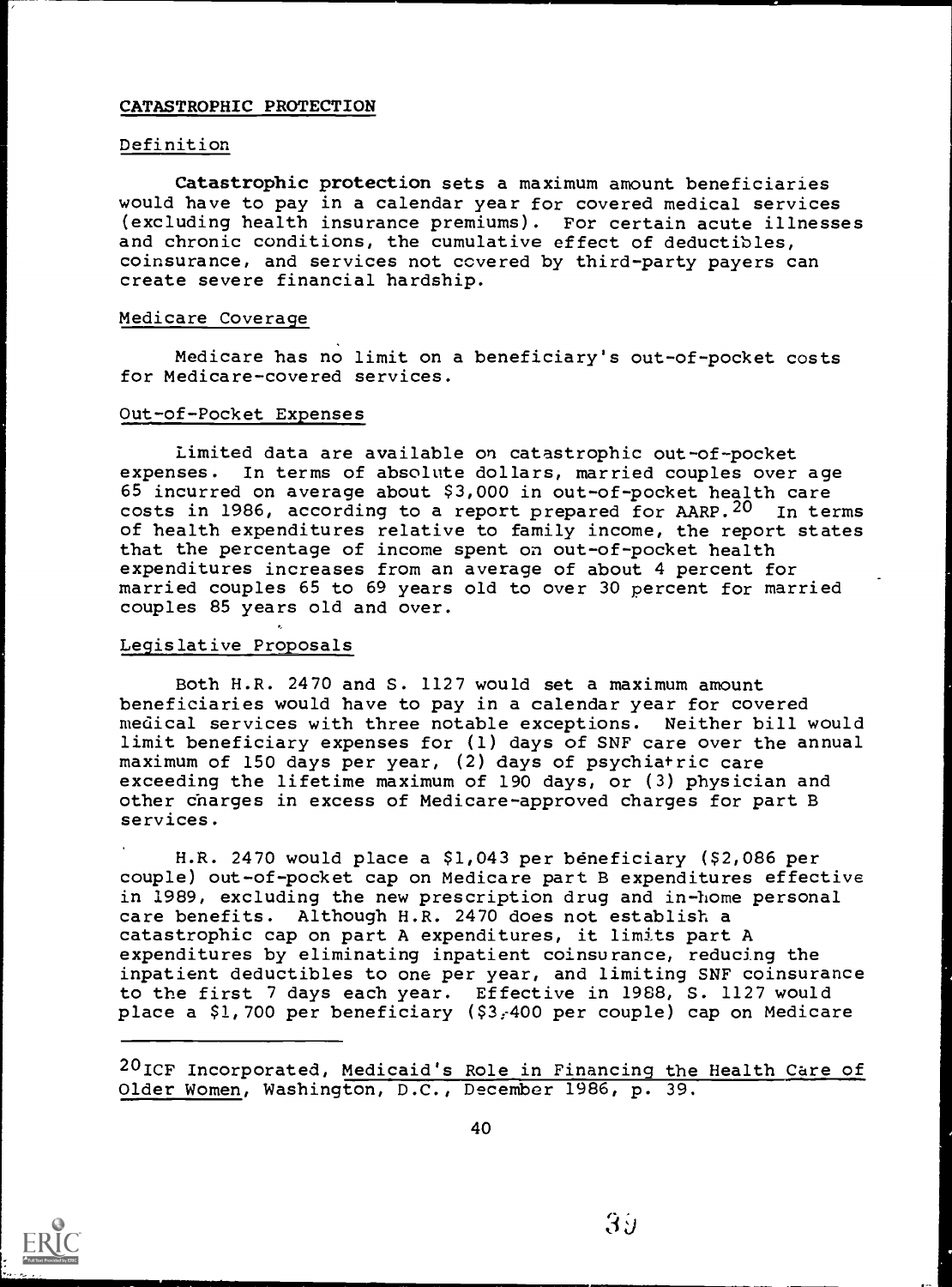parts A and B expenditures. Additionally, S. 1127 would count specific services not covered by Medicare toward the catastrophic cap, including the costs of immunosuppressive drugs for transplant patients after the first year and the costs of certain cancer screening exams. The administration bills, S. 592 and H.R. 1245, provide for a catastrophic limit of \$2,000 for the inpatient hospital deductible, part B deductibles and coinsurance and hospice care coinsurance.

#### GAO Comments

To the extent that the elderly incur high out-of-pocket costs for deductibles and coinsurance for part A and part B covered services, they would benefit from a fixed limit on out-of-pocket costs. According to a December 1986 article in Health Affairs, a disproportionately large percentage of families headed by an individual over 65 years old incurred high out-of-pocket costs relative to income.<sup>21</sup> Catastrophic protection based on a fixed<br>limit may not adequately alleviate the financial burden borne by the lower income elderly who spend a high percentage of their income on health expenses.

Furthermore, over 81 percent of the expenses of the elderly with out-of-pocket costs in excess of \$2,000 were for nursing home care. Most nursing home costs are not covered by Medicare because its coverage is directed at acute skilled care and it does not cover intermediate and custodial care. These costs, therefore, could not be applied toward the catastrophic cap except under H.R. 200, which adds intermediate and custodial care with 20 percent coinsurance. S. 454 and H.R. 65 would also relieve beneficiaries of these expenses by adding intermediate and custodial care coverage. In addition, the b'irden of expenses for other noncovered services, including prescription drugs, preventive services, hearing aids, and dental care, would not be alleviated by the maximum limits established in the proposals.

Finally, the literature uses family income to analyze catastrophic expenses. Typically, resources that are used to pay for health care expenditures are pooled at the family level. The caps proposed in the bills, in contrast, are established on a per<br>beneficiary basis. As a result, a husband and wife may be responsible for out-of-pocket expenses amounting to as much as two times the catastrophic limit if they both incur medical expenses.



<sup>2-</sup>Leon Wyszewianski, "Families with Catastrophic Health Care Expenditures," Health Affairs, Vol. 21, No. 5, December 1986, p. 623.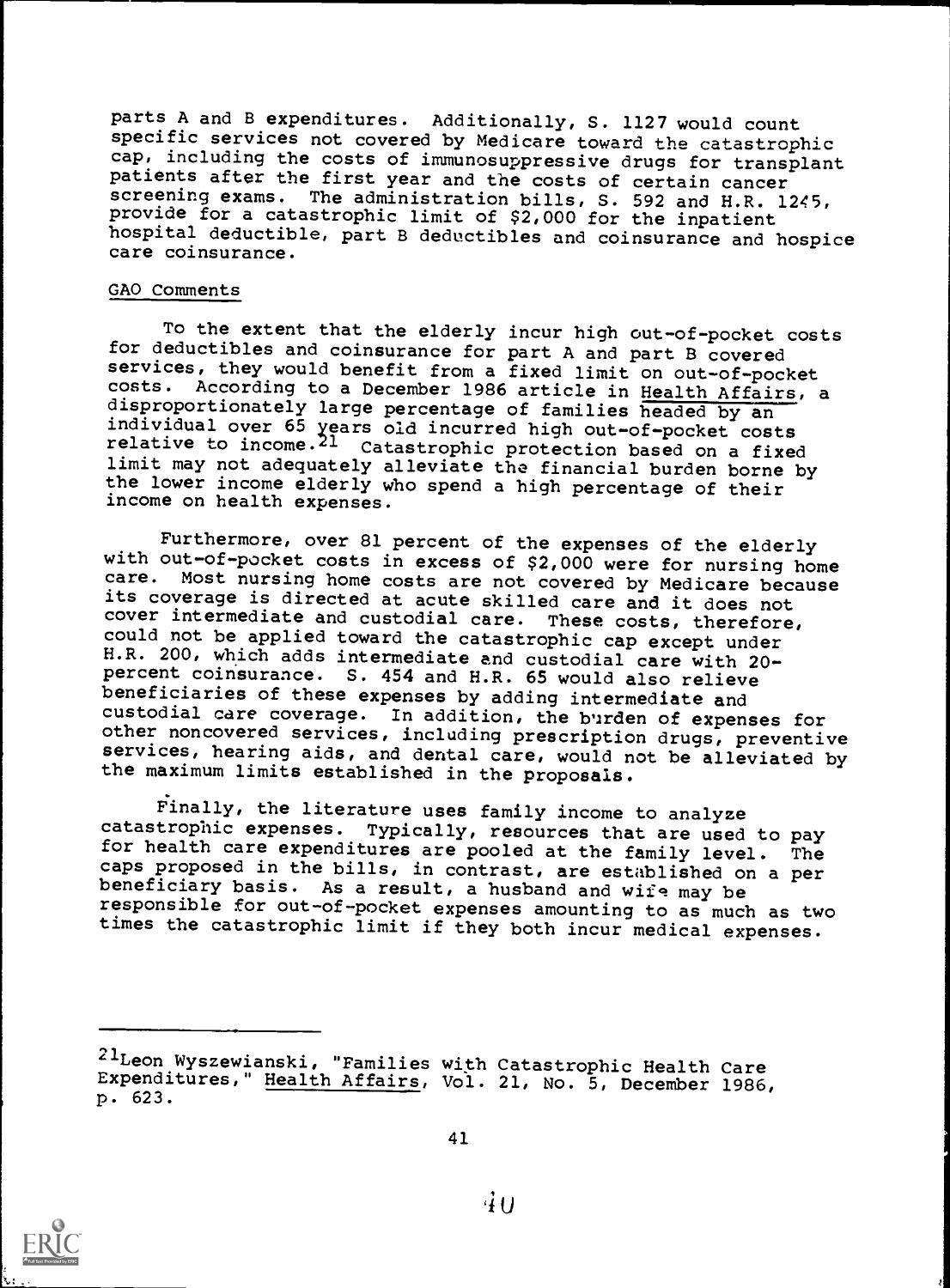#### FINANCING AND COSTS

The current Medicare part A a  $\sim$  part B programs are financed separately. Part A is financed primarily through a compulsory payroll tax under the Federal Insurance Contributions Act. Under<br>the act. equal payments are made by employers and employees. The the act, equal payments are made by employers and employees. self-employed also pay this tax. In addition, persons who are not entitled to part A benefits can pay a premium of \$226 per month (in 1987) for part A benefits. These monies are earmarked for the part A trust fund to pay benefits and administrative expenses. Part B, which is optional, is financed by general revenues and premiums paid by or on behalf of those who elect coverage. In 1987, the part B monthly premium is \$17.90. Cur-ent law provides that, between 1984 and 1988, premiums pay foi. 25 percent of benefits and administrative costs, and general revenues finance the remainder. For calendar years beginning in 1989, the calculation of the part B premium will be the lower of (1) an amount sufficient to cover onehalf of the costs of the program for the aged or (2) the current premium amount increased by the percentage by which cash benefits were increased under the cost-of-living adjustment provisions of the Social Security program.

Several financing mechanisms were proposed in the bills we reviewed, including increased beneficiary part B premiums, increased income taxes for the elderly, increased payroll taxes, higher coinsurance charges, earmarked revenues from a tax on<br>cigarettes, general revenues, or combinations of these. Both cigarettes, general revenues, or combinations of these. S. 1127 and H.R. 2470 would raise flat part B premiums and also raise revenue by adding new supplemental income-related premiums. Only the administration proposal would finance the catastrophic coverage exclusively with flat premiums.

H.R. 2470 would also transfer all nome health benefits to part B, except that individuals enrolled in part A only would continue<br>to be eligible for home health benefits under part A. Therefore, to be eligible for home health benefits under part A. almost all home nealth benefits would be financed by part B premiums and general revenues. As under current law, the 20 percent coinsurance rate and \$75 deductible would not apply to part B home health services.

Both H.R. 2470 and S. 1127 would increase flat premiums. H.R. 2470 would increase flat premiums in 1989 by up to \$2.60 monthly for the new prescription drug and in-home care benefits. Additionally, under H.R. 2470, ad hoc monthly premium increases of \$1.00 and \$1.30 world be made in 1991 and 1992, respectively. S. 1127 would add a \$4.00 monthly flat premium in 1988 indexed to the per-enrollee value of catastrophic benefits,

In addition, both bills would levy new income-related premiums. Under H.R. 2470, all taxpayers eligible for part A with adjusted gross income over \$6,000 would begin paying a supplemental income-related premium in 1988 ranging from \$10 to \$580 through the



 $\AA_1$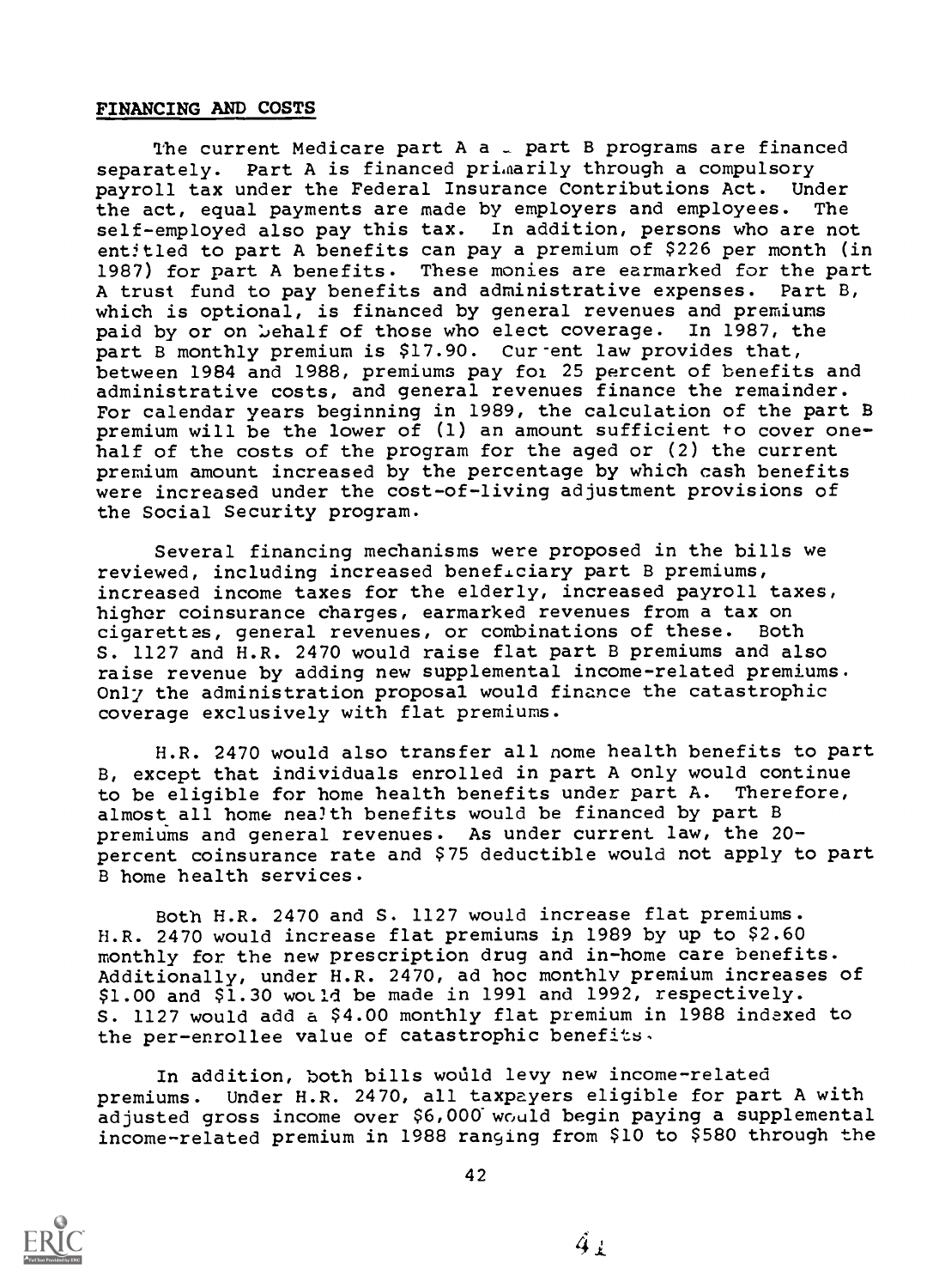income tax system. Under S. 1127, part B enrollees with income tax liabilities of \$150 or more would begin paying a supplemental income-related premium of \$12.24 for each \$150 of tax liability (in 1988) up to a maximum liability of \$800 per enrollee. Beginning in 1992, S. 1127 would require that premiums be set to fully cover the costs of new benefits provided under the bill each year.

According to Congressional Budget Office estimates, about 81<br>percent of new premiums raised under H.R. 2470 would be income-<br>related, while 19 percent would be flat. In contrast, about 57 percent of the premiums raised under S. 1127 would be incomerelated and 43 percent would be flat. Moreover, beneficiaries<br>could opt out of part B benefits, expanded catastrophic coverage and premium increases under S. 1127 by disenrolling from part B.<br>Under H.R. 2470, however, although the new flat premiums could be avoided by disenrolling from part B, the income-related portion of the new premium would be paid by all those eligible for part A benefits. This mandatory supplemental premium is intended to avoid the potential adverse selection problem--withdrawal from the<br>program by the healthier Medicare beneficiaries. The effect of program by the healthier Medicare beneficiaries. The effect of adverse selection could be to increase the per enrollee cost of Medicare and thus require increases in the supplemental premium to retain budget neutrality.

According to the Congressional Budget Office, the automatic<br>financing mechanisms included in S. 1127 and H.R. 2470 are not designed to generate sufficient premiums to cover the costs of new Medicare benefits in every year without ad hoc premium increases.<br>H.R. 2470, however, does provide for two ad hoc premium increases, which would generate sufficient premiums to cover costs, at least through 1992.

Table 7 presents the Congressional Budget Office 5-year<br>projections for additional Medicare costs and premium receipts. The H.R. 2470 plan, totaling \$32.4 billion over the 5-year period,<br>would be the most expensive. For the same period, the S. 1127 plan would cost \$22.1 billion. H.R. 2470 would generate a surplus of \$1.9 billich over the 5-year period, including the two ad hoc<br>premiums provided for in the bill. Under S. 1127, there would be a shortfall of \$560 million over the 5-year period without ad hoc premium increases.



43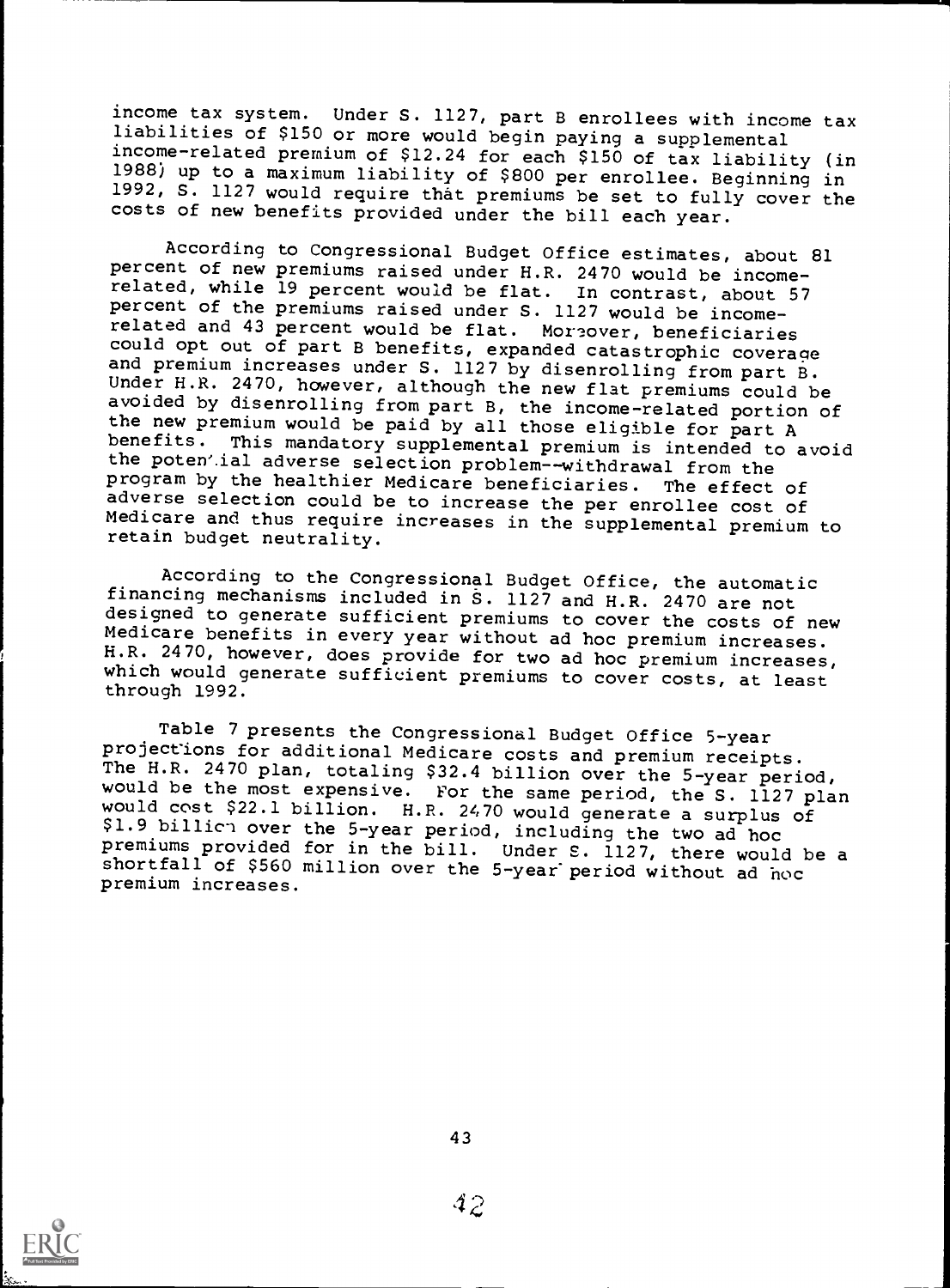#### Table 7: Medicare Benefit Costs and Receipts (1988-92) (Fiscal year outlays, in millions of dollars)

| Proposal                            | 1988     | 1989     | 1990     | 1991     | 1992     | Total<br>1988-92 |  |
|-------------------------------------|----------|----------|----------|----------|----------|------------------|--|
| H.R. 2470:                          |          |          |          |          |          |                  |  |
| Medicare benefits<br>Administrative | 1,050    | 4,790    | 7,445    | 8,945    | 10,155   | 32,385           |  |
| Costs<br>Premiums:                  | 156      | 186      | 182      | 187      | 192      | 902              |  |
| Flat Premiums <sup>a</sup>          | 10       | $-775$   | $-1,435$ | $-2,055$ | $-2,280$ | $-6,535$         |  |
| Income-Related                      | $-1,420$ | $-5,170$ | $-6,450$ | $-7,375$ | $-8,265$ | $-28,680$        |  |
| Total                               | $-205$   | $-970$   | $-258$   | $-298$   | $-198$   | $-1,928$         |  |
| S. 1127                             |          |          |          |          |          |                  |  |
| Medicare benefits<br>Administrative | 1,385    | 3,510    | 4,825    | 5,715    | 6,665    | 22,100           |  |
| Costs<br>Premiums:                  | 69       | 24       | 24       | 24       | $24$ .   | 165              |  |
| Flat Premiums                       | $-760$   | $-1,685$ | $-1,945$ | $-2,285$ | $-2,655$ | $-9,330$         |  |
| Income-related                      | -660     | $-2,300$ | $-2,660$ | $-3,135$ | $-3,620$ | $-12,375$        |  |
| Total                               | 34       | $-451$   | 244      | 319      | 414      | 560              |  |

aIncludes outlay-based part B premiums, ad hoc part B premiums, and change in part A premium calculation.

Source: U.S. Congressional Budget Office.

According to the Congressional Budget Office, benefits per enrollee would increase by 7 percent relative to current law under H.R. 2470 and by 4 percent under S. 1127. These increases reflect, in large part, a transfer of copayment and drug costs currently borne by enrollees to the Medicare program. Both bills would benefit lower income groups, who would pay a disproportionately small share of the costs relative to the benefits they would receive. Specifically, the S. 1127 financing mechanism would result in the poor paying 4.5 percent of the costs and receiving more than 16 percent of the benefits. Under H.R. 2470, the poor would pay only 1.6 percent of the costs and receive 15 percent of the benefits.

(101121)

44



 $\ddot{4}$  3